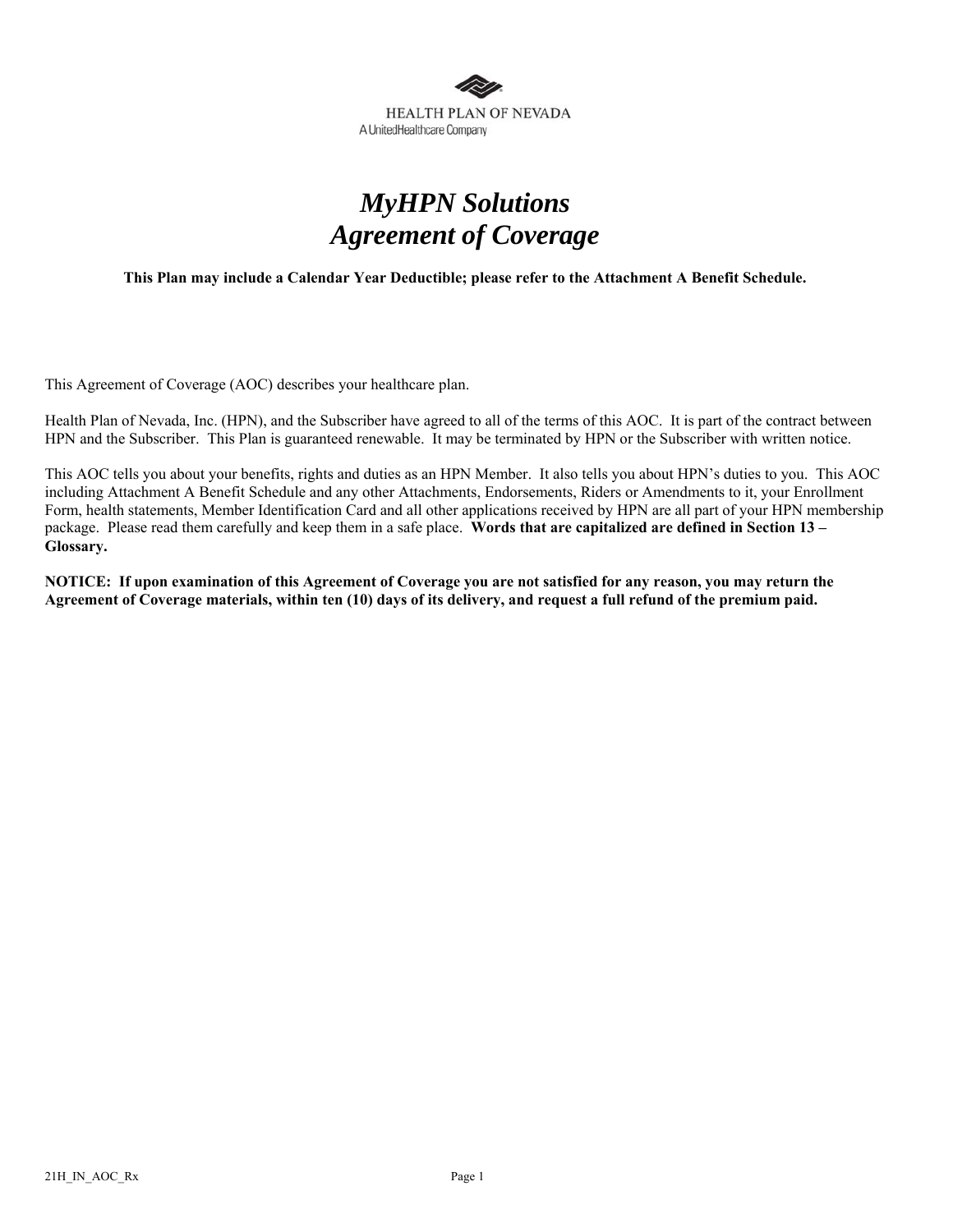# **Table of Contents**

Attachment A Benefit Schedule

Attachment B Service Area

Endorsements, if applicable

Riders, if applicable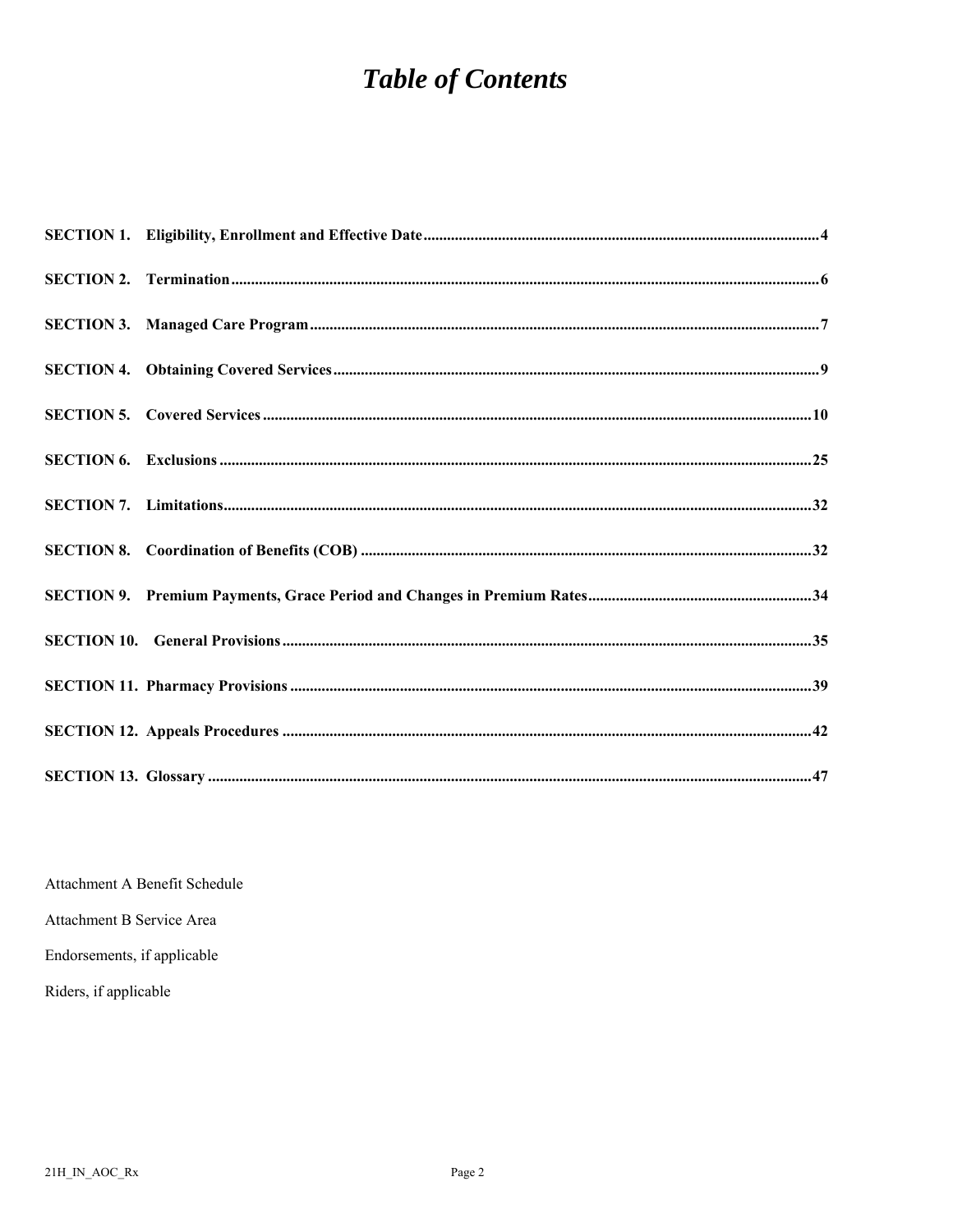#### **The Department of Business and Industry**

#### **State of Nevada**

#### **Division Of Insurance**

# *Telephone Numbers for Consumers of Healthcare*

The Division of Insurance ("Division") has established a telephone service to receive inquiries and complaints from consumers of healthcare in Nevada concerning healthcare plans.

#### **Hours of operation for the Division:**

Monday through Friday from 8 a.m. until 5 p.m., Pacific Time (PT) The Division is closed during state holidays.

# **Contact information for the Division:**

**Carson City Office:** Las Vegas Office: Phone:(775) 687-0700 Fax: (775) 687-0787 1818 East College Pkwy., Suite 103 Carson City, NV 89706

Phone: (702) 486-4009 Fax: (702) 486-4007 3300 W. Sahara Ave., Suite 275 Las Vegas, NV 89102

## **The Division also provides a toll-free number for consumers residing outside of the above areas:**

1-800-992-0900

Please listen to the greeting and select the appropriate prompt.

**If you have any questions regarding your health care coverage, please contact HPN's Member Services Department at the following:**

**Address:** 

Health Plan of Nevada, Inc. Attn: Member Services Department P.O. Box 15645 Las Vegas, NV 89114-5645

**Phone:**

888-293-6831

(Monday – Friday from 8:00 a.m. until 5:00 p.m., PT)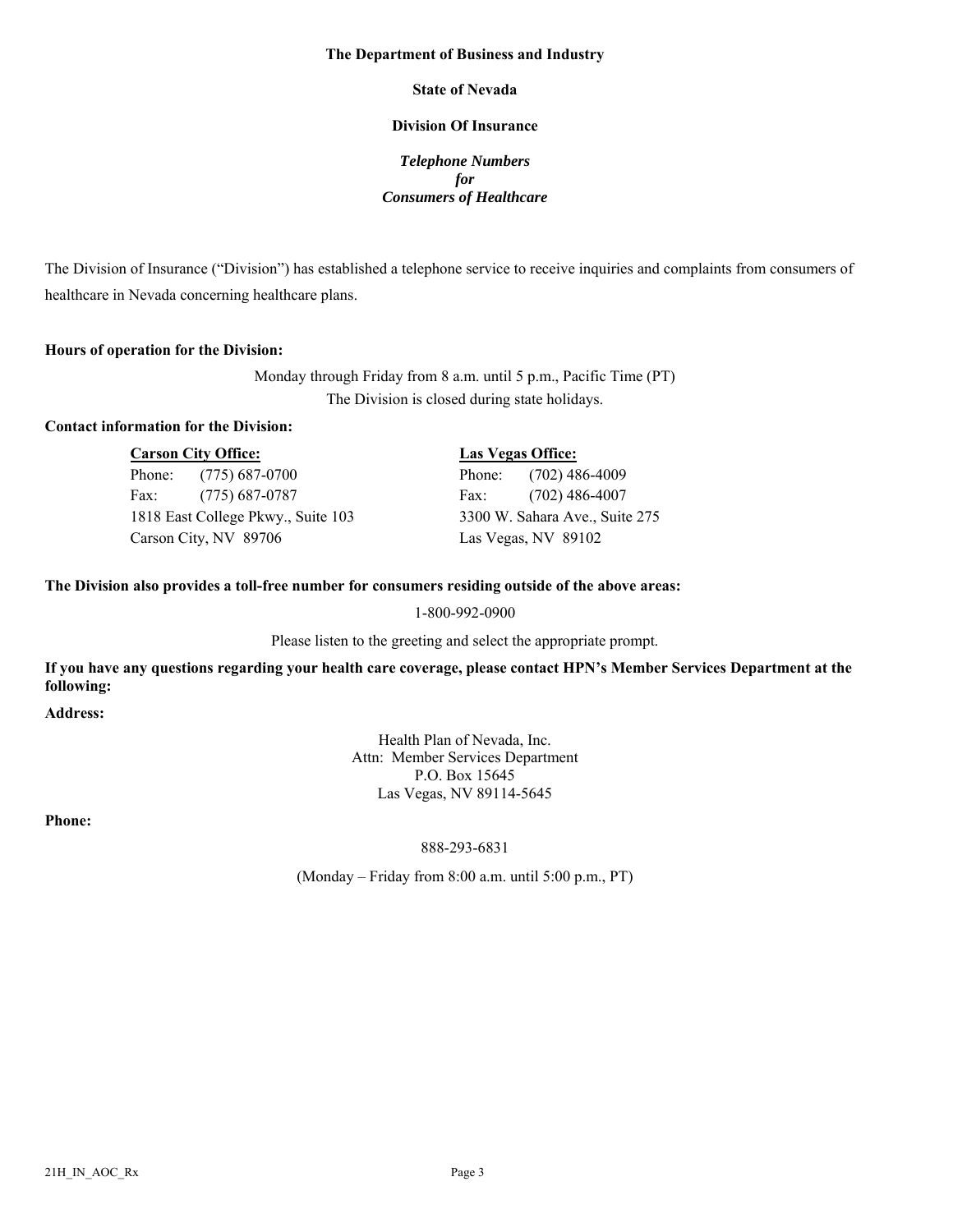# **SECTION 1. Eligibility, Enrollment and Effective Date**

Subscribers and Dependents who meet the following criteria are eligible for coverage under this Plan.

#### **1.1 Who Is Eligible**

**Subscriber.** To be eligible to enroll as a Subscriber, an Individual must:

- Be a United States citizen or national or must be lawfully present in the United States.
- Live in HPN's Service Area.
- Meet the guidelines established in the Enrollment Application Form.
- Complete and submit to HPN such Enrollment Applications or forms that HPN may reasonably request.

**Dependent**. To be eligible to enroll as a Dependent, an individual must be one of the following:

- A Subscriber's legal spouse or a legal spouse for whom a court has ordered coverage.
- A registered domestic partner.
- A child by birth. Adopted child. Stepchild. Minor child for whom a court has ordered coverage. Child being Placed for Adoption with the Subscriber. A child for whom a court has appointed the Subscriber or the Subscriber's spouse the legal guardian.

The definition of Dependent is subject to the following conditions and limitations:

- A Dependent includes any child listed above under the limiting age of 26.
- A Dependent does not include anyone who is also enrolled as a Subscriber. No one can be a Dependent of more than one Subscriber.
- A Dependent includes a Dependent child who is incapable of self-sustaining employment due to mental or physical handicap, chiefly dependent upon the Subscriber for economic support and maintenance and who has satisfied all of the requirements of (a) or (b) below:
	- a. The child must be covered as a Dependent under this Plan before reaching the limiting age, and proof of incapacity and dependency must be given to HPN by the Subscriber within thirty-one (31) days of the child reaching the limiting age; or
	- b. The handicap started before the child reached the limiting age, but the Subscriber was covered by another health insurance carrier that covered the child as a handicapped Dependent prior to the Subscriber applying for coverage with HPN.

HPN may require proof of continuing incapacity and dependency when the child reaches the limiting age. HPNs determination of eligibility is final.

Evidence of any court order needed to prove eligibility must be given to HPN.

### **1.2 Who Is Not Eligible**

The following individuals are not eligible for coverage:

- An individual who is eligible and/or enrolled for coverage under Medicare Part A and/or B at the time of application.
- An individual who is eligible and/or enrolled in Medicaid either at the time of application or after enrollment.
- A foster child of the applicant or Subscriber.
- A child placed in the applicant or Subscriber's home other than for adoption.
- A grandchild of the applicant or Subscriber.
- Any other person not defined in Section 1.1.

# **1.3 Changes In Eligibility Status**

It is the Subscriber's responsibility to give HPN written notice, within thirty-one (31) days, of changes which affect his Dependents' eligibility. Changes include, but are not limited to:

- Reaching the limiting age.
- Ceasing to satisfy the mental or physical handicap requirements.
- Death.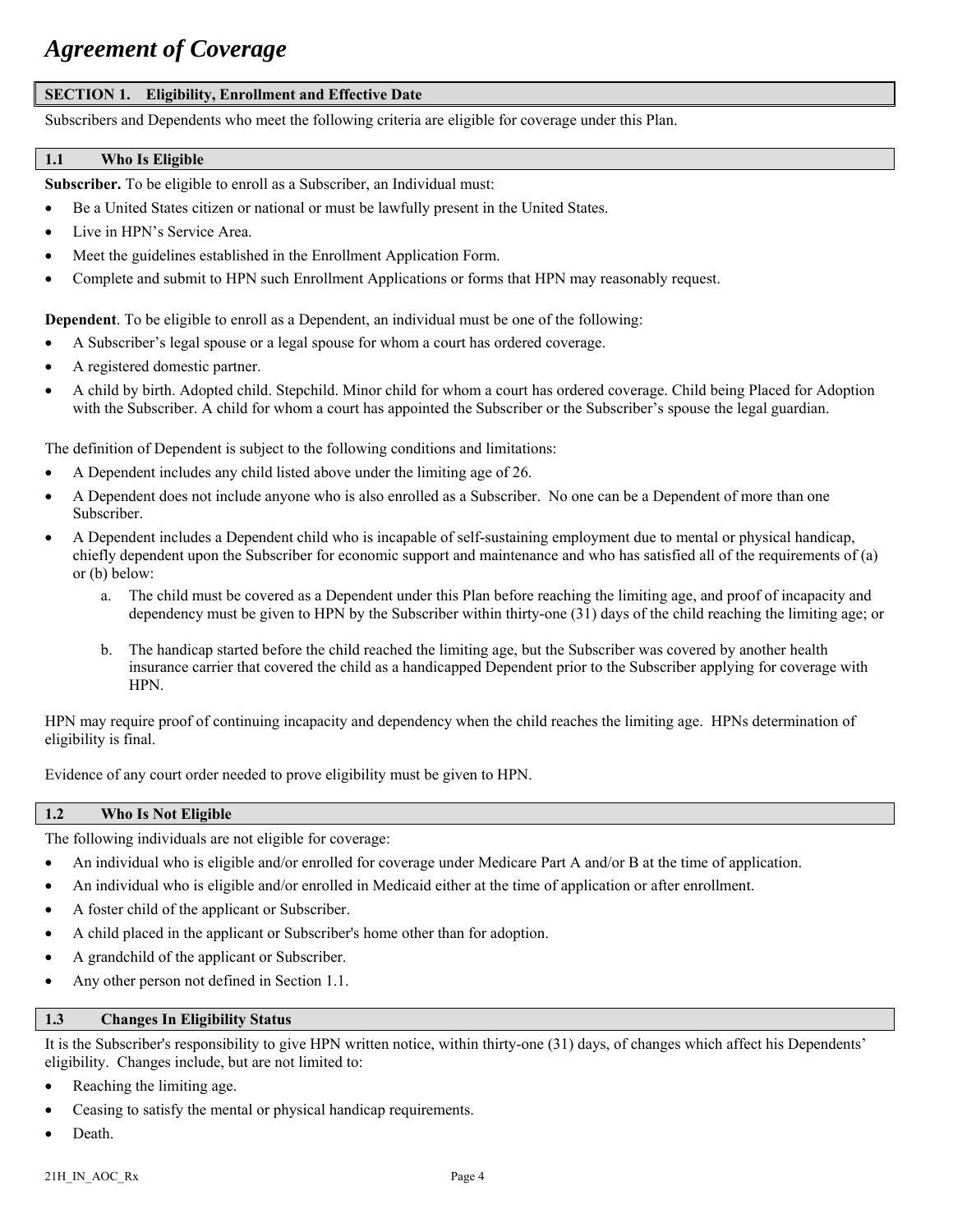- Divorce.
- Transfer of residence outside HPN's Service Area.
- The Eligible Person and/or Dependent loses eligibility under Medicaid or Children's Health Insurance Program (CHIP)*.* Coverage will begin only if HPN receive the completed enrollment form and any required premium within sixty (60) days of the date coverage ended.
- Any other event which affects a Dependent's eligibility.

If the Subscriber fails to give notice which would have resulted in termination of coverage, HPN shall have the right to terminate coverage.

A Dependent's coverage terminates on the same day as the Subscriber.

# **Continuation of Coverage Due to Specific Change in Eligibility Status.**

A Member that becomes ineligible for coverage under this Plan due to specific changes in eligibility status may qualify for the same rates and coverage under their current HPN Health Benefit Plan under the following circumstances:

- Death of the Subscriber;
- Divorce between Subscriber and spouse;
- Termination of a domestic partnership; or
- When a child involuntarily fails to meet the eligibility rules outlined in Section 1.1.

In order to qualify for continuation of coverage under the above circumstances, the affected Member must contact HPN within thirtyone (31) days of the date of loss of eligibility to request continued coverage. Any and all waiting periods satisfied under the current Plan will be credited to the Member under the continued Plan coverage.

# **1.4 Application**

Eligible Individuals and Eligible Family Members must make application to HPN in order to have coverage under this Plan.

- 1. **Newly Eligible Family Members.** Any Individual becoming newly eligible as a Dependent may apply for coverage under an HPN Plan by submitting to HPN the Enrollment Application Form or Membership Change Form within sixty (60) days of the date on which the individual becomes eligible. A person may become a Newly Eligible Family Member as the result of:
	- A change in the Subscriber's marital or domestic partnership status.
	- A birth or adoption of a child by the Subscriber.
	- Loss of eligibility with other healthcare coverage.

Enrollment must take place within sixty (60) days of the date of initial eligibility under the circumstances listed above.

- 2. **Right to Deny Application.** HPN can deny membership to any person who:
	- At application, does not meet the applicable eligibility guidelines.
	- Fails to make a premium payment.
	- Misrepresents and/or fails to disclose a material fact which would affect coverage under this Plan.
- 3. **Right to Deny Application for Renewal.** As a condition of renewal under this Plan, HPN may terminate a Subscriber and/or Dependent(s) who committed fraud upon HPN or misrepresented a material fact, which affected his coverage under this Plan.
- 4. **Annual Open Enrollment Periods.** A Member is eligible to enroll during the Federally Required Open Enrollment Period.

## **1.5 Effective Date of Coverage**

Before coverage can become effective, HPN must receive and accept premium payments and an Enrollment Application Form for the person applying to be a Member.

1. When the Enrollment Application Form is received, approved and applicable premium payments have been accepted by HPN the Effective Date is as follows:

**Open Enrollment (2021) -**The annual open enrollment period is November 1, 2020 through January 15, 2021.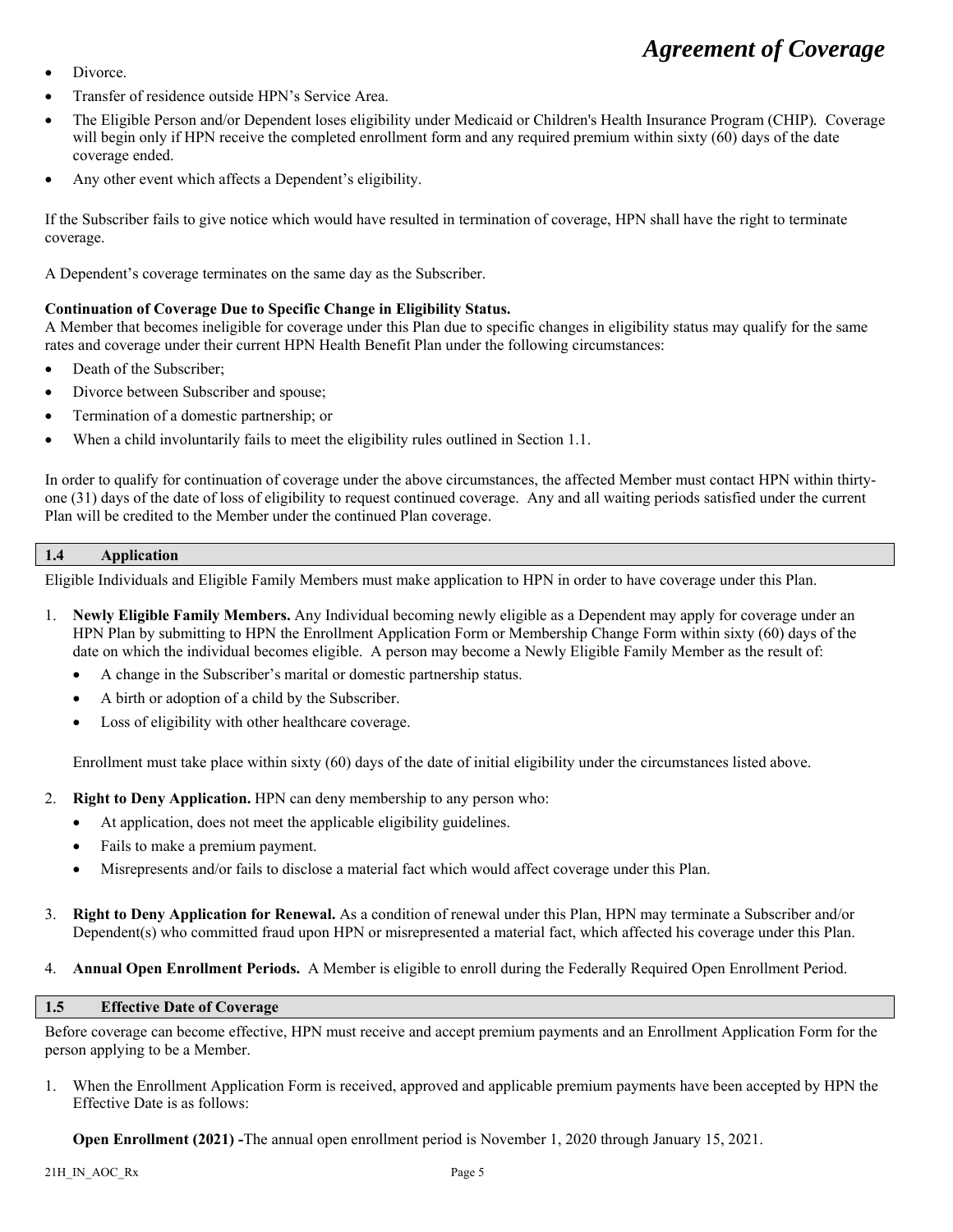- Applications received between November 1, 2020 and December 15, 2020 will be effective January 1, 2021.
- Applications received between December 16, 2020 and January 15, 2021 will be effective February 1, 2021.
- **Subsequent Open Enrollments (2022 and beyond)** Applications received during the Federally Required Open Enrollment will be reviewed for an effective date of the 1<sup>st</sup> of the month following the date the application is received.
- 2. Subscriber's newborn natural child is covered for the first thirty-one (31) days from birth. Coverage continues after thirty-one (31) days only if the Subscriber makes application for the child as a Dependent and pays the premium within sixty (60) days of the date of birth.
- 3. An adopted child is covered for the first thirty-one (31) days from birth only if the adoption has been legally completed before the child's birth. A child Placed for Adoption at any other age is covered for the first thirty-one (31) days following the Placement for Adoption.

Coverage continues after the applicable thirty-one (31) day period only if the Subscriber makes application for the child as a Dependent and pays the premium within sixty (60) days after the placement of the child in the Subscriber's home or the child's birth. The coverage of a child Placed for Adoption ends on the date the adoption proceedings are terminated.

4. If a court has ordered the Subscriber to cover his or her legal spouse or unmarried minor child, that person will be covered for the first thirty-one (31) days following the date of the court order. Coverage continues after thirty-one (31) days if the Subscriber makes application for the Dependent and pays the Dependent's premium within sixty (60) days of application. A copy of the court order must be given to HPN.

Subscriber must give HPN a copy of the certified birth certificate, decree of adoption, or certificate of Placement for Adoption for coverage to continue after thirty-one (31) days for newborn and adopted children.

Subscriber must give HPN a copy of the certified marriage certificate or any other required documents before coverage can be effective for other Eligible Family Members.

# **1.6 Special Enrollment Period (SEP)**

An individual may enroll in HPN outside of the annual open enrollment period under the following circumstances; pre-enrollment verification may apply:

- Loss of Minimum Essential Coverage (MEC): An applicant may enroll sixty (60) days before and after loss of MEC. If enrolling before loss of MEC, the effective date of coverage will be the date of action of the loss of MEC. If enrolling after loss of MEC, the effective date will be the first (1<sup>st</sup>) day the month following loss of MEC. HPN is allowed to reject enrollment if loss of MEC is due to non-payment of premium.
- Eligible immigration status: A newly eligible applicant may enroll sixty (60) days after gaining eligible immigration status. Applications received during the month eligible status is obtained will have an effective date of the first (1st) day of following month, if the Subscriber submits the application by the fifteenth  $(15<sup>th</sup>)$  of the month that immigration status changed.
- Gaining or becoming a Dependent: A new Dependent may be added to the Subscriber's plan as follows:
	- $\checkmark$  Newborns: Sixty (60) days after birth with date of birth as the effective date;
		- $\checkmark$  Other Dependents Through Marriage: Sixty (60) days after marriage with an effective date of first of the following month. A new spouse or domestic partner of an existing Subscriber must demonstrate that, for one or more days in the sixty (60) days preceding the marriage, he/she was either enrolled in MEC or lived in a U.S. Territory or a foreign country.
- Permanent move: Applicants must provide evidence that a move occurred and, that for one or more days in the 60 days preceding the move, the applicant was either enrolled in MEC or lived in a U.S. Territory or a foreign country. NOTE: Moving only for medical treatment and/or staying somewhere for vacation does not qualify as a permanent move.

Verification Delays: Applicants may start their coverage no more than one (1) month later than their effective date would ordinarily have been, if the special enrollment period verification process delays their enrollment such that they would be required to pay two (2) or more months of retroactive premium to effectuate coverage or avoid cancellation.

# **SECTION 2. Termination**

HPN may terminate coverage under this Plan at the times shown for any one or more of the following reasons.

# **2.1 Termination by HPN**

Failure to maintain eligibility requirements as set forth in Section 1.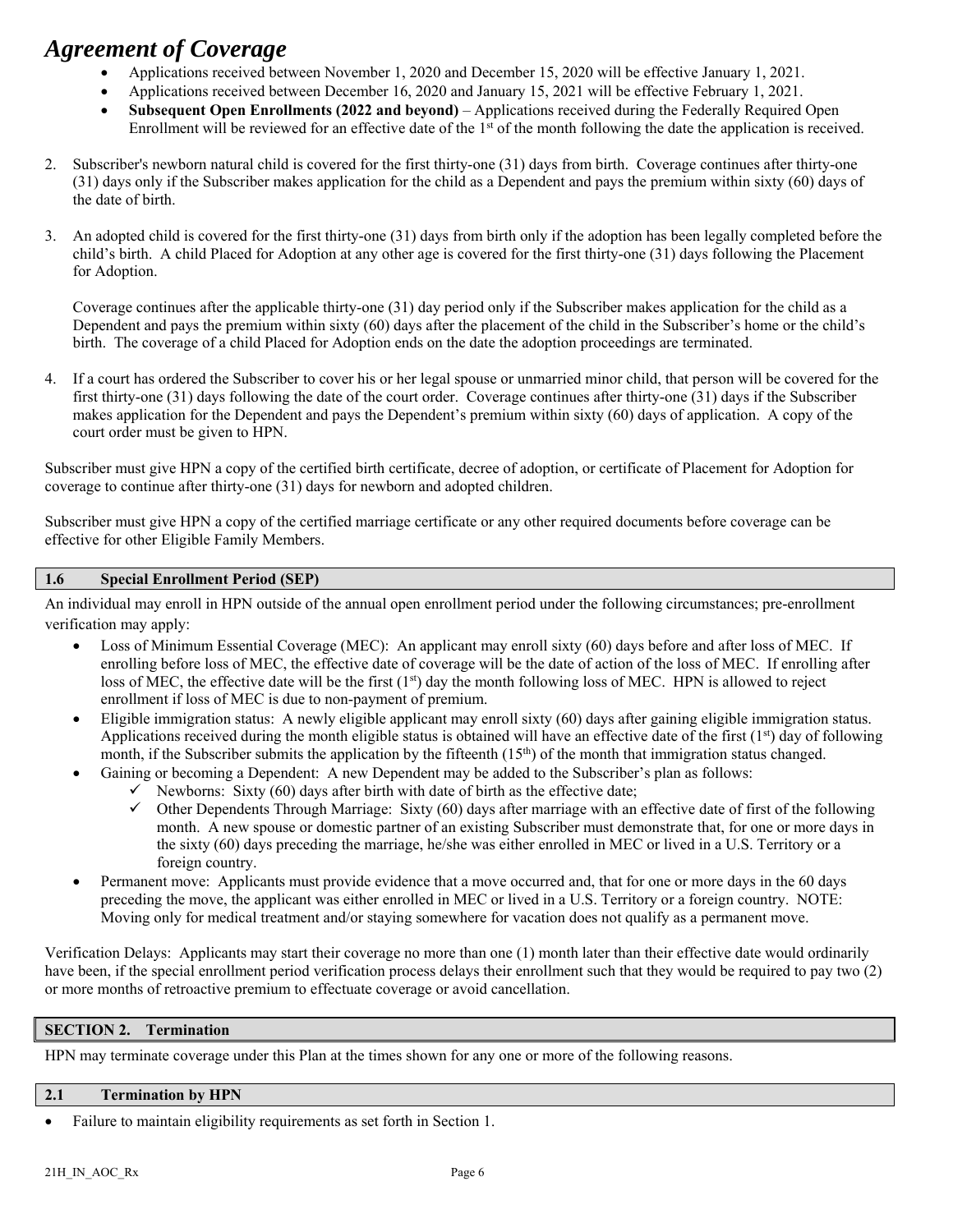- If a Subscriber fails to make premium payments within thirty-one (31) days of the premium due date, coverage will be terminated on the first day of the month for which a premium was due and not received by HPN.
- With thirty (30) days written notice, if the Member allows his, or any other Member's, HPN ID Card to be used by any other person, or uses another person's ID Card. The Member will be liable to HPN for all costs incurred as a result of the misuse of the HPN Member ID Card.
- If the Member performs an act or practice that constitutes fraud, or makes any intentional misrepresentation of material fact, as prohibited by the terms of coverage, HPN has the right to rescind coverage and declare coverage under the Plan null and void as follows:
	- for a material breach that occurred in the application process, rescission of coverage back to the original Effective Date of Coverage, with a refund any applicable premium; or
	- for any other act of fraud, termination effective no earlier than the date that the fraud had taken place.

Thirty (30) days written notice shall be provided to the Member prior to any rescission of coverage. A Member has the right to appeal any such rescission.

- Except as specifically provided in Section 1.3, on the last day of the calendar month in which a Member no longer meets the requirements of Section 1.
- If the Member fails to give written notice within thirty-one (31) days of the loss of eligibility, HPN will terminate coverage retroactively and refund any corresponding premium.
- When a Subscriber moves his primary residence outside HPN's Service Area or when a Dependent moves his primary residence outside HPN's Service Area, Subscriber must notify HPN within thirty-one (31) days of the change.
- When information provided to HPN in the application form is determined to be untrue, inaccurate, or incomplete, in lieu of termination of coverage. HPN shall have the right to retroactively increase past premium payments to the maximum rate allowed that would have been billed if such untrue, inaccurate, or incomplete information had not been provided. If the revised premium rate is not received by HPN within thirty (30) days of the letter of notification, coverage will be terminated as of the paid-to date.

## **2.2 Termination by the Subscriber**

Subscriber has the right to terminate his coverage under the plan by written notice to HPN. Such termination is effective on the last day of the month when the notice is received by HPN unless coverage is terminated prior to such date by HPN.

#### **2.3 Reinstatement**

Any Plan that has been terminated in any manner may be reinstated by HPN at its sole discretion.

### **2.4 Effect of Termination**

No benefits will be paid under this plan by HPN for services provided after termination of a Member's coverage. The Member will be responsible for payment of medical services and supplies incurred after the effective date of the termination of this plan.

## **SECTION 3. Managed Care Program**

This section tells you about HPN's Managed Care Program and which Covered Services require Prior Authorization.

# **3.1 Managed Care Program**

HPN's Managed Care Program, using the services of professional medical peer review committees, utilization review committees, and/or the Medical Director, determines whether services and supplies are Medically Necessary. HPN's Managed Care Program helps direct the patient to the most appropriate setting to provide healthcare in a cost-effective manner.

### **3.2 Managed Care Program Requirements**

HPN's Managed Care Program requires the Member, Plan Providers and HPN to work together. All Plan Providers have agreed to participate in HPN's Managed Care Program. Plan Providers have agreed to accept HPN's Reimbursement Schedule amount as payment in full for Covered Services, less the Member's payment of any applicable Calendar Year Deductible, Copayment or Coinsurance amount, whereas Non-Plan Providers have not.

Members enrolled under HPN's HMO Plans who use the services of Non-Plan Providers will receive no benefit payments or reimbursement for amounts for any Covered Service, except

in the case of Emergency Services or Urgently Needed Services; or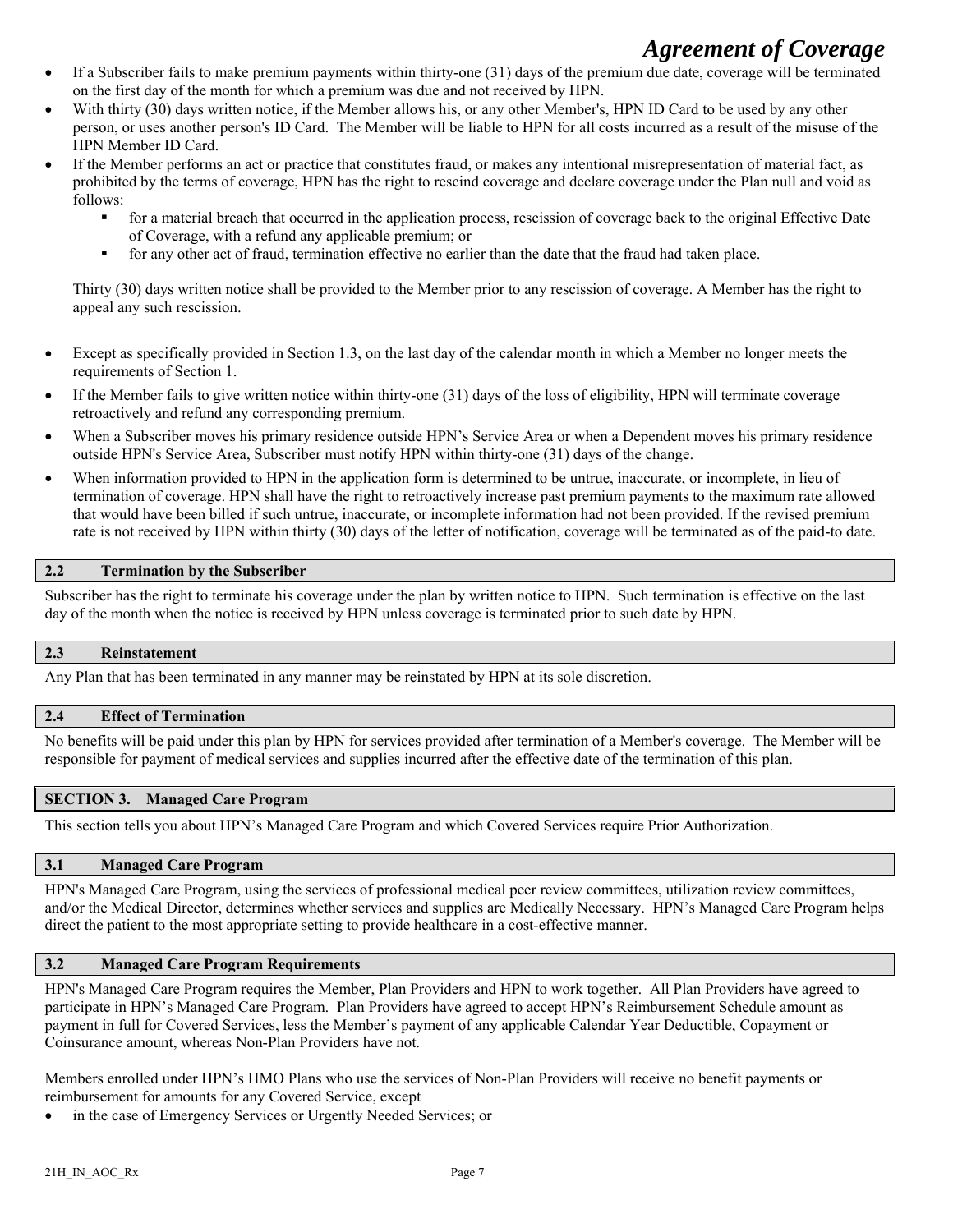for other Covered Services, as defined in this AOC, provided by a Non-Plan Provider that **are** Prior Authorized by HPN's Managed Care Program.

This includes any Prior Authorized Covered Services obtained from a Non-Plan outpatient facility, such as a laboratory, radiological facility (x-ray), or any complex diagnostic or therapeutic services. In no event will HPN pay more than the maximum payment allowance established in the HPN Reimbursement Schedule.

It is the Member's responsibility to verify that the Provider selected is a Plan Provider before receiving any non-Emergency Services and to comply with all other rules of HPN's Managed Care Program.

Compliance by the Member with HPN's Managed Care Program is mandatory. Failure to comply with the rules of HPN's Managed Care Program means the Member will be responsible for costs of services received.

### **3.3 Managed Care Process**

The Medical Director and/or HPN's Utilization Review Committee will review proposed services and supplies to be received by a Member to determine:

- If the services are Medically Necessary and/or appropriate.
- The appropriateness of the proposed setting.
- The required duration of treatment or admission.

Following review, HPN will complete the Prior Authorization written notification and send a copy to the Provider and the Member. The form will specify approved services and supplies. **Prior Authorization is not a guarantee of payment.** 

The final decision as to whether any care should be received is between the Member and the Provider. If HPN denies a request by a Member and/or Provider for Prior Authorization of a service or supply, the Member or Provider may appeal the denial to the Grievance Review Committee (see Appeals Procedures Section).

## **3.4 Services Requiring Prior Authorization**

All Covered Services not provided by the Member's Primary Care Provider (PCP) require Prior Authorization from the PCP and HPN's Managed Care Program. The following Covered Services require Prior Authorization and review through HPN's Managed Care Program:

- Non-emergency Inpatient admissions and extensions of stay in a Hospital, Skilled Nursing Facility, Residential Treatment Center or Hospice.
- Outpatient surgery provided in any setting, including technical and professional services.
- Diagnostic and Therapeutic Services.
- Home Healthcare Services.
- All Inpatient and non-routine Outpatient non-Emergency Mental Health, Severe Mental Illness, and Substance Related and Addictive Disorder Services, including:
	- o Intensive outpatient program treatment.
	- o Outpatient electro-convulsive treatment.
	- o Psychological testing.
- All Specialist visits or consultations.
- Prosthetic Devices, Orthotic Devices and Durable Medical Equipment.
- Allergy testing or treatment (e.g., skin, RAST); angioplasty; physiotherapy or Manual Manipulation and; habilitative and rehabilitation therapy (physical, speech, occupational).

## **3.5 Emergency Admission Notification**

The Member must report all emergency admissions to the Member Services Department by calling 888-293-6831 within twenty-four (24) hours of admission, or as soon as reasonably possible, to authorize continued care.

All emergency admissions are reviewed Retrospectively to determine if the treatment received was Medically Necessary and appropriate and was for Emergency Services as defined in this AOC. If such Emergency Services are provided by Non-Plan Providers, all Medically Necessary professional, Inpatient or outpatient Emergency Services will be Covered Services.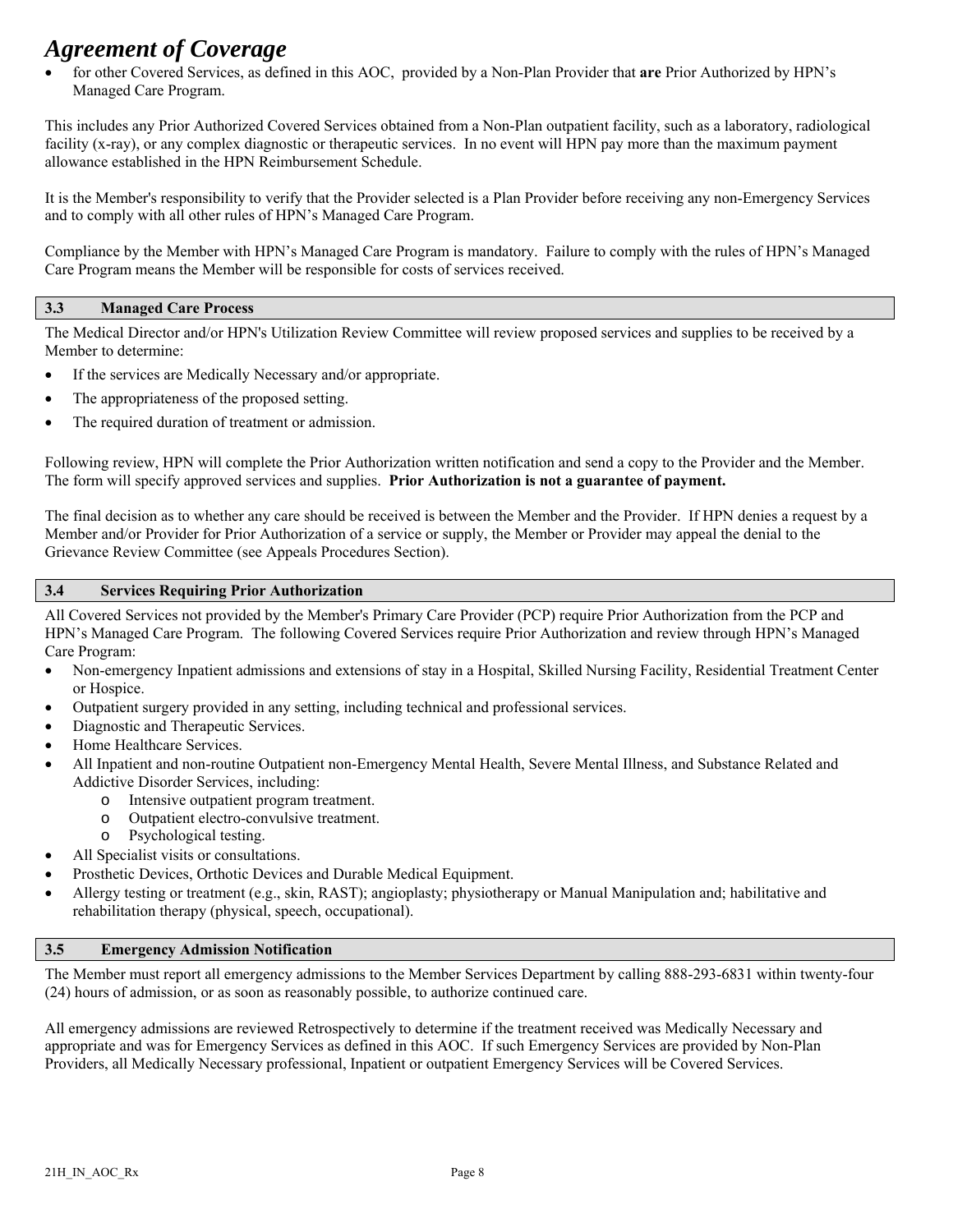# **3.6 Appeals Rights**

All decisions of HPN's Managed Care Program may be appealed by the Member through the Appeals Procedure. If an imminent and serious threat to the health of the Member exists, the appeal will be directed to HPN's Medical Director.

### **SECTION 4. Obtaining Covered Services**

This section tells you under what conditions services are available under this Plan and your obligations as a Member. You should also carefully review the Exclusions and Limitations Sections (Section 6 and Section 7 respectively) prior to obtaining any healthcare services.

#### **4.1 Availability of Covered Services**

Members are entitled to receive the Covered Services set forth in Section 5 and the Attachment A Benefit Schedule subject to all terms and conditions of this AOC, and payment of required premium. These Covered Services are available only if and to the extent that they are:

- (a) Provided, prescribed or arranged by the Member's Primary Care Provider (PCP);
- (b) Specifically authorized through HPN's Managed Care Program;
- (c) Received in HPN's Service Area, through a Plan Provider; and
- (d) Medically Necessary as defined in this AOC.

This section does not apply to Emergency Services or Urgently Needed Services as defined in this AOC, or other Covered Services provided by a Non-Plan Provider which have otherwise been approved by HPN's Managed Care Program.

#### **4.2 Agreement of Member**

Each Member entitled to receive Covered Services under this Plan agrees to:

- Choose a PCP from the list of available PCPs. The Subscriber and each Dependent may select a different PCP.
- A female Member may choose two (2) PCPs: A general practice Physician and an Obstetrician or Gynecological Physician. Members may receive benefits only as provided by or approved in advance by the chosen PCP.
- Receive specialty consultation and/or treatment from Plan Physicians only upon written Prior Authorization according to HPN's Managed Care Program.
- Obtain Prior Authorization from HPN's Managed Care Program before receiving any non-Emergency Services from Non-Plan Providers.
- Be financially responsible for the cost of services in excess of EME when these services are approved by HPN's Managed Care Program and received outside of HPN's Service Area or from Non-Plan Providers.
- Except in the case of Emergency Services and Urgently Needed Services, be fully responsible for the cost of services not provided by the PCP according to HPN's Managed Care Program or Prior Authorized by the PCP or HPN's Managed Care Program.
- Provide at least twenty-four (24) hours prior notice of cancellation of an appointment with a Provider.
- Make timely payment of Copayment amounts due to Providers.

## **4.3 Continuity of Care from Plan Providers**

Termination of a Plan Provider's contract will not release the Provider from treating a Member, except for reasons of medical incompetence or professional misconduct as determined by HPN.

Coverage provided under this section is available until the latest of the following dates:

- The 120th day following the date the contract was terminated between the Provider and HPN; or
- If the medical condition is pregnancy, the 45th day after the date of delivery or if the pregnancy does not end in delivery, the date of the end of the pregnancy.

The Member or Plan Provider may submit a request for continuity of care to the address shown below. If the Plan agrees to the continued treatment, the Plan will pay for Covered Services at the Plan Provider level of benefits for a limited time, as outlined above. The Plan Provider may not seek payment from the Member for any amounts for which the Member would not be responsible if the Provider were still a Plan Provider.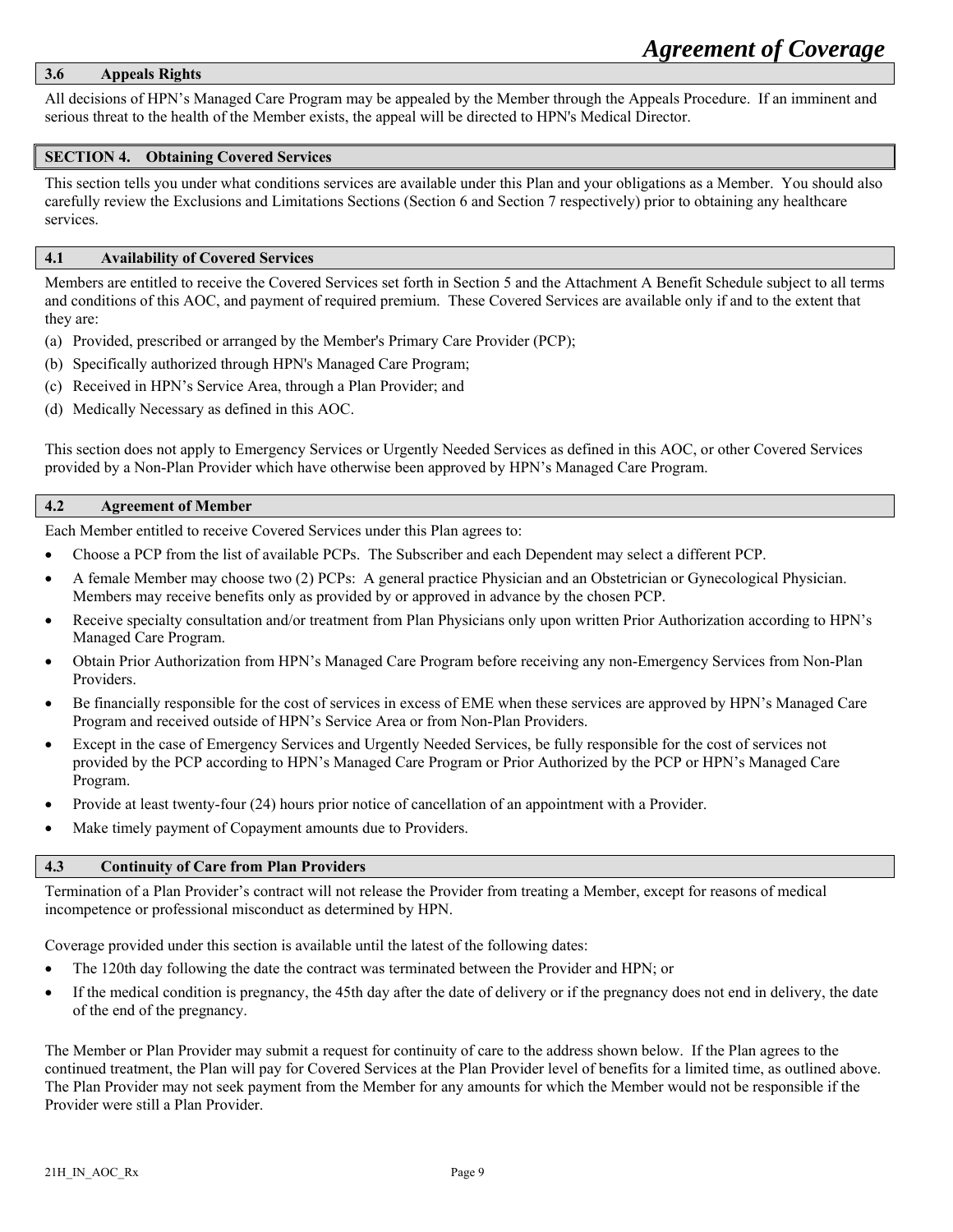Health Plan of Nevada, Inc. Attn: Provider Services Dept. P.O. Box 15645 Las Vegas, NV 89114-5645 888-293-6831

## **SECTION 5. Covered Services**

This section tells you what services and supplies are covered under this Plan. Only services and supplies, which meet HPN's definition of Medically Necessary will be considered to be Covered Services. The Attachment A Benefit Schedule shows, if applicable, the Calendar Year Deductible, Copayments, Coinsurance and benefit limitations for Covered Services. All Covered Services are subject to HPN's Managed Care Program.

### **5.1 Healthcare Facility Services**

Covered Services include the following accommodations, services and supplies received during an admission to a Hospital, Ambulatory Surgical Facility, Skilled Nursing Facility, Residential Treatment Center or Hospice Care Facility.

#### **Accommodations:**

- Semiprivate (or multibed unit) room, including bed, board, and general nursing care.
- Private room including bed, board, and general nursing care, but only when treatment of the Member's condition requires a private room. The semiprivate room rate will be allowed toward the private room rate when a Member receives private room accommodations for any reason other than Medical Necessity.
- Inpatient accommodations provided in connection with the birth of a child shall be provided for a minimum of forty-eight (48) hours following an uncomplicated vaginal delivery or a minimum of ninety-six (96) hours following an uncomplicated delivery by cesarean section. This provision does not require a Member to deliver in a Hospital or other healthcare facility or to remain therein for the minimum number of hours following delivery.
- Intensive care unit (including Cardiac Care Unit), including bed, board, general and special nursing care, and ICU equipment.
- Observation unit, including bed, board, and general nursing care not to exceed twenty-three (23) hours.
- Nursery charges for newborns. Reimbursement for Covered Services provided by a Non-Plan Provider outside HPN's Service Area to a newborn natural child or adopted child is limited to HPN's Eligible Medical Expense for similar Covered Services provided in HPN's Service Area.

**Services and Supplies.** Covered Services and supplies provided by a Hospital, Ambulatory Surgical Facility, Skilled Nursing Facility, Residential Treatment Center or Hospice Care Facility include:

- non-surgical Provider visits:
- operating, recovery, and treatment rooms and equipment (Hospital and Ambulatory Surgical Facility only);
- delivery and labor rooms and equipment (Hospital and Ambulatory Surgical Facility only);
- anesthesia materials and anesthesia administration by Hospital staff (Hospital and Ambulatory Surgical Facility only);
- clinical pathology and laboratory services and supplies;
- services and supplies for diagnostic tests required to diagnose Member's Illness, Injury or other conditions but only when charges for the services and/or supplies are made by the facility (Hospital, Skilled Nursing Facility and Ambulatory Surgical Facility only);
- drugs consumed at the time and place dispensed which have been approved for general marketing in the United States by the Food and Drug Administration (FDA);
- dressings, splints, casts and other supplies for medical treatment provided by the Hospital from a central sterile supply department;
- oxygen and its administration;
- non-replaced blood, blood plasma, blood derivatives, and their administration and processing;
- intravenous injections and solutions;
- private duty nursing;
- supportive services for a Hospice patient's family, including care for the patient which provides a respite from the stresses and responsibilities that result from the daily care of the patient and bereavement services provided to the family after the death of the patient (Hospice Care Facility only); and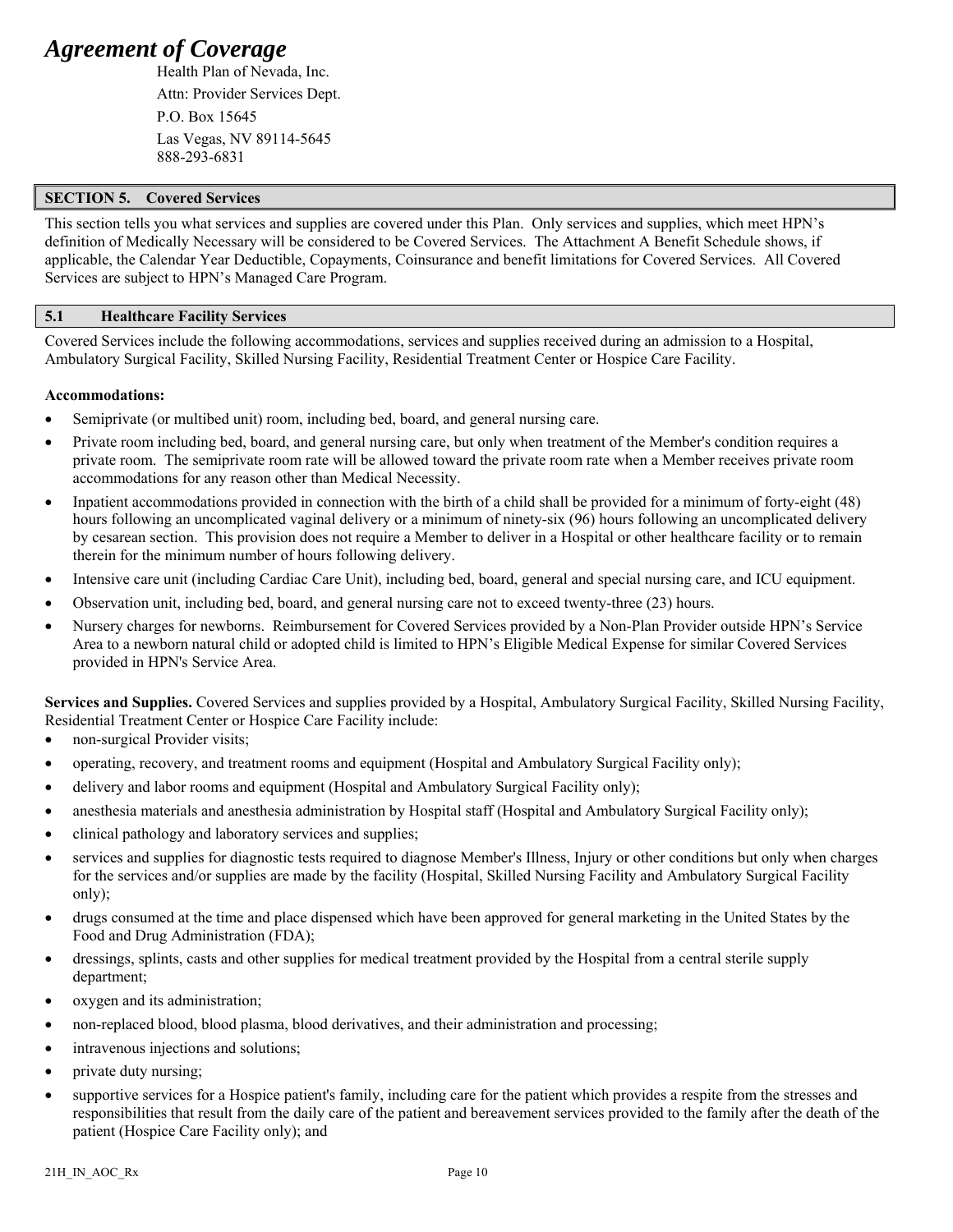Sterilization procedures.

#### **5.2 Medical – Physician Services**

Covered Services include services which are generally recognized and accepted non-surgical procedures for diagnosing or treating an Illness or Injury, performed by a Plan Provider in his office, the patient's home, or a licensed healthcare facility. Medical Services include:

- direct physical examination of the patient;
- examination of some aspect of the patient by means of pathology laboratory or electronic monitoring procedure which is a generally recognized and accepted procedure for diagnostic or therapeutic purposes in the treatment of an Illness or Injury;
- procedures for prescribing or administering medical treatment;
- treatment of the temporomandibular joint including Medically Necessary dental procedures, such as dental splints;
- anesthesia services;
- Manual Manipulation (except for reductions of fractures or dislocations);
- Family planning services including sterilization procedures; and
- Limited diagnostic and therapeutic infertility services determined to be Medically Necessary by HPN and Prior Authorized by HPN's Managed Care Program. In order for the Member to be eligible for infertility benefits, all of the following criteria must be met. The Member:
	- Is a female under age 44**.**
	- Is not able to become pregnant after the following periods of time of regular unprotected intercourse or therapeutic donor insemination:
		- o One year, if a female under age 35; or
		- o Six months, if a female age 35 or older.
	- Has infertility not related to voluntary sterilization or to failed reversal of voluntary sterilization.

For the purposes of this benefit, "therapeutic donor insemination" means using a donor sperm sample to enable a female to become pregnant.

Covered Services do not include those services specifically excluded in the Exclusions section herein, but do include limited:

- $\checkmark$  Laboratory studies.
- $\checkmark$  Diagnostic procedures.
- Artificial insemination services, up to six (6) cycles per Member per lifetime.

### **5.3 Medical – Physician Consultations**

Covered Services include medical services rendered by a Plan Specialist or other duly licensed Plan Provider whose opinion or advice (i.e., second or third opinion or consultation) is requested by a Member's PCP or the Medical Director for further evaluation of an Illness or Injury on an Inpatient or outpatient basis. All services must be arranged through HPN's Managed Care Program.

**Limitations.** No payment will be made for expenses incurred for second or third opinions/consultations in connection with:

- 1. any services not covered under this Plan, including cosmetic and dental procedures;
- 2. minor surgical procedures that are routinely performed in a Physician's office, such as incision and drainage for abscess or excision of benign lesions; or
- 3. diagnostic tests ordered in connection with second and third opinions/consultations, unless Prior Authorized by HPN's Managed Care Program.

### **5.4 Preventive Healthcare Services**

Covered Preventive Healthcare Services will be paid at 100% of Eligible Medical Expenses, without application of any Calendar Year Deductible, Copayment and/or Coinsurance when such services are provided by a Plan Provider**.** 

Covered Services include the following Preventive Healthcare Services in accordance with the recommended schedule outlined in the HPN Preventive Guidelines included in your member kit or you may access the most current version of these guidelines at any time by visiting HPN's web site at https://www.healthplanofnevada.com.

 Evidence based items or services that have in effect a rating of "A" or "B" in the current recommendations of the United States Preventive Services Task Force ("USPSTF");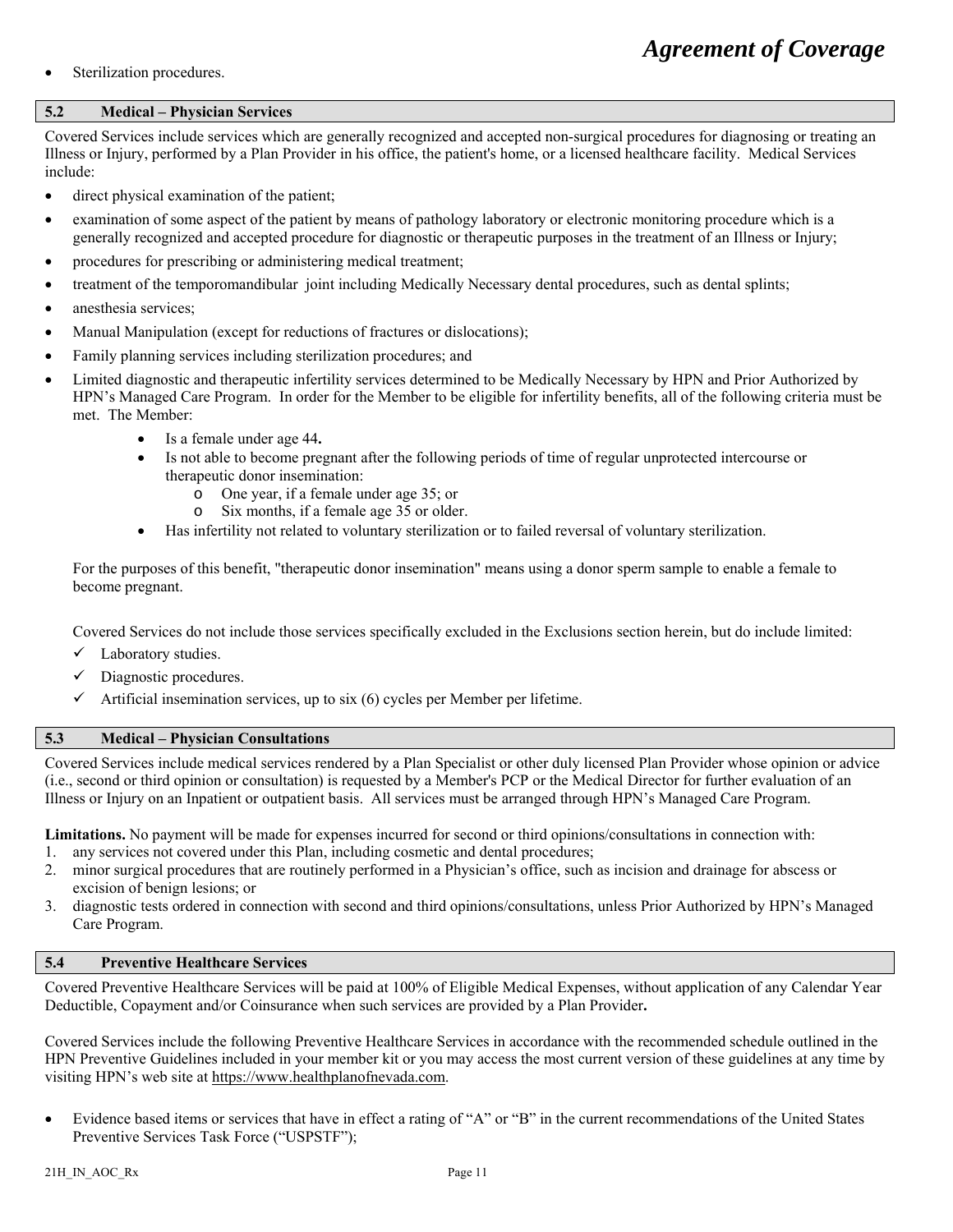- Immunizations(1) that have in effect a recommendation from the Advisory Committee on Immunizations Practices of the Centers for Disease Control and Prevention;
- With respect to infants, children and adolescents, evidence-informed preventive care and screenings provided for in the comprehensive guidelines supported by the Health Resources and Services Administration ("HRSA"); and
- With respect to women, evidence-informed preventive care and screenings provided for in comprehensive guidelines supported by the HRSA, as long as they are not otherwise addressed by the recommendations of the USPSTF.

For a complete list of Preventive Services, including all FDA approved contraceptives, go to http://doi.nv.gov/Healthcare-Reform/Individuals-Families/Preventive-Care/.

(1)Certain immunizations may be administered in a Plan pharmacy.

# **5.5 Laboratory Services**

Covered Services include prescribed diagnostic clinical and anatomic pathological laboratory services and materials when authorized by a Member's PCP and HPN's Managed Care Program.

# **5.6 Routine Radiological and Non-Radiological Diagnostic Imaging Services**

Covered Services include prescribed routine diagnostic radiological and non-radiological diagnostic imaging services and materials, including general radiography, fluoroscopy, mammography, and sonography, when authorized by a Member's PCP and HPN's Managed Care Program, but only when no charges are made for the same services and/or supplies by a Hospital, Skilled Nursing Facility, or an Ambulatory Surgery Center.

# **5.7 Emergency or Urgently Needed Services**

Emergency Services obtained from Non-Plan providers will be payable at the same benefit level as would be applied to care received from Plan Providers.

Benefits are limited to Eligible Medical Expenses for Non-Plan Provider Emergency Services as defined under "HPN Reimbursement Schedule". You are responsible for any Non-Plan Provider Emergency Service charges that exceed payments made by HPN.

Benefits for Emergency Services are subject to any limit shown in the Attachment A Benefit Schedule.

**IMPORTANT NOTE:** No benefits are payable for treatment received by a Member in a Hospital emergency room or other emergency facility for a condition other than an Emergency Service as defined in this AOC.

Examples of conditions which require Medically Necessary treatment, but **are not Emergency Services**, include:

- Sore throats.
- Flu or fever.
- Earaches.
- Sore or stiff muscles.
- Sprains, strains or minor cuts.
- Suture removal.
- Routine dental services.
- Medication refills.
- (a) **Within the HPN Service Area.** If an Injury or Illness requires Emergency Services, the Member should notify HPN as soon as reasonably possible after the onset of the emergency.

HPN will review the use of the emergency room Retrospectively for appropriateness and to determine if the Covered Services received were Medically Necessary. Benefits for such services are payable if the services are determined to have been Emergency Services, as defined in this AOC.

1. **Non-Plan Providers.** If Emergency Services are provided by Non-Plan Providers, all Medically Necessary professional services and Inpatient or outpatient Hospital services will be covered subject to the other terms of this AOC.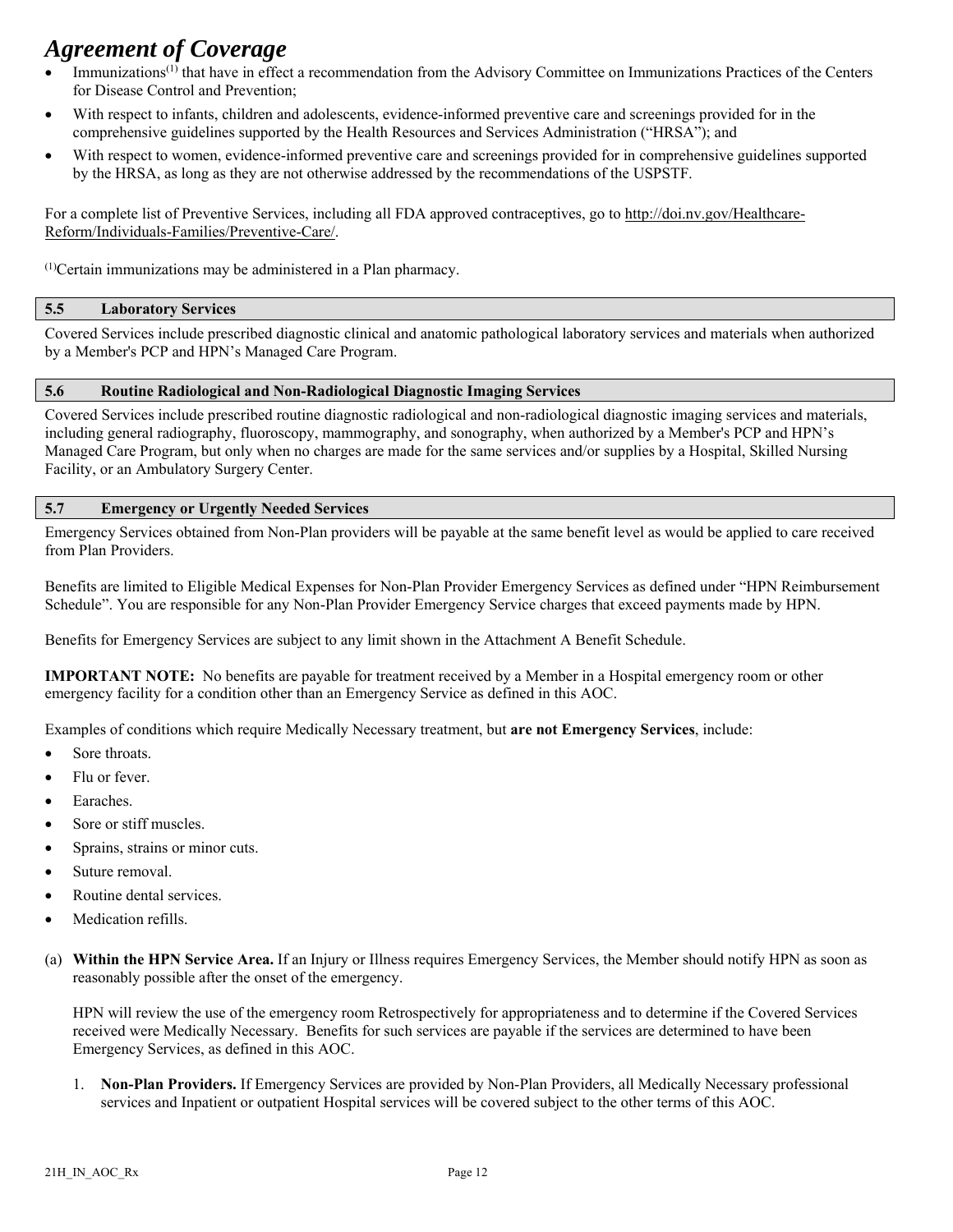The Member should, at the earliest time reasonably possible, notify his PCP after the onset of an emergency.

- 2. **Payment.** Benefits for Emergency or Urgently Needed Services received from Non-Plan Providers are limited to the Eligible Medical Expenses for care required before the Member can safely receive services from his PCP.
- 3. **Follow-Up Care.** In order for benefits to be payable, the Member's PCP must provide follow-up care, unless authorized by HPN's Managed Care Program.
- (b) **Outside the HPN Service Area.** Covered Services received while outside the HPN Service Area are limited to Emergency Services and Urgently Needed Services when care is required immediately and unexpectedly.

The Member should notify HPN as soon as reasonably possible after the onset of the emergency medical condition. Elective or specialized care will not be covered if the circumstances leading to the need for such care could have been foreseen before leaving HPN's Service Area.

- 1. **Payment.** Benefits are limited to the EME for such Covered Services. In addition, benefits for such services are not payable unless the Covered Services are determined to be Urgently Needed Services or Emergency Services as defined in this AOC.
- 2. **Follow-Up Care.** Continuing or follow-up treatment for Injury or Illness is limited to care required before the Member can safely return to HPN's Service Area.

Once the Member is stabilized, benefits for continuing or follow-up treatment are provided only in HPN's Service Area, subject to all provisions of this AOC.

**24/7 Advice Nurse**: If you are feeling ill and are not sure about where you should go to obtain care or do not know whom to call, you may call the 24/7 Advice Nurse for help. A nurse is available twenty-four (24) hours a day, seven (7) days a week at (702) 242-7330, or for the hearing-impaired through Relay Nevada's TDD/TYY at 1-800-326-6888. If you are traveling outside HPN's Service Area, you may call toll free for assistance at 1-800-288-2264.

#### **Free Standing Emergency Room Facilities**

These facilities are licensed to provide emergency medical care and are physically separate from hospitals. However, unlike hospitalbased emergency rooms, these facilities often do not provide services for critical conditions such as trauma, stroke, and heart attacks; most do not receive ambulances or have an operating room on site. Please contact the 24/7 Advice Nurse if you have questions on where to go to obtain the appropriate level of service.

### **5.8 Ambulance Services**

Covered Services include Ambulance Services to the nearest appropriate Hospital. HPN will make direct payment to a Provider of Ambulance Services if the Provider does not receive payment from any other source. Ambulance Services will be reviewed on a Retrospective basis to determine Medical Necessity. The Member will be fully liable for the cost of Ambulance Services that are not Medically Necessary.

#### **5.9 Physician Surgical Services – Inpatient and Outpatient**

Covered Services include surgical services that are generally recognized and accepted procedures for diagnosing or treating an Illness or Injury.

### **5.10 Assistant Surgical Services**

Covered Services include services performed by an assistant surgeon in connection with a covered surgical procedure but only to the extent surgical assistance is necessary due to the complexity of the procedure involved.

#### **5.11 Gastric Restrictive Surgical Services**

Covered Services include Prior Authorized Medically Necessary Gastric Restrictive Surgical Services for extreme obesity under the following circumstances:

- Have a body mass index (BMI) of greater than or equal to  $40\text{kg/m}^2$ ; or
- Have a BMI between  $35.1-39.9 \text{ kg/m}^2$  with significant co-morbidities; and
- Can provide documented evidence that dietary attempts at weight control are ineffective; and
- Must be at least 18 years old.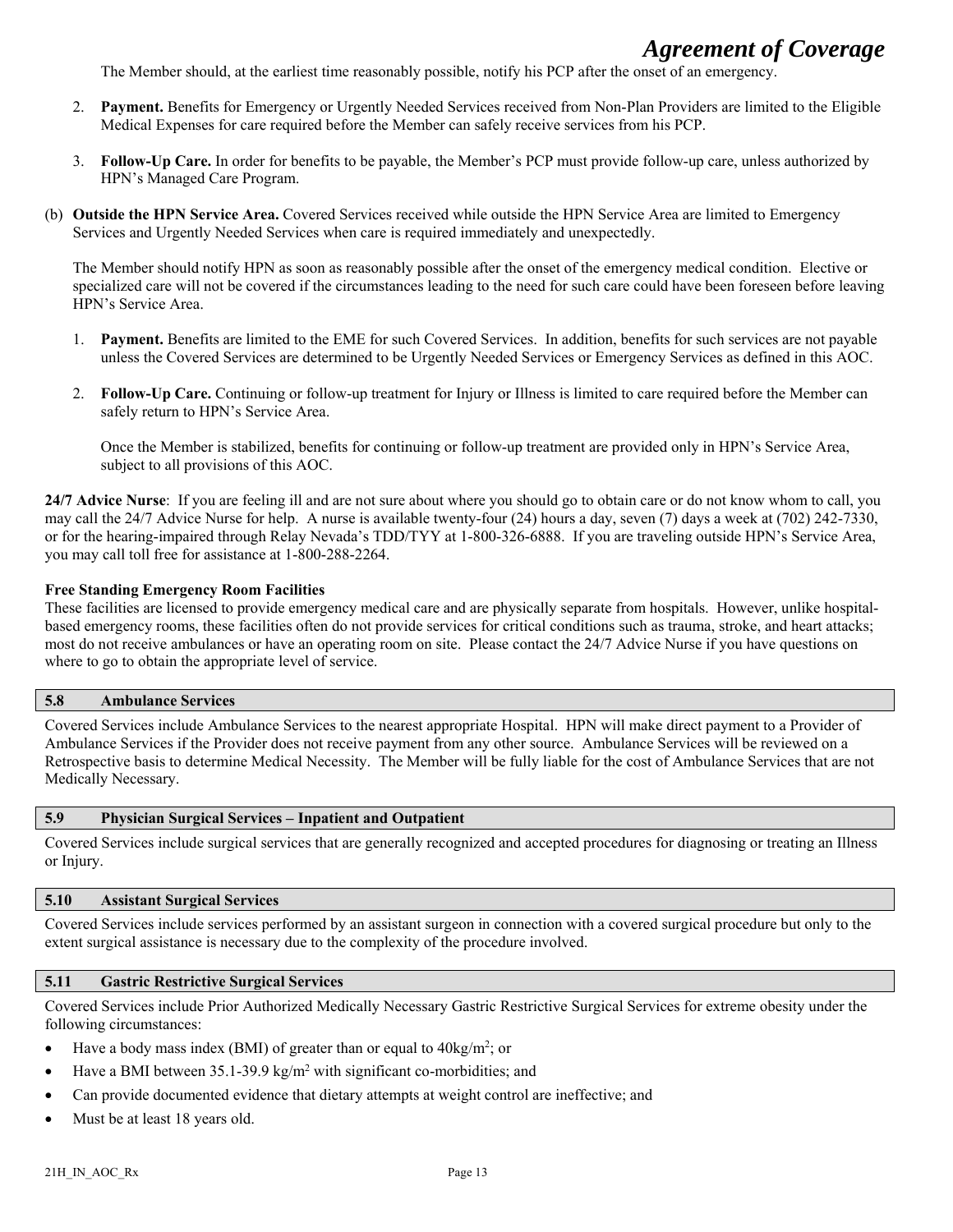Documentation supporting the reasonableness and necessity of Gastric Restrictive Surgical Services is required, including compliant attendance at a medically supervised weight loss program (within the last twenty-four (24) months) for at least six (6) consecutive months with documented failure of weight loss. Significant clinical evidence that weight is affecting overall health and is a threat to life will also be required.

HPN requires that an initial psychological/psychiatric evaluation, resulting in a recommendation for Gastric Restrictive Surgical Services, be performed prior to review consideration by HPN's Managed Care Program. HPN may also require participation in a post-operative group therapy program.

Treatment for complications resulting from Gastric Restrictive Surgical Services will be covered the same as any other illness.

# **5.12 Mastectomy Reconstructive Surgical Services**

Covered Services are provided in the same manner and at the same level as those for any other Covered Health Service and as required by the *Women's Health and Cancer Rights Act of 1998*, as follows:

- All stages of reconstruction of the breast on which the mastectomy has been performed;
- Surgery and reconstruction of the other breast to produce a symmetrical appearance;
- Prostheses; and
- Treatment of physical complications of mastectomy, including lymphedema, in a manner determined in consultation with the attending provider and the patient.

# **5.13 Oral Physician Surgical Services**

Although dental services are **not** Covered Services, except as otherwise provide in the Attachment A Benefit Schedule, the following Oral Physician Surgical Services are Covered Services:

- Treatment for tumors and cysts requiring pathological examination of the jaws, cheeks, lips, tongue, roof and floor of the mouth.
- Removal of teeth necessary in order to perform radiation therapy.
- Treatment required to stabilize sound natural teeth, the jawbones, or surrounding tissues after an Injury (not to include injuries caused by chewing) when the treatment starts within the first ten (10) days after the Injury and ends within sixty (60) days from the date of Injury. Examples of Covered Services, in such instances, include:
	- Root canal therapy, post and build up.
	- Temporary crowns.
	- Temporary partial bridges.
	- Temporary and permanent fillings.
	- Pulpotomy.
	- Extraction of broken teeth.
	- Incision and drainage.
	- Tooth stabilization through splinting.

No benefits are provided for removable dental prosthetics, dentures (partial or complete) or subsequent restoration of teeth, including permanent crowns.

## **5.14 Organ and Tissue Transplant Surgical Services**

All Covered Transplant Procedures are subject to the provisions of HPN's Managed Care Program and all other terms and provisions of the Plan, including the following:

- 1. HPN will determine if the Member satisfies HPN's Medically Necessary criteria before receiving benefits for transplant services.
- 2. HPN will provide a written Referral for care to a Transplant Facility.
- 3. If, after Referral, either HPN or the medical staff of the Transplant Facility determines that the Member does not satisfy the Medically Necessary criteria for the service involved, benefits will be limited to paying for Covered Services provided up to such determination.

Covered Transplant Procedures include the following services for human-to-human organ or tissue transplants received during a Transplant Benefit Period on an Inpatient basis due to an Illness or Injury:

- Hospital room and board and medical supplies.
- Diagnosis, treatment, surgery and other Covered Services provided by a Physician.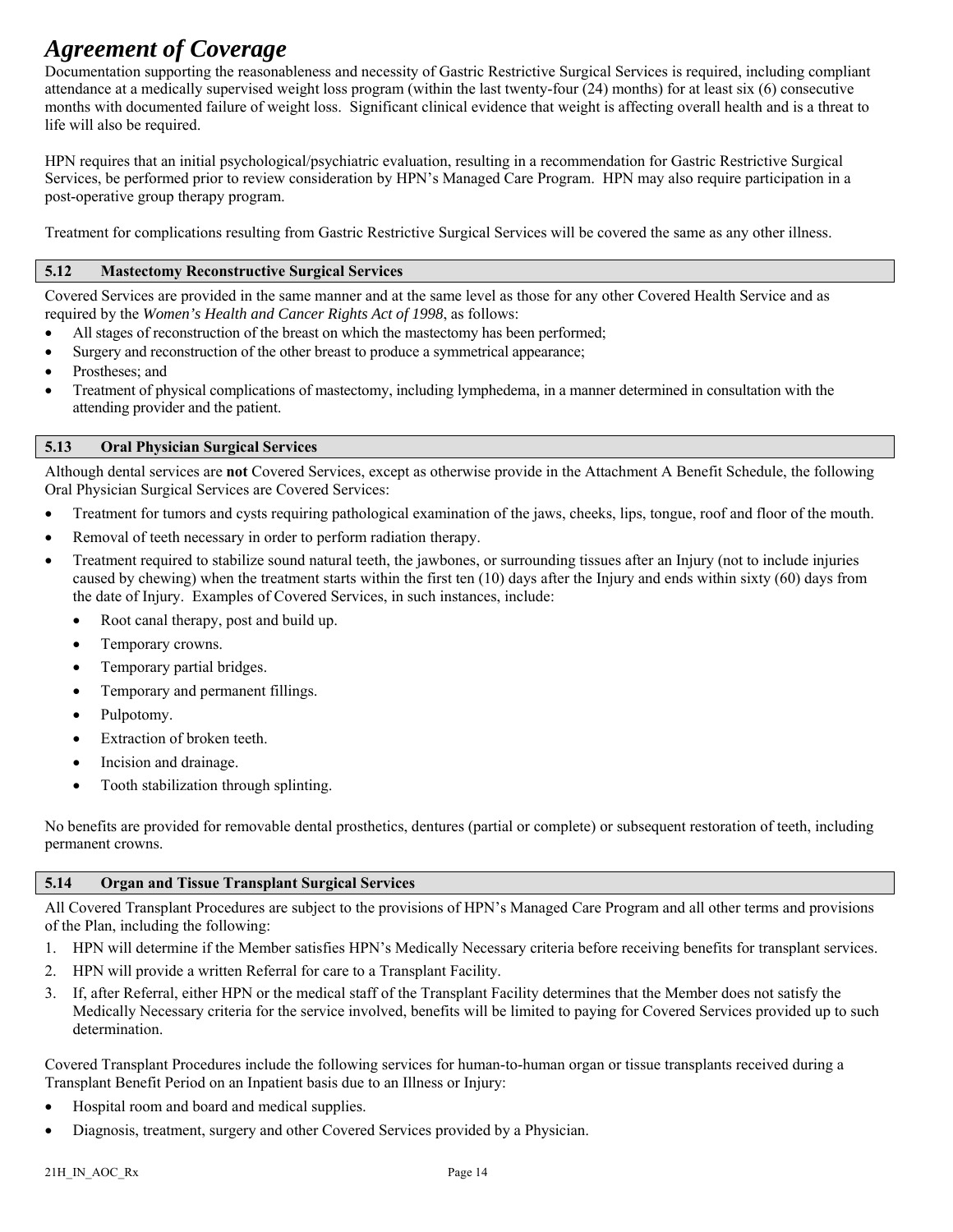- Organ and tissue retrieval which includes removing and preserving the donated part.
- Organ procurement.
- Rental of wheel chairs, hospital-type beds and mechanical equipment required to treat respiratory impairment.
- Ambulance services.
- Medication, x-rays and other diagnostic services.
- Laboratory tests.
- Oxygen.
- Surgical dressings and supplies.
- Immunosuppressive drugs.
- Private nursing care by a Registered Nurse (R.N.) or a Licensed Practical Nurse (L.P.N.).
- Transportation of the Member and a companion to and from the site of the transplant. If the Member is a minor, transportation of two (2) persons who travel with the minor is included. Reasonable and necessary lodging and meal costs incurred by such companions are included. Itemized receipts for these expenses are required. Daily lodging and meal costs will be paid up to the limit shown in the Attachment A Benefit Schedule. Benefits for all transportation, lodging and meal costs shall not exceed the maximum shown in the Attachment A Benefit Schedule for transportation, lodging and meals.

HPN makes no representation or warranty as to the medical competence or ability of any Transplant Facility or its respective staff or Physicians. HPN shall have no liability or responsibility, either direct, indirect, vicarious or otherwise, for any actions or inaction, whether negligent or otherwise, on the part of any Transplant Facility or its respective staff or Physicians.

HPN shall have no liability or responsibility, either direct, indirect, vicarious or otherwise, in the event a transplant patient is injured or dies, by whatever cause, while enroute to a Transplant Facility.

If a Covered Transplant Procedure is not performed as scheduled due to a change in the Member's medical condition or death, benefits will be paid for Prior Authorized Eligible Medical Expenses incurred during the Transplant Benefit Period.

#### **5.15 Home Healthcare Services**

Covered Services include services given to a Member in his home by a licensed Home Healthcare Provider or an approved Hospital program for Home Healthcare. Such services are covered when:

- such care is given in place of Inpatient Hospital or Skilled Nursing Facility care and/or;
- the Member is not physically able to obtain Medically Necessary care on an outpatient basis; and/or
- the Member is under the care of a Physician; and/or
- the Member is homebound for medical reasons.

NOTE: The Member is responsible for one cost-share per day per Home Healthcare agency.

Covered Services and supplies provided by a Home Healthcare agency include:

- Professional services of a registered nurse, licensed practical nurse or a licensed vocational nurse on an intermittent basis.
- Physical therapy, speech therapy and occupational therapy by a licensed therapist.
- Medical and surgical supplies that are customarily furnished by the Home Healthcare agency or program for its patients.
- Prescribed drugs furnished and charged for by the Home Healthcare agency or program. Prescribed drugs under this provision do not include Specialty Prescription Drugs.
- One (1) medical social service consultation per course of treatment.
- One (1) nutrition consultation by a certified registered dietitian.
- Health aide services furnished to Member only when receiving nursing services or therapy.

# **5.16 Short Term Rehabilitation Services**

Short Term Rehabilitation Covered Services therapy includes:

- Speech therapy.
- Occupational therapy.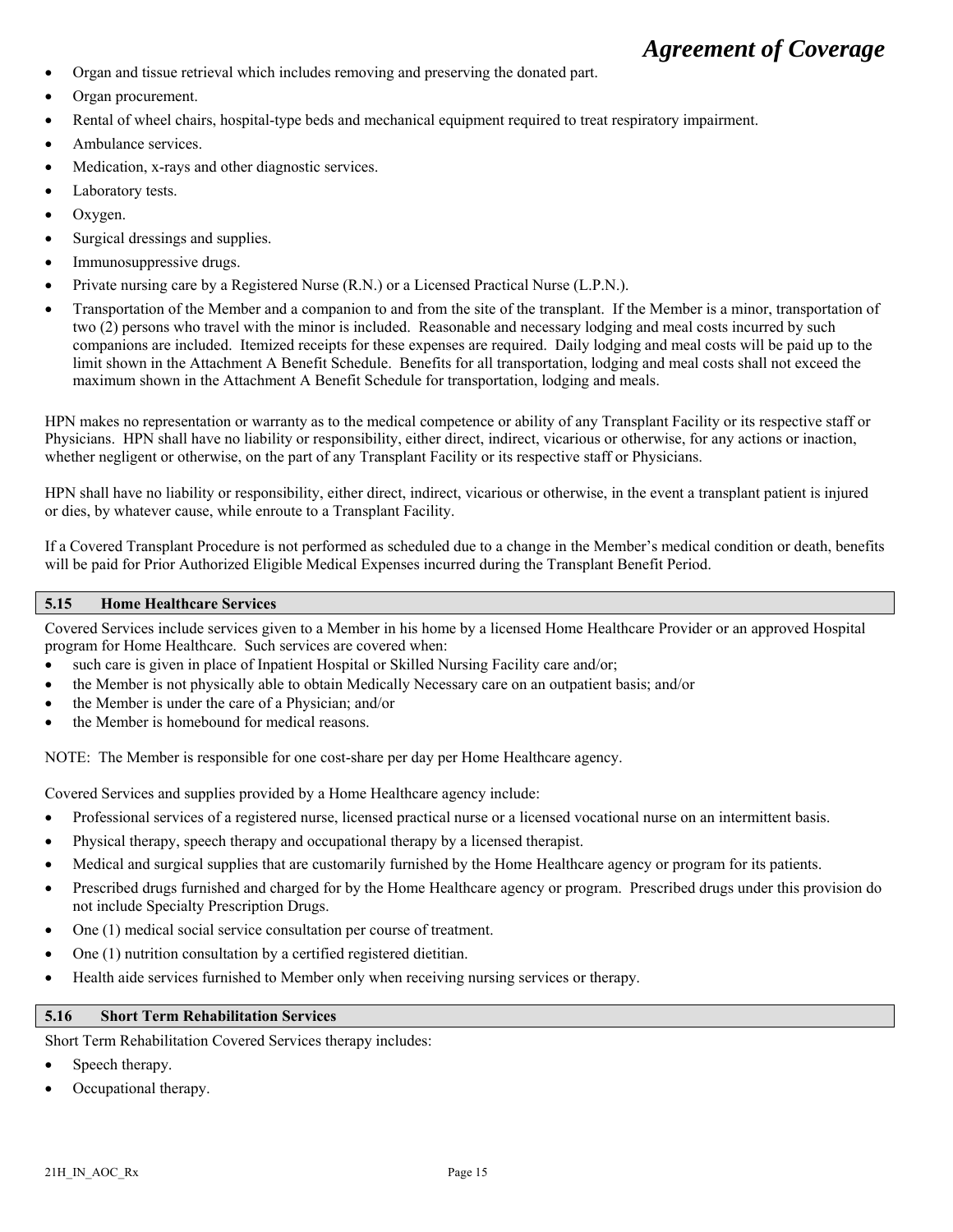Physical therapy on an Inpatient or outpatient basis when ordered by the Member's PCP and authorized by HPN's Managed Care Program.

Benefits for rehabilitation therapy are limited to services given for acute or recently acquired conditions that, in the judgment of the Member's PCP and HPN's Managed Care Program, are subject to significant improvement through Short Term Rehabilitation therapy.

Covered Services do not include cardiac rehabilitation services provided on a non-monitored basis nor do they include treatment for intellectual disability.

### **5.17 Genetic Disease Testing Services**

Covered Services include Prior Authorized Medically Necessary Genetic Disease Testing, when:

- such testing is prescribed following the Member's history, physical examination and pedigree analysis, genetic counseling, and completion of conventional diagnostic studies, and a definitive diagnosis remains uncertain and a genetic disease diagnosis is suspected, and;
- the Member displays clinical features, or is at direct risk of inheriting the mutation in question (pre-symptomatic); and
- the result of the test will directly impact the treatment being delivered to the Member.

#### **5.18 Other Diagnostic and Therapeutic Services**

Diagnostic and Therapeutic Covered Services when authorized by a Member's PCP and HPN's Managed Care Program include the following:

- anti-cancer drug therapy;
- complex allergy diagnostic services including RAST and allergoimmuno therapy;
- complex diagnostic imaging services including nuclear medicine, computerized axial tomography (CT scan), cardiac ultrasonography, magnetic resonance imaging (MRI), and arthrography;
- complex neurological diagnostic services including electroencephalograms (EEG), electromyogram (EMG) and evoked potential;
- complex vascular diagnostic and therapeutic services including Holter monitoring, treadmill or stress testing, and impedance venous plethysmography;
- complex psychological diagnostic testing;
- complex pulmonary diagnostic services including pulmonary function testing and apnea monitoring;
- hemodialysis and peritoneal renal dialysis;
- other Medically Necessary intravenous therapeutic services as approved by HPN, including but not limited to, non-cancer related intravenous injection therapy;
- otologic evaluations only for the purpose of obtaining information necessary for evaluation of the need for or appropriate type of medical or surgical treatment for a hearing deficit or a related medical problem;
- Positron Emission Tomography (PET) Scans;
- therapeutic radiology services; and
- treatment of temporomandibular joint disorder.

Different Copayment and/or Coinsurance amounts may apply to these Covered Services. Please refer to your Attachment A Benefit Schedule.

#### **5.19 Prosthetic and Orthotic Devices**

Covered Services include the following when received in connection with an Illness or Injury and authorized by HPN's Managed Care Program:

- Cardiac pacemakers.
- Breast prostheses for post-mastectomy patients.
- Terminal devices (example: hand or hook) and artificial eyes.
- Braces which include only rigid and semi-rigid devices used for supporting a weak or deformed body member or restricting or eliminating motion in a diseased or injured part of the body.
- Adjustment of an initial Prosthetic or Orthotic Device required by wear or by change in the patient's condition when ordered by a Plan Provider.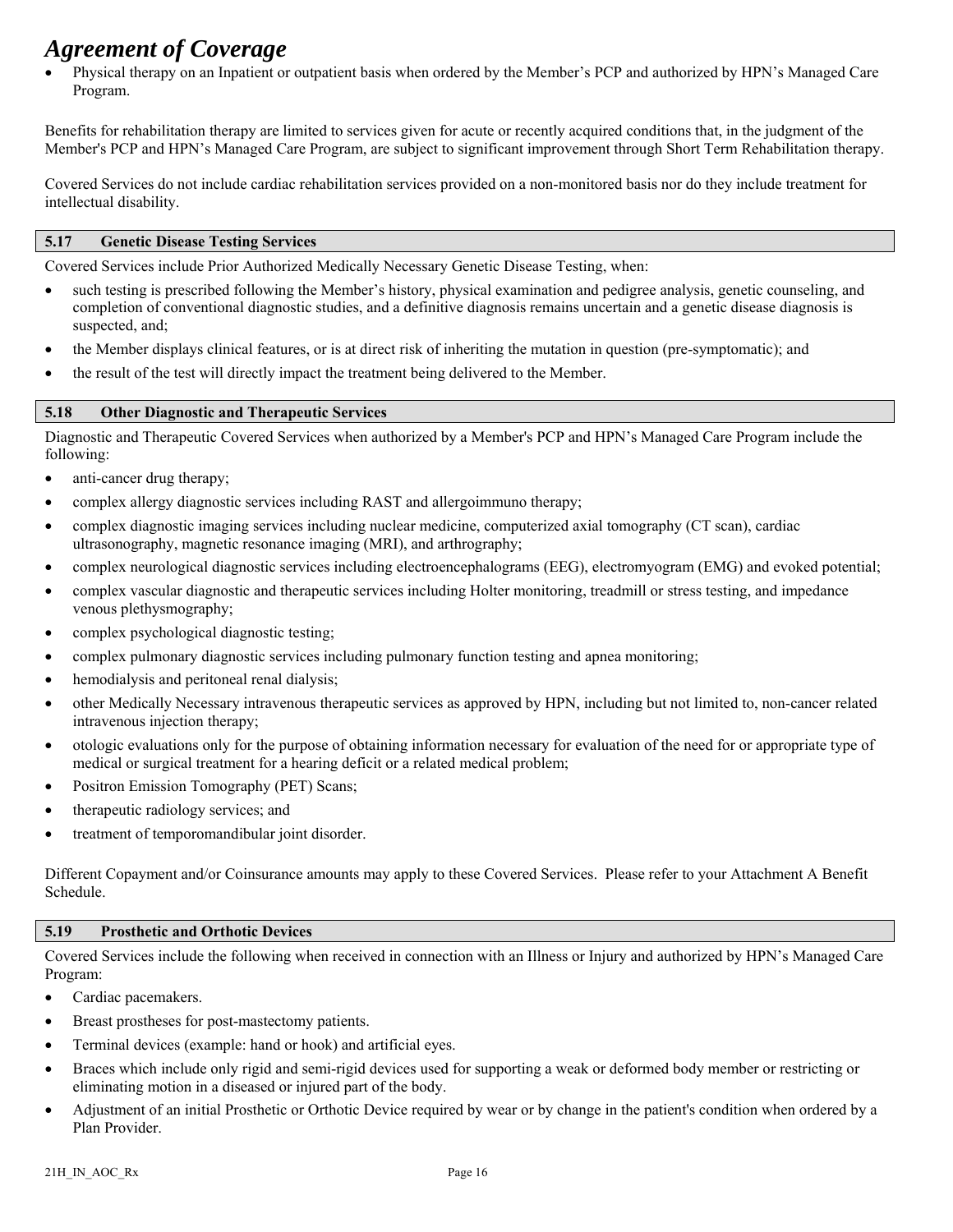# **5.20 Corrective Appliances**

Corrective Appliances are devices that are designed to support a weakened body part and are manufactured or custom-fitted to an individual. Covered Services include custom-made or custom-fitted Medically Necessary Corrective Appliances when Prior Authorized by HPN's Managed Care Program, to include the following:

- Rigid Cervical Collars;
- Abdominal Binder/Corsets;
- Shoes when prescribed for a diabetic condition, otherwise only when an integral part of a lower body brace;
- Helmets when prescribed in connection with cranial orthosis.

Corrective Appliances do not include:

- Bionic, myoelectric, microprocessor-controlled, and computerized prosthetics; or
- Deluxe upgrades determined not to be Medically Necessary.

Replacements, repairs and adjustments to Corrective Appliances are Covered Services when required by normal wear and tear or by a significant change in the Member's condition when ordered by a duly-licensed Provider.

#### **5.21 Durable Medical Equipment**

All benefits for Durable Medical Equipment ("DME") includes administration, maintenance and operating costs of such equipment, if the equipment is Medically Necessary or Prior Authorized. DME includes, but is not limited to:

- Braces;
- Canes;
- Crutches;
- Intermittent positive pressure breathing machine;
- Hospital beds;
- Standard outpatient oxygen delivery systems;
- Traction equipment;
- Walkers;
- Wheelchairs; or
- Any other items that are determined to be Medically Necessary by HPN's Managed Care Program.

Replacements, repairs and adjustments to DME are limited to normal wear and tear or because of significant change in the Member's physical condition.

HPN will not be responsible for the following:

- Non-Medically Necessary optional attachments and modifications to DME for the comfort or convenience of the Member;
- Accessories for portability or travel;
- A second piece of equipment with or without additional accessories that is for the same or similar medical purpose as existing equipment;
- Home and car remodeling; and
- Replacement of lost or stolen equipment.

# **5.22 Medical Supplies**

Medical Supplies are routine expendable supplies that are essential to carry out the course of treatment for an Illness or Injury or are necessary for the effective use of Durable Medical Equipment. Medical Supplies include but are not limited to the following:

- Catheter and catheter supplies urinary catheters, drainage bags, irrigation trays;
- Colostomy bags (and other ostomy supplies);
- Dressing/wound care-sterile dressings, ace bandages, sterile gauze and toppers, Kling and Kerlix rolls, Telfa pads, eye pads, incontinent pads, lamb's wool pads;
- Elastic stockings; and
- Splints and slings.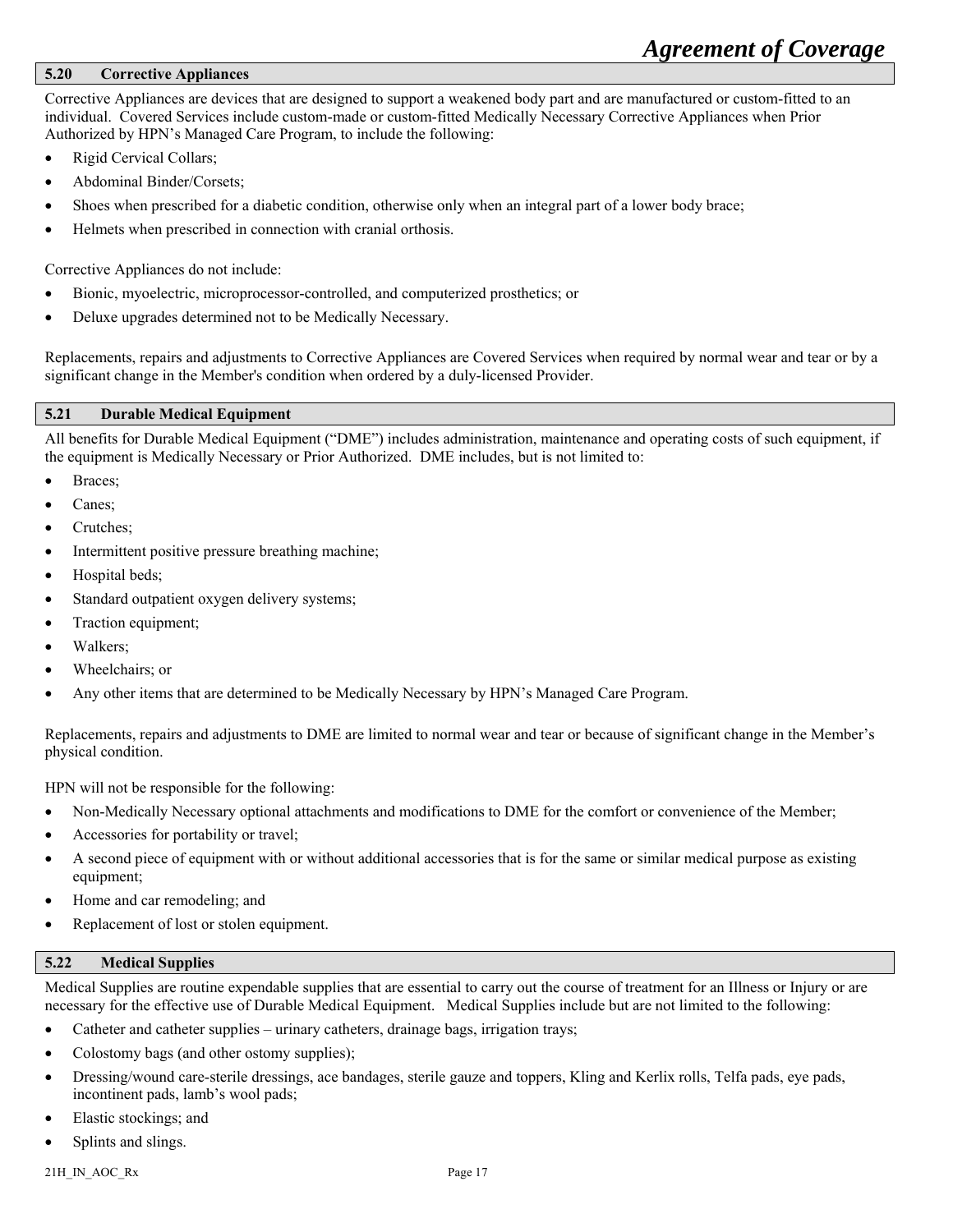# **5.23 Self-Management and Treatment of Diabetes**

Coverage includes medication, equipment, supplies and appliances that are for the treatment of diabetes. Diabetes includes type I, type II and gestational diabetes. Covered Services include:

- supplies, training and education provided to a Member for the care and management of diabetes, after he is initially diagnosed with diabetes, to include counseling in nutrition and the proper use of equipment and supplies for the treatment of diabetes;
- supplies, training and education which is necessary as a result of a subsequent diagnosis that indicates a significant change in the symptoms or condition of the Member and which requires modification of his program of self-management of diabetes; and
- supplies, training and education which is necessary because of the development of new techniques and treatment for diabetes.

### **5.24 Special Food Products and Enteral Formulas**

Covered Services include enteral formulas and special food product when prescribed by a Physician and authorized by HPN's Managed Care Program for treatment of an inherited metabolic disease.

- "Inherited Metabolic Disease" means a disease caused by an inherited abnormality of the body chemistry of a person characterized by congenital defects or defects arising shortly after birth resulting in deficient metabolism or malabsorption of amino acid, organic acid, carbohydrate or fat.
- "Special Food Product" means a food product specially formulated to have less than one gram of protein per serving, intended to be consumed under the direction of a Physician. The term does not include food that is naturally low in protein.

#### **5.25 Mental Health Services and Severe Mental Illness Services**

All benefits are subject to the Utilization Management process through Behavioral Healthcare Options (BHO). Services must be offered in a treatment setting that is appropriate for the Medically Necessary level of care, as determined by staffing, ability to provide patient safety, treatment intensity, the diagnostic and therapeutic modalities available, the extent of supportive services and access to general medical care.

**Inpatient:** A structured hospital-based program which provides twenty-four (24) hours a day, seven (7) days a week nursing care, medical monitoring, and physician availability; assessment and diagnostic services, daily physician visits, active behavioral health treatment, and specialty medical consultation with an immediacy needed to avoid serious jeopardy to the health of the Member or others.

**Partial Hospitalization Programs (PHP):** A structured program that maintains hours of service for at least twenty (20) hours per week during which assessment and diagnostic services and active behavioral health treatment are provided.

**Intensive Outpatient Programs (IOP):** A structured program that maintains hours of service for at least nine (9) hours per week for adults and six (6) hours per week for children or adolescents during which assessment and diagnostic services and active behavioral health treatment are provided.

**Outpatient:** Assessment, diagnosis and active behavioral health treatment that are provided in an ambulatory setting, including individual and group counseling services.

No benefits are available for psychosocial rehabilitation or care received as a custodial Inpatient.

**Residential Treatment Center Services (RTC):** A hospital-based program which provides twenty-four (24) hours a day, seven (7) days a week nursing care, medical monitoring, and physician availability, assessment and diagnostic services, daily physician visits and active behavioral health treatment services for the purpose of initiating the process of assisting a Member with gaining the knowledge and skills needed to prevent recurrence of a mental health-related disorder.

All non-routine, outpatient Mental Health or Severe Mental Illness Services require Prior Authorization. Member must call BHO at (702) 364-1484 or 1-800-873-2246 for assistance in scheduling their first appointment in order to verify that any requested Mental Health or Severe Mental Illness Services are Covered Services under the Plan and that such Covered Services will be obtained at the appropriate level of care in order to be eligible for full benefit payment. A BHO coordinator will either assist in scheduling the appointment or will make a Referral to the appropriate Plan Provider based on the service requested and the associated level of acuity.

All inpatient Mental Health or Severe Mental Illness Services require Plan notification. Network facilities must provide notification of all inpatient admissions to the Plan. When these services are provided out of network, the Member is responsible for providing the notification and relevant information to the Plan. The Member should provide notice of emergent admissions within twenty-four (24) hours of admission or as soon as reasonably possible given the circumstances. Member may delegate their responsibility to provide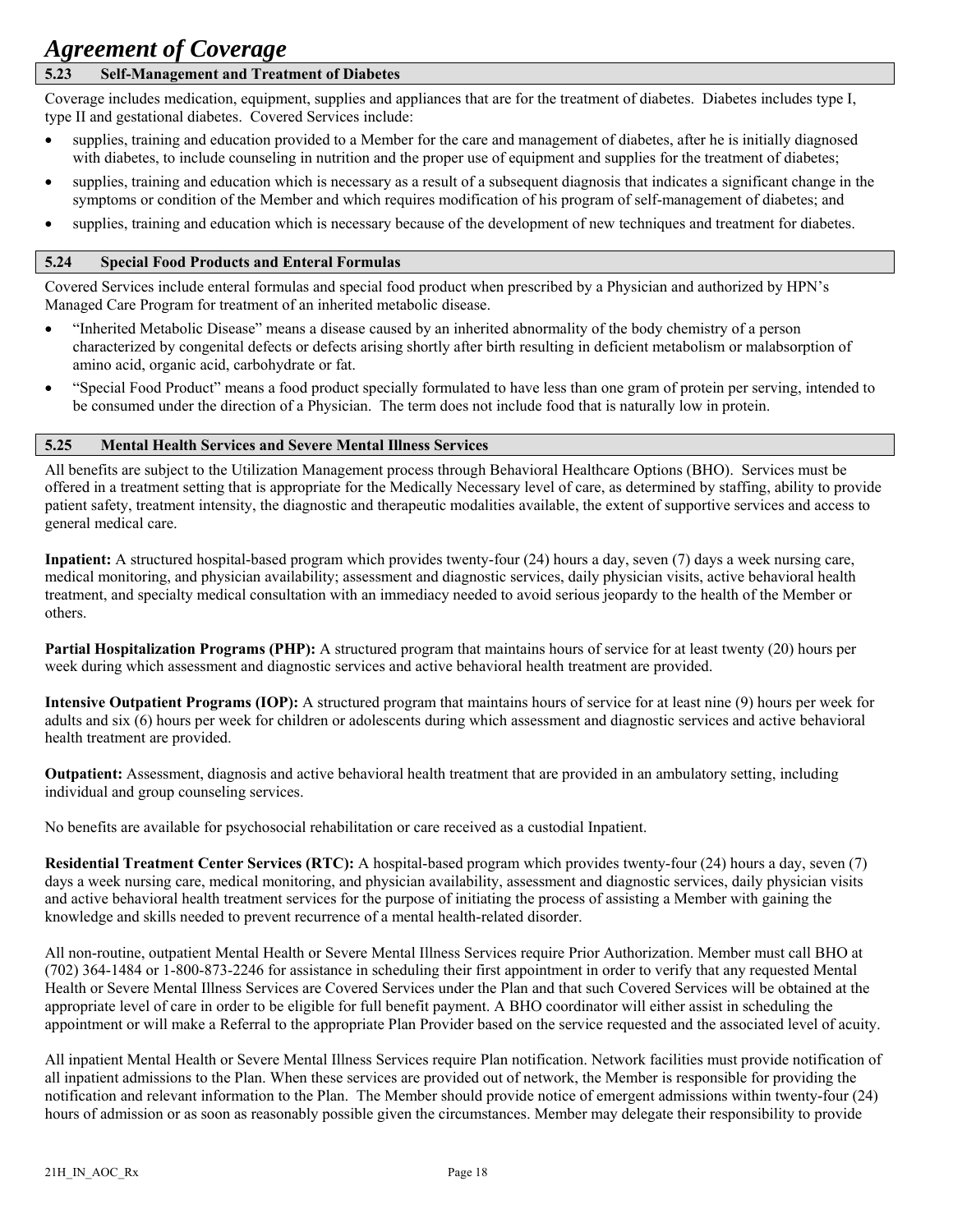notification to the non-network facility but it is the Member's responsibility to ensure that the Plan receives notification. Initial notification results in a medical necessity review based on plan requirements and may result in an adverse benefit determination.

**All admissions for Emergency Services are reviewed retrospectively to determine if the treatment received was Medically Necessary and appropriate. If the Member is admitted to a Mental Health or Severe Mental Illness facility for non-emergency treatment without Prior Authorization, the Member will be responsible for the cost of services received.**

# **5.26 Substance-Related and Addictive Disorder Services**

All benefits for Substance-Related and Addictive Disorder Services are subject to the Utilization Management process through Behavioral Healthcare Options (BHO). Services must be offered in a treatment setting that is appropriate for the Medically Necessary level of care, as determined by staffing, ability to provide patient safety, treatment intensity, the diagnostic and therapeutic modalities available, the extent of supportive services and access to general medical care.

**Inpatient Detoxification:** A hospital based program which provides twenty-four (24) hours a day, seven (7) days nursing care, medical monitoring, and physician availability; daily physician visits, assessment, diagnostic services and active behavioral health treatment services for the purpose of completing a medically safe and appropriate withdrawal from alcohol or other substances.

**Outpatient Detoxification:** Outpatient Detoxification is comprised of services that are provided in an ambulatory setting for the purpose of completing a medically safe withdrawal from alcohol or drugs.

**Inpatient Rehabilitation:** A hospital based program which provides twenty-four (24) hours a day, seven (7) days nursing care, medical monitoring, and physician availability, daily physician visits, assessment and diagnostic services, and active behavioral health treatment services for the purpose of initiating the process of assisting a Member with gaining the knowledge and skills needed to prevent recurrence of a substance-related disorder.

**Partial Hospitalization Programs (PHP):** A structured program that maintains hours of service for at least twenty (20) hours per week during which assessment and diagnostic services, and active behavioral health treatment are provided.

**Intensive Outpatient Programs (IOP):** A structured program that maintains hours of service for at least nine (9) hours per week for adults and six (6) hours per week for children/adolescents during which assessment and diagnostic services and active behavioral health treatment are provided.

**Residential Treatment Center Services (RTC):** A hospital-based program which provides twenty-four (24) hours a day, seven (7) days a week trained staff, medical monitoring, and physician availability, daily physician visits, assessment and diagnostic services and active behavioral health treatment services for the purpose of initiating the process of assisting a Member with gaining the knowledge and skills needed to prevent recurrence of a Substance-Related and Addictive Disorder.

**Outpatient:** Assessment, diagnosis and active behavioral health treatment that are provided in an ambulatory setting, including individual, group, and family counseling services.

All non-routine, outpatient Substance-Related and Addictive Disorder Services require Prior Authorization. Members must call BHO at (702) 364-1484 or 1-800-873-2246 for assistance in scheduling their first appointment in order to verify that any requested Substance-Related and Addictive Disorder Services are Covered Services under the Plan, and that such Covered Services will be obtained at the appropriate level of care in order to be eligible for full benefit payment. A BHO coordinator will either assist in scheduling the appointment or will make a Referral to the appropriate Plan Provider based on the service requested and the associated level of acuity.

All inpatient Substance-Related and Addictive Disorder Services require Plan notification. Network facilities must provide notification of all inpatient admissions to the Plan. When these services are provided out of network, the Member is responsible for providing the notification and relevant information to the Plan. Members should provide notice of emergent admissions within twentyfour (24) hours of admission or as soon as reasonably possible given the circumstances. Members may delegate their responsibility to provide notification to the non-network facility but it is the Member's responsibility to ensure that the Plan receives notification. Initial notification results in a medical necessity review based on plan requirements and may result in an adverse benefit determination.

**All admissions for Emergency Services are reviewed Retrospectively to determine if the treatment received was Medically Necessary and appropriate. If the Member is admitted to a Substance-Related and Addictive Disorder facility for nonemergency treatment without Prior Authorization, the Member will be responsible for the cost of services received.**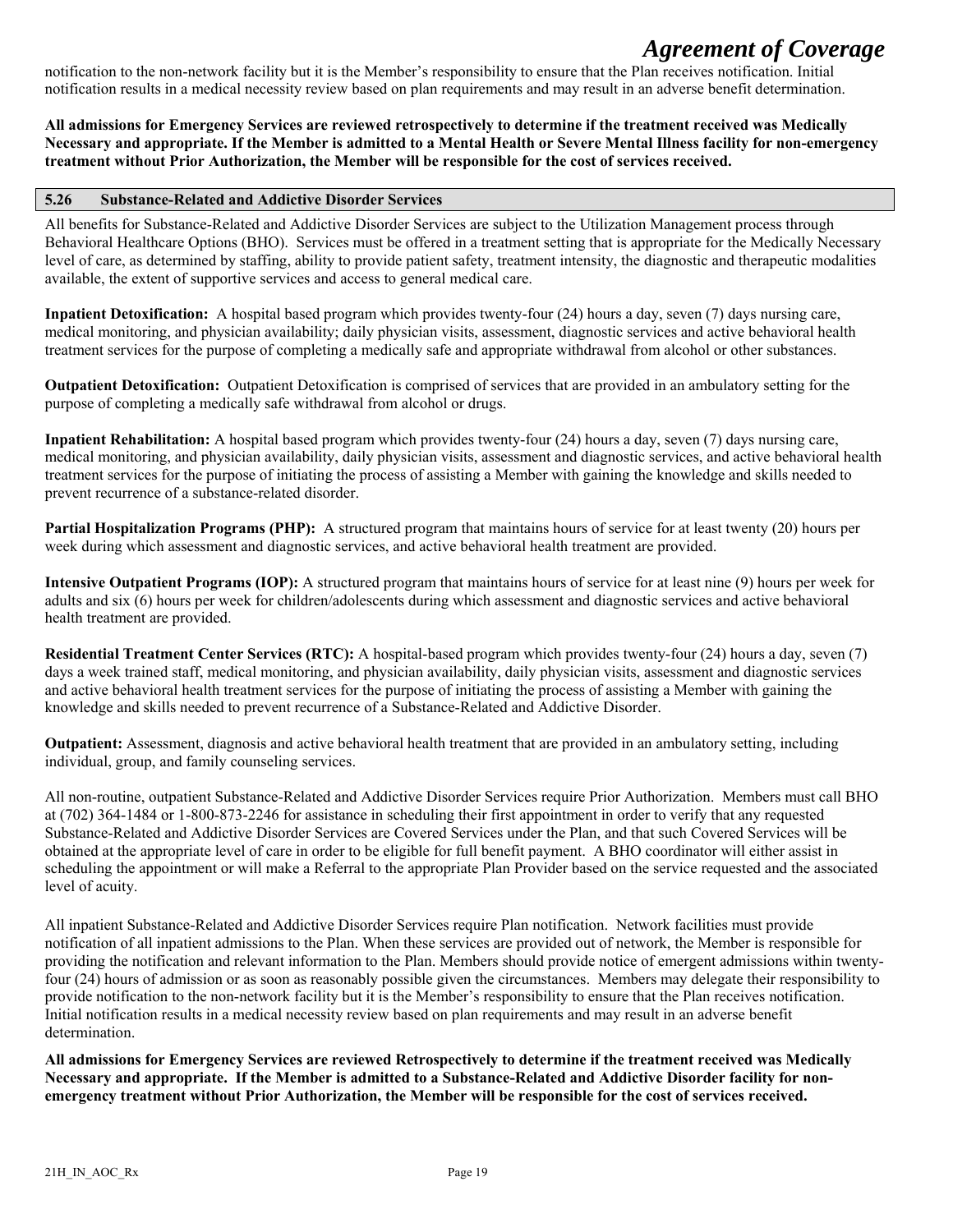# **5.27 Dental Anesthesia Services**

Covered Services include general anesthesia when rendered in a Plan Hospital, Plan outpatient surgical facility, or other duly licensed Plan facility for an enrolled Dependent child, when such child, in the treating dentist's opinion and as Prior Authorized by the Plan, satisfies one or more of the following criteria:

- has a physical, mental or medically compromising condition;
- has dental needs for which local anesthesia is ineffective because of an acute infection, an anatomic anomaly or an allergy;
- is extremely uncooperative, unmanageable or anxious; or
- has sustained extensive orofacial and dental trauma to a degree that would require unconscious sedation.

Coverage for dental anesthesia pursuant to this section is limited to services provided by a Plan anesthesia Provider. Coverage is provided only during procedures performed by:

- an educationally qualified Specialist in pediatric dentistry; or
- another dentist educationally qualified in a recognized dental specialty for which hospital privileges are granted; or
- who is certified by virtue of completion of an accredited program of post-graduate hospital training to be granted hospital privileges.

## **5.28 Clinical Trial or Study**

Covered Services include coverage for Prior Authorized medical treatment received as part of a clinical trial or study if the following provisions apply:

- The clinical trial or study is conducted in the state of Nevada and the medical treatment is provided:
	- In a Phase I, Phase II, Phase III or Phase IV clinical trial or study for the treatment of cancer or other life-threatening disease or condition;
	- In a Phase II, Phase III or Phase IV clinical trial or study for the treatment of chronic fatigue syndrome;
	- For cardiovascular disease (cardiac/stroke) which is not life-threatening, for which, as HPN determines, a clinical trial meets the qualifying clinical trial criteria stated below.
	- For surgical musculoskeletal disorders of the spine, hip and knees, which are not life-threatening, for which, as HPN determines, a clinical trial meets the qualifying clinical trial criteria stated below.
	- Other diseases or disorders which are not life-threatening, for which, as HPN determines, a clinical trial meets the qualifying clinical trial criteria stated below.
- The clinical trial or study is approved by one of the following entities:
	- An agency of the National Institutes of Health (NIH) as set forth in 42 U.S.C. § 281 (b);
	- The Centers for Disease Control and Prevention (CDC);
	- The Agency for Healthcare Research and Quality (AHRQ);
	- Centers for Medicare and Medicaid Services (CMS);
	- A cooperative group;
	- A qualified non-governmental research entity identified in the guidelines issued by the National Institutes of Health for center support grants;
	- The Department of Veterans Affairs, the Department of Defense or the Department of Energy as long as the study or investigation has been reviewed and approved through a system of peer review that is determined by the Secretary of Health and Human Services to meet the both of following criteria:
		- Comparable to the system of peer review of studies and investigations used by the National Institutes of Health.
		- $\checkmark$  Ensures unbiased review of the highest scientific standards by qualified individuals who have no interest in the outcome of the review.
- The study or investigation is conducted under an investigational new drug application reviewed by the U.S. Food and Drug Administration;
- The study or investigation is a drug trial that is exempt from having such an investigational new drug application;
- The clinical trial must have a written protocol that describes a scientifically sound study and have been approved by all relevant institutional review boards (IRBs) before participants are enrolled in the trial. HPN may, at any time, request documentation about the trial;
- The medical treatment is provided by a duly licensed Provider of healthcare and the facility and personnel have the experience and training to provide the medical treatment in a capable manner;
- There is no medical treatment available which is considered a more appropriate alternative than the medical treatment provided in the clinical trial or study;
- There is a reasonable expectation based on clinical data that the medical treatment provided in the clinical trial or study will be at least as effective as any other medical treatment; and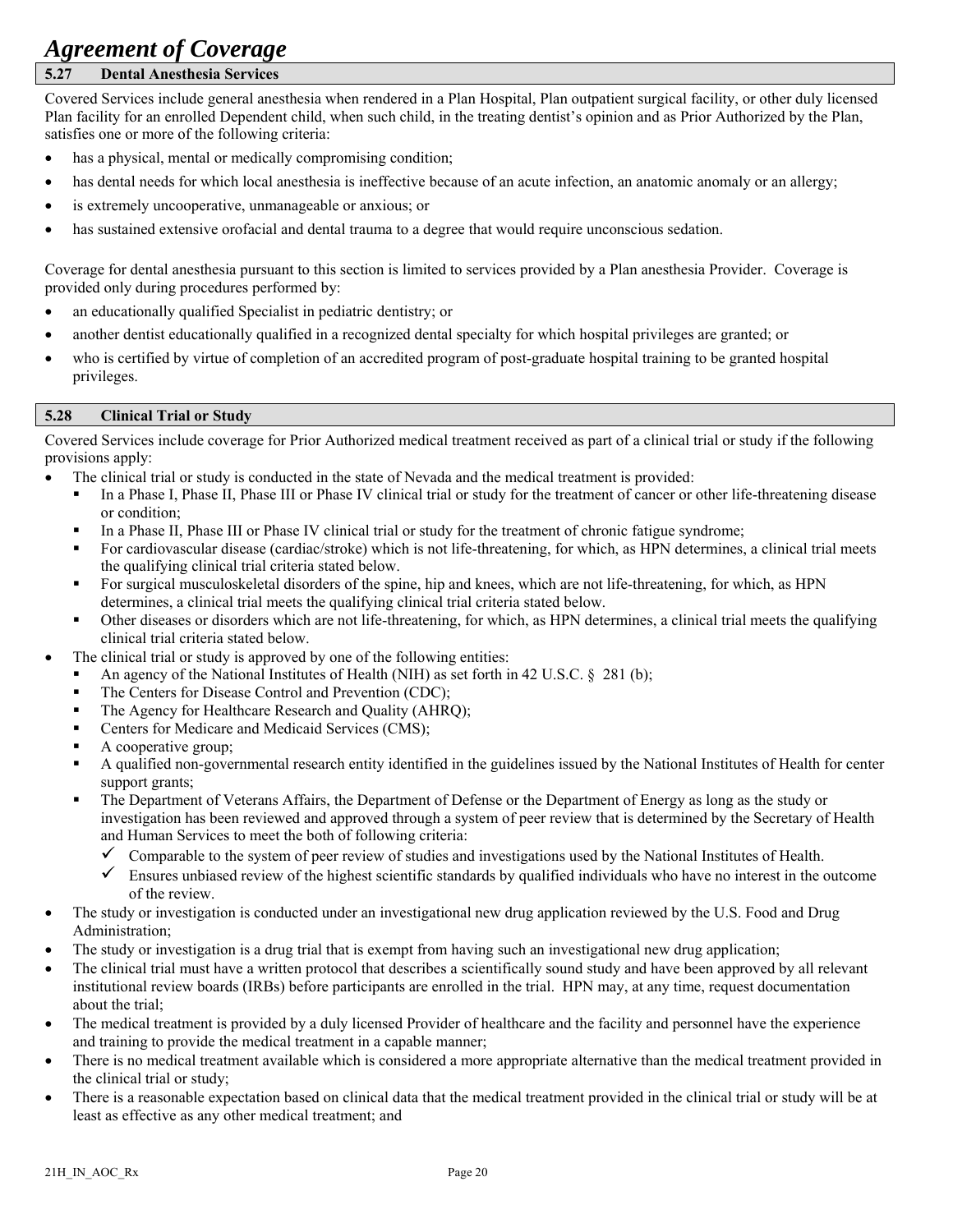- The Member has signed a statement of consent before his participation in the clinical trial or study indicating that he has been informed of:
	- The procedure to be undertaken:
	- Alternative methods of treatment; and
	- The risks associated with participation in the clinical trial or study.

Benefit coverage for medical treatment received during a clinical trial or study is limited to the following Covered Services:

- The initial consultation to determine whether the Member is eligible to participate in the clinical trial or study;
- Any drug or device that is approved for sale by the FDA without regard to whether the approved drug or device has been approved for use in the medical treatment of the Member, if the drug or device is not paid for by the manufacturer, distributor, or Provider:
- Services normally covered under this Plan that are required as a result of the medical treatment or related complications provided in the clinical trial or study when not provided by the sponsor of the clinical trial or study;
- Services required for the clinically appropriate monitoring of the Member during the clinical trial or study when not provided by the sponsor of the clinical trial or study.

Benefits for Covered Services in connection with a clinical trial or study are payable under this Plan to the same extent as any other Illness or Injury.

Services must be provided by an HPN Plan Provider. In the event an HPN Plan Provider does not offer a clinical trial with the same protocol as the one the Member's Plan Provider recommended, the Member may select a Non-Plan Provider performing a clinical trial with that protocol within the State of Nevada. If there is no Provider offering the clinical trial with the same protocol as the one the Member's Plan Provider recommended in Nevada, the Member may select a clinical trial outside of Nevada but within the United States of America. In no event will HPN pay more than the maximum payment allowance established in the HPN Reimbursement Schedule.

HPN will require a copy of the clinical trial or study certification approval, the Member's signed statement of consent and any other materials related to the scope of the clinical trial or study relevant to the coverage of medical treatment.

## **5.29 Post-Cataract Surgical Services**

Covered Services include Medically Necessary services provided for the initial prescription for corrective lenses (eyeglasses or contact lenses) and frames or intra-ocular lens implants for Post-Cataract Surgical Services.

Contact lenses will be provided if a Member's visual acuity cannot be corrected to 20/70 in the better eye except for the use of contact lenses.

# **5.30 Hearing Aids**

Hearing aids are electronic amplifying devices designed to bring sound more effectively into the ear. A hearing aid consists of a microphone, amplifier and receiver.

Benefits are available for a hearing aid that is required for the correction of a hearing impairment (a reduction in the ability to perceive sound which may range from slight to complete deafness) and purchased as a result of a written recommendation by a Physician. Benefits are provided for the hearing aid and for charges for associated fitting and testing.

Benefits under this section do not include bone anchored hearing aids. Bone anchored hearing aids are a Covered Service for which benefits are available under the applicable medical/surgical Covered Services categories in the HPN AOC, only for a Member:

- who is not a candidate for an air-conduction hearing aid; and
- which is used according to U.S. Food and Drug Administration (FDA) approved indications.

Benefits for bilateral bone anchored hearing aids are available to Members who meet the HPN Managed Care Program criteria.

## **5.31 Autism Spectrum Disorder Services**

Covered Services include Medically Necessary services that are generally recognized and accepted procedures for screening, diagnosing and treating Autism Spectrum Disorders for Members under the age of 18 or, if enrolled in high school, until such Member reaches the age of 22. Covered Services must be provided by a duly licensed physician, psychologist or Behavior Analyst or other provider that is supervised by the licensed physician, psychologist or behavior analyst and are subject to HPN's Managed Care Program. With the exception of the specific limitation on benefits for Applied Behavior Analysis ("ABA") as outlined in Attachment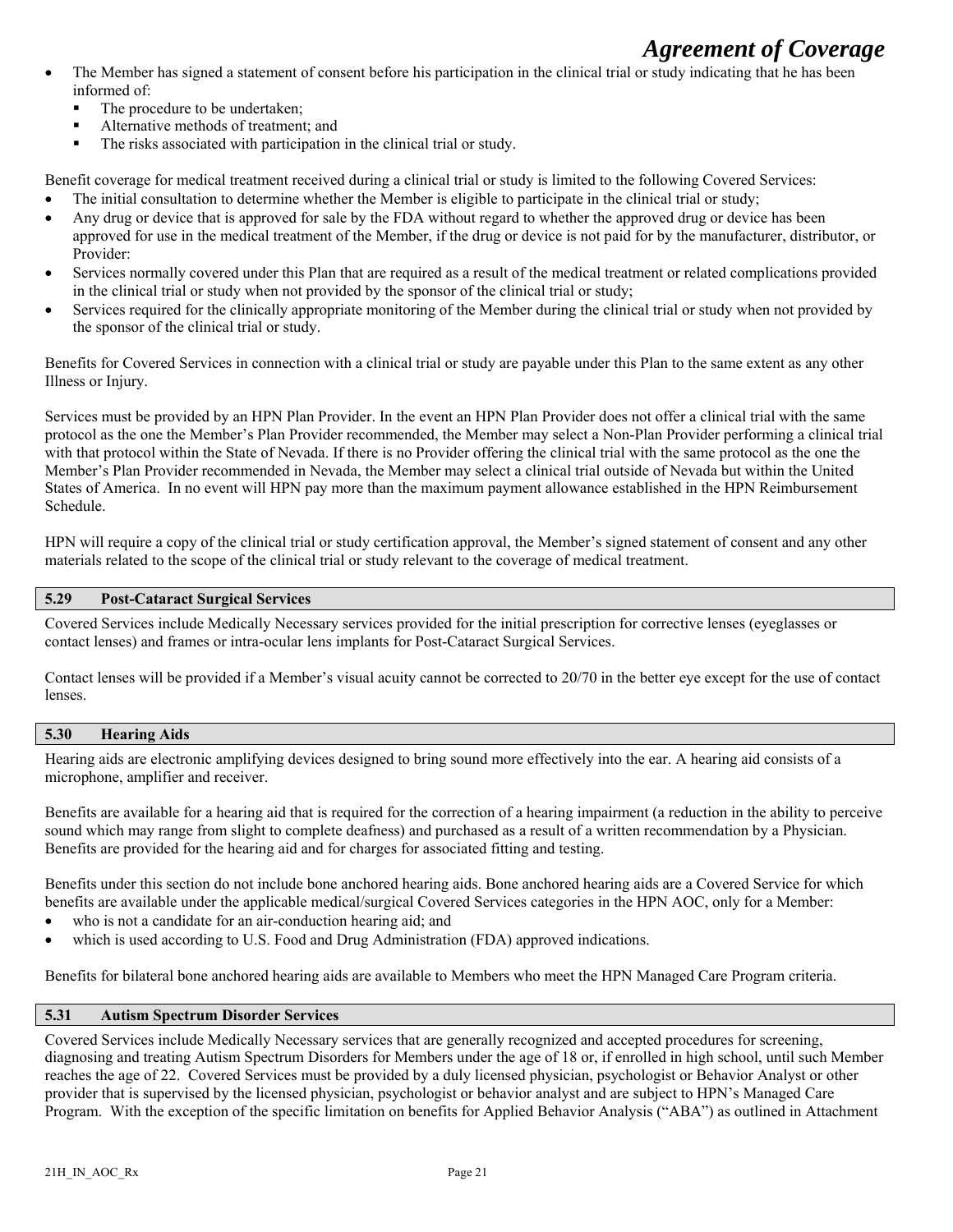A Benefit Schedule, benefits for all Covered Services for the treatment of Autism Spectrum Disorders are payable to the same extent as other Covered Services and Covered Drugs under the Plan.

Covered Services for the treatment of Autism Spectrum Disorder Services do not include services provided through school services.

### **5.32 Pediatric Dental and Vision Services**

Covered services are available to enrolled children up to age (19) when authorized by HPN's Managed Care Program and ends the first of the month after the Member's 19<sup>th</sup> birthday.

Pediatric Vision coverage includes services for:

- Vision Examination;
- Lenses and Frames;
- Contact Lenses;
- Low Vision Exam; and
- Optional Lenses and Treatments.

Pediatric Dental coverage includes:

- Diagnostic and Preventive Services;
- Restorative Services;
- Endodontic Services;
- Periodontic Services;
- Prosthodontic Services:
- Orthodontic Services; and
- Oral Surgery Services.

*(For a complete listing of Pediatric Dental Services and the associated limitations, please refer to the Nevada Division of Insurance website located at . http://doi.nv.gov/Healthcare-Reform/Individuals-Families/Essential-Health-Benefits/.)* 

Please refer to the HPN Attachment A Benefit Schedule for the associated Member cost share and limitations for Pediatric Dental and Vision Covered Services.

# **5.33 Short Term Habilitation Services**

Covered Services are provided for Short Term Habilitation Services provided for Members with a congenital, genetic, or early acquired disorder when both of the following conditions are met:

- The treatment is administered by a licensed speech-language pathologist, licensed audiologist, licensed occupational therapist, licensed physical therapist, Physician, licensed nutritionist, licensed social worker or licensed psychologist and
- the initial or continued treatment must be proven and not experimental, investigational or unproven.

HPN will cover health care services and devices that help a person keep, learn, or improve skills and functioning for daily living. Examples include therapy for a child who is not walking or talking at the expected age. These services may include physical and occupational therapy, speech-language pathology and other services for people with disabilities in a variety of inpatient and/or outpatient settings.

Coverage for Short Term Habilitation Services does not apply to those services that are solely educational in nature or otherwise paid under state or federal law for purely educational services. Custodial Care, respite care, day care, therapeutic recreation, vocational training and residential treatment are not Short Term Habilitation Services. A service that does not help the Member to meet functional goals in a treatment plan within a prescribed timeframe is not an Habilitative Service. When the Member reaches his maximum level of improvement or does not demonstrate continued progress under a treatment plan, a service that was previously habilitative is no longer habilitative.

HPN may require that a treatment plan be provided, request medical records, clinical notes, or other necessary data to allow us to substantiate that initial or continued medical treatment is needed and that the Member's condition is clinically improving as a result of the Habilitative Service. When the treating provider anticipates that continued treatment is or will be required to permit the Member to achieve demonstrable progress, HPN may request a treatment plan consisting of diagnosis, proposed treatment by type, frequency, anticipated duration of treatment, the anticipated goals of treatment, and how frequently the treatment plan will be updated.

Short Term Habilitation Services that are provided in the Member's home by a licensed Home Healthcare Provider are covered as described under the Home Healthcare Services section.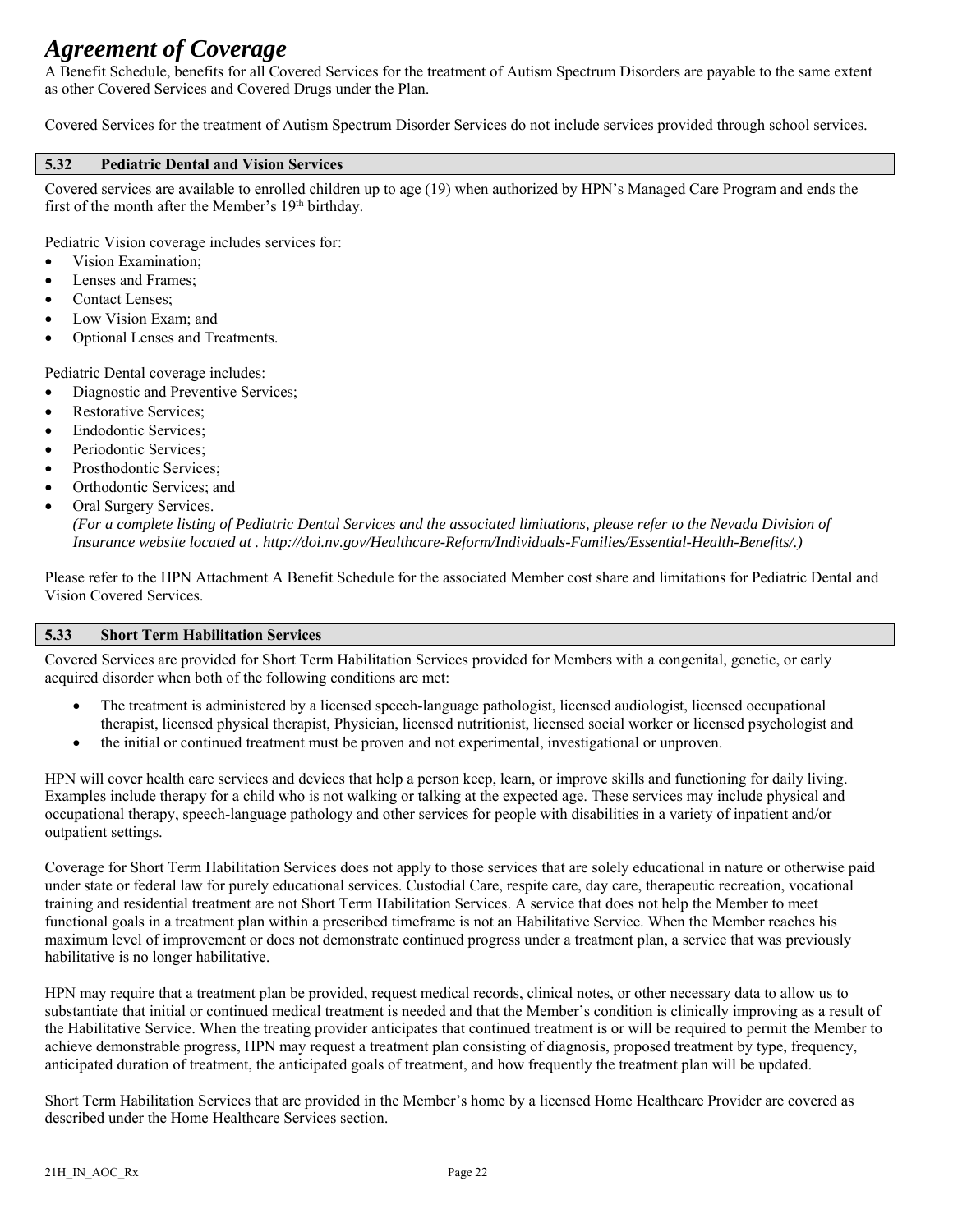#### **5.34 Telemedicine Services**

Covered Services received through Telemedicine do not require Prior Authorization unless the Covered Service would require Prior Authorization if provided in person. The Member does not have to establish a relationship with the Telemedicine Provider to receive services. Telemedicine Services received through a contracted HPN Primary Care or Specialty Care Provider will be subject to the applicable facility and professional Copayments and/or Coinsurance amount as set forth in Attachment A, Benefit Schedule.

HPN does not require the Provider to demonstrate the necessity to provide services through, or to receive additional certifications or licenses in, Telemedicine.

HPN will not refuse to provide coverage because of the distant site from which the contracted Telemedicine Provider provides Covered Services or the originating site at which the Member receives Telemedicine Services. HPN will not require Covered Services to be provided through Telemedicine as a condition of coverage.

Virtual Visits: Covered Services received through virtual visits do not require Prior Authorization when provided through an HPN contracted Provider. Refer to the Attachment A, Benefit Schedule for the Member's Cost-share responsibility.

### **5.35 Gender Dysphoria**

Covered Services for Gender Dysphoria, a disorder characterized by diagnostic criteria classified in the current edition of the *Diagnostic and Statistical Manual of the American Psychiatric Association,* are provided if Prior Authorized and if the following diagnostic criteria are met:

#### **For Adults and Adolescents:**

- A marked incongruence between the Member's experienced/expressed gender and the Member's assigned gender, of at least six months' duration, as manifested by at least two of the following:
	- A marked incongruence between one's experienced/expressed gender and primary and/or secondary sex characteristics (or in young adolescents, the anticipated secondary sex characteristics).
	- A strong desire to be rid of one's primary and/or secondary sex characteristics because of a marked incongruence with one's experienced/expressed gender or in young adolescents, a desire to prevent the development of the anticipated secondary sex characteristics).
	- A strong desire for the primary and/or secondary sex characteristics of the other gender.
	- A strong desire to be of the other gender (or some alternative gender different from one's assigned gender).
	- A strong desire to be treated as the other gender (or some alternative gender different from one's assigned gender).
	- A strong conviction that one has the typical feelings and reactions of the other gender (or some alternative gender different from one's assigned gender).
- The condition is associated with clinically significant distress or impairment in social, occupational or other important areas of functioning.

#### **For Children:**

- A marked incongruence between the Member's experienced/expressed gender and assigned gender, of at least six months' duration, as manifested by a strong desire to be of the other gender or an insistence that one is the other gender (or some alternative gender different from one's assigned gender) and at least five of the following:
	- In boys (assigned gender), a strong preference for cross-dressing or simulating female attire; or in girls (assigned gender), a strong preference for wearing only typical masculine clothing and a strong resistance to the wearing of typical feminine clothing.
	- A strong preference for cross-gender roles in make-believe play or fantasy play.
	- A strong preference for the toys, games or activities stereotypically used or engaged in by the other gender.
	- A strong preference for playmates of the other gender.
	- In boys (assigned gender), a strong rejection of typically masculine toys, games and activities and a strong avoidance of rough-and-tumble play; or in girls (assigned gender), a strong rejection of typically feminine toys, games and activities.
	- A strong dislike of ones' sexual anatomy.
	- A strong desire for the primary and/or secondary sex characteristics that match one's experienced gender.
- The condition is associated with clinically significant distress or impairment in social, school or other important areas of functioning.

#### **The following are Gender Dysphoria Covered Services:**

**Psychotherapy** for Gender Dysphoria and associated co-morbid psychiatric diagnoses.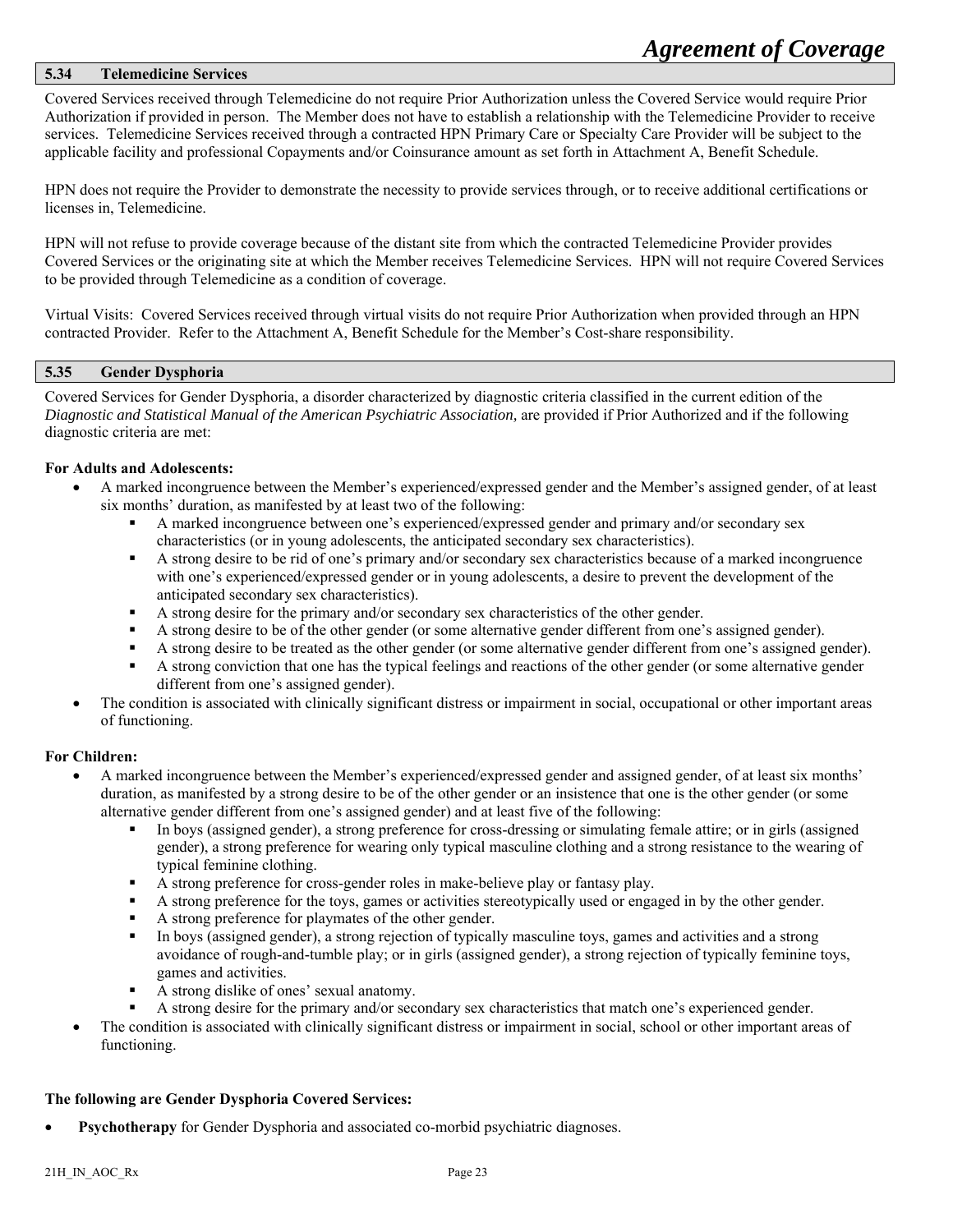- **Cross-sex hormone therapy** is available as follows**:**
	- Oral and injectable therapy, administered by a provider, during an office visit or in an outpatient or inpatient setting.
	- Oral and injectable therapy dispensed from a pharmacy as prescribed by a provider.

Puberty suppressing medication is not cross-sex hormone therapy.

- **Laboratory Testing:** Benefit coverage includes laboratory testing to monitor continuous hormone replacement therapy provided as any other outpatient diagnostic service under the Plan.
- **Genital Surgery and Surgery to Change Secondary Sex Characteristics:** Provided as any other Medically Necessary service under this Plan (as appropriate to each patient) including:

#### *Male to Female:*

- Clitoroplasty (creation of clitoris)
- Labiaplasty (creation of labia)
- Orchiectomy (removal of testicles)
- **Penectomy (removal of penis)**
- **Urethroplasty (reconstruction of female urethra)**
- Vaginoplasty (creation of vagina)

#### *Female to Male:*

- **Bilateral mastectomy or breast reduction**
- **Hysterectomy (removal of uterus)**
- Metoidioplasty (creation of penis, using clitoris)
- Penile prosthesis
- Phalloplasty (creation of penis)
- Salpingo-oophorectomy (removal of fallopian tubes and ovaries)
- Scrotoplasty (creation of scrotum)
- Testicular prosthesis
- Urethroplasty (reconstruction of male urethra)
- vaginectomy (removal of vagina)
- Vulvectomy (removal of vulva)

The Member must meet all of the following eligibility qualifications for genital surgery, surgery to change secondary sex characteristics and bilateral mastectomy or breast reduction surgery (in addition to the overall eligibility requirements in the AOC).

#### **Breast Surgery:**

The Member must provide documentation in the form of a written psychological assessment from at least one qualified behavioral health provider experienced in treating Gender Dysphoria. The assessment must document that the Member meets all of the following criteria:

- Has persistent, well-documented Gender Dysphoria;
- Has the capacity to make a fully informed decision and to consent for treatment;
- Must be 18 years or older; and
- If significant medical or mental health concerns are present, they must be reasonably well controlled.

# **Genital Surgery:**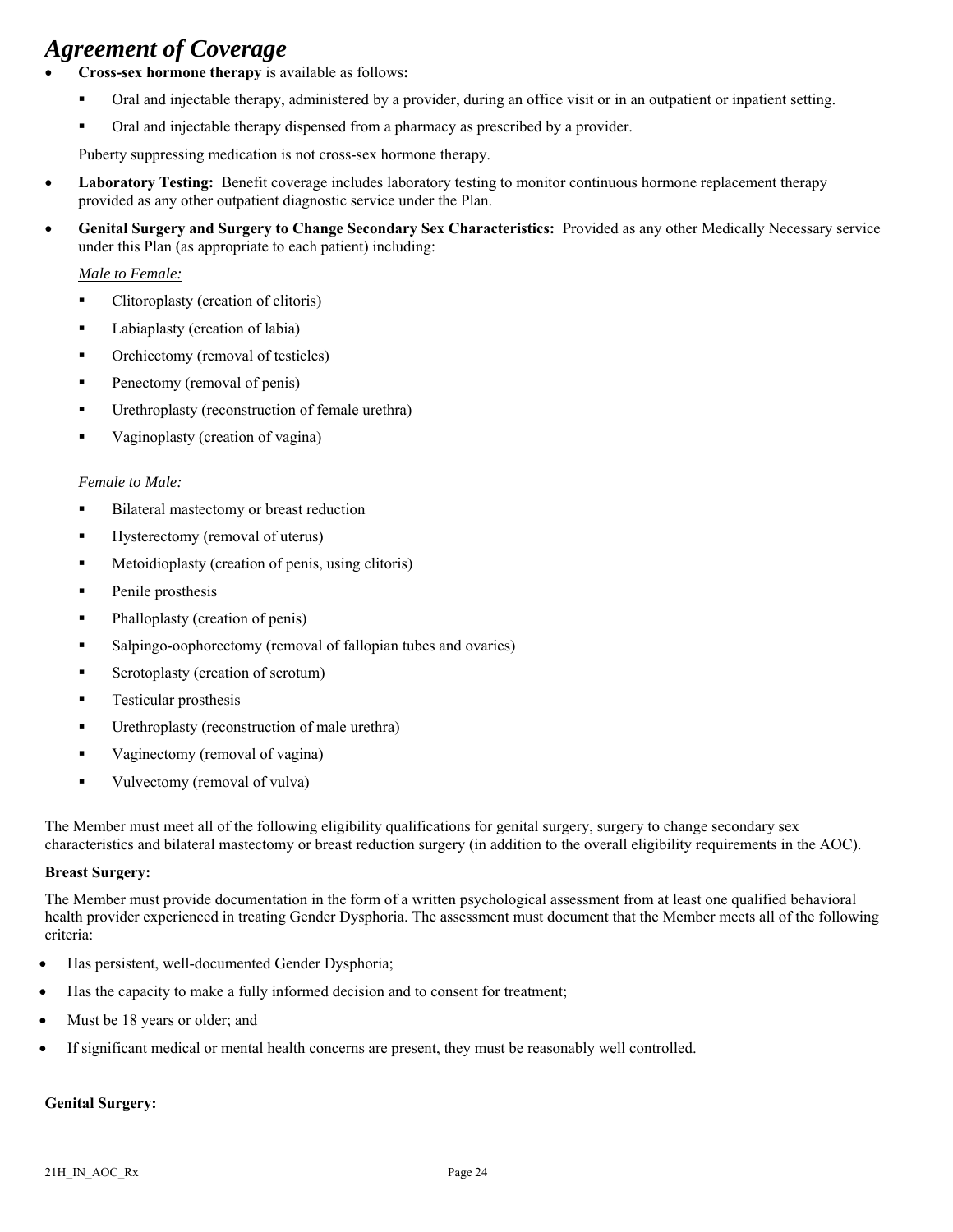The Member must provide documentation in the form of a written psychological assessment from at least two qualified behavioral health providers experienced in treating Gender Dysphoria, who have independently assessed the Member. The assessment must document that the Member meets all of the following criteria:

- Has persistent, well-documented Gender Dysphoria;
- Has the capacity to make a fully informed decision and to consent for treatment;
- Must 18 years or older;
- If significant medical or mental health concerns are present, they must be reasonably well controlled;
- Complete at least 12 months of successful continuous full-time real-life experience in the desired gender; and
- Complete 12 months of continuous cross-sex hormone therapy appropriate for the desired gender (unless medically contraindicated).

HPN makes no representation or warranty as to the medical competence or ability of any Gender Dysphoria Treatment Center/Facility or its respective staff or Physicians. HPN shall have no liability or responsibility, either direct, indirect, vicarious or otherwise, or any actions or inactions, whether negligent or otherwise, on the part of any Gender Dysphoria Treatment Center/Facility or its respective staff or Physicians.

#### **SECTION 6. Exclusions**

This section tells you what services or supplies are excluded from coverage under this Plan.

- **6.1** Services or supplies for which coverage is not specifically provided in this AOC, complications resulting from non-Covered Services or services which are not Medically Necessary, whether or not recommended or provided by a Provider.
- **6.2** Services not provided, directed, and/or Prior Authorized by a Member's PCP and HPN's Managed Care Program, except for Emergency Services and Urgently Needed Services.
- **6.3** Medical care received outside HPN's Service Area without Prior Authorization from HPN's Managed Care Program if the need for such services could reasonably have been foreseen prior to leaving HPN's Service Area.
- **6.4** Any charges for non-Emergency Services provided outside the United States.
- **6.5** Foreign language and sign language interpretation services offered by or required to be provided by a Network or out-of-Network provider.
- **6.6** Any services provided before the Effective Date or after the termination of this Plan. This includes admission to an Inpatient facility when the admission began before the Effective Date or extended beyond the termination date of the Plan.
- **6.7** Services and supplies that are included in the basic hospital charges for room, board and nursing services. Housekeeping or meal services as part of Home Healthcare. Modifications to a place of residence, including equipment to accommodate physical handicaps or disabilities.
- **6.8** Services for a private room when not Medically Necessary services and charges in excess of the average semi-private room and board rate.
- **6.9** Services resulting from accidental bodily injuries arising out of a motor vehicle accident to the extent the services are payable under a medical expense payment provision of an automobile insurance policy.
- **6.10** Except as otherwise provided in the HPN Attachment A Benefit Schedule, dental or orthodontic splints or dental prostheses, or any treatment on or to teeth, gums, or jaws and other services customarily provided by a dentist. Charges for dental services in connection with temporomandibular joint dysfunction are not covered unless they are determined to be Medically Necessary. Such dental-related services are subject to the limitations shown in the Attachment A Benefit Schedule.
- **6.11** Except for reconstructive surgery following a mastectomy, cosmetic procedures to improve appearance without restoring a physical bodily function. Cosmetic procedures include:
	- surgery for sagging or extra skin;
	- any augmentation or reduction procedures;
	- rhinoplasty and associated surgery;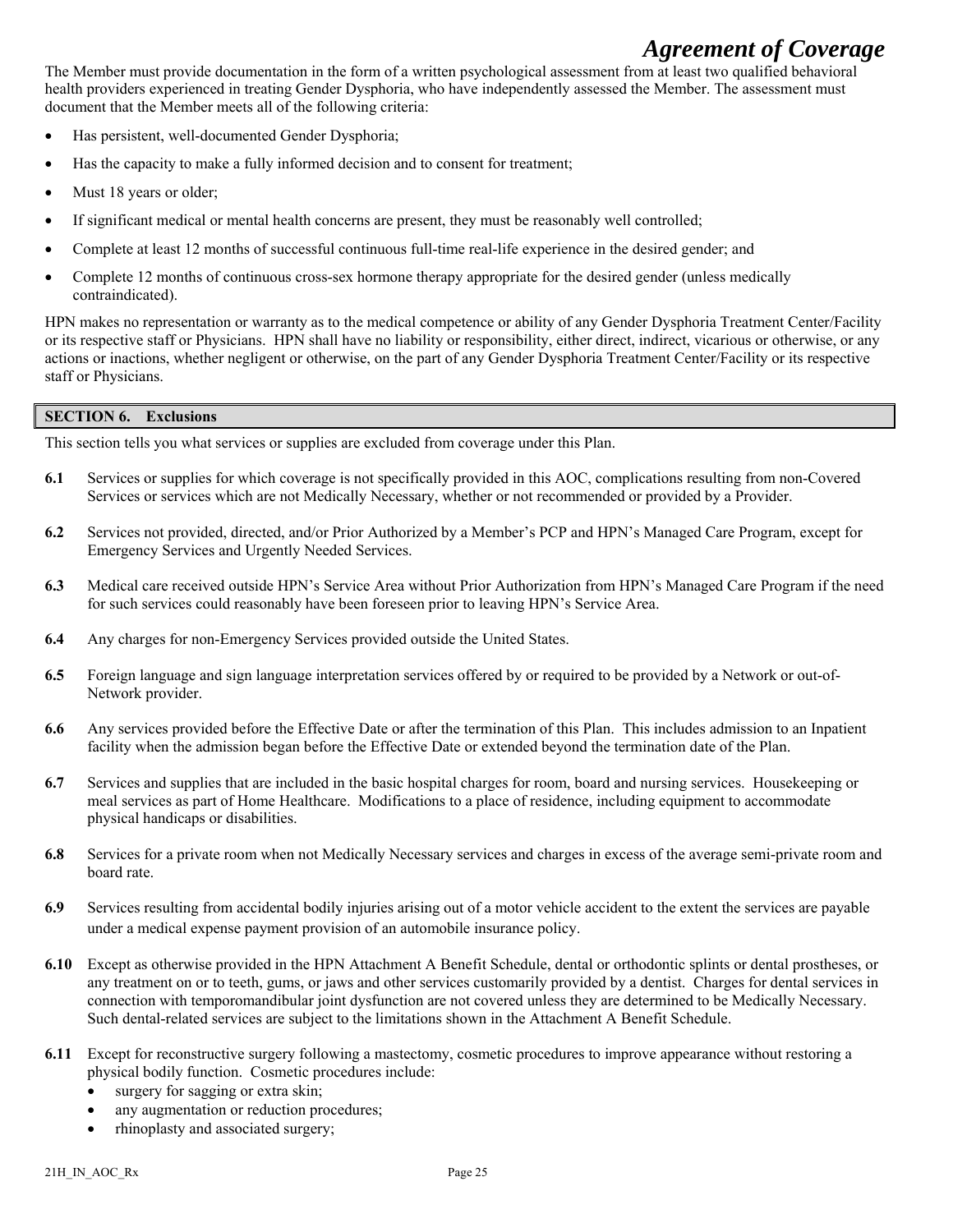and any procedures utilizing an implant which does not alter physiologic functions unless Medically Necessary.

Psychological factors (example: for self-image, difficult social or peer relations) do not constitute restoring a physical bodily function and are not relevant to such determinations.

- **6.12** The following infertility services and supplies are excluded, in addition to any other infertility services or supplies determined by HPN not to be Medically Necessary or not Prior Authorized by HPN's Managed Care Program:
	- Advanced reproductive techniques such as embryo transplants, in vitro fertilization, ZIFT procedures, egg retrieval via laparoscope or needle aspiration, sperm preparation, sperm washing except prior to artificial insemination if required;
	- Home pregnancy or ovulation tests;
	- Monitoring of ovarian response to stimulants;
	- CT or MRI of sella turcica unless elevated prolactin level;
	- Evaluation for sterilization reversal;
	- Removal of fibroids, uterine septae and polyps;
	- Open or laparoscopic resection, fulguration, or removal of endometrial implants; and
	- Surgical tube reconstruction.
- **6.13** Powered and non-powered exoskeleton devices.
- **6.14** Any separate charges for anesthesia services associated with pain management procedures.
- **6.15** Services for the treatment of sexual dysfunction or inadequacies, including, but not limited to, impotence and, except as provided in the Covered Services Gender Dysphoria section, implantation of a penile prosthesis.
- **6.16** Reversal of surgically performed sterilization or subsequent resterilizations.
- **6.17** Elective abortions.
- **6.18** Amniocentesis, except when Medically Necessary under the guidelines of the American College of Obstetrics and Gynecology.
- **6.19** Third-party physical exams for employment, licensing, insurance, school, camp or adoption purposes. Immunizations related to foreign travel unless otherwise provided as a required preventive immunization identified by the USPSTF. Expenses for medical reports, including presentation and preparation. Exams or treatment ordered by a court, or in connection with legal proceedings are not covered.
- **6.20** Venipuncture (drawing of blood for laboratory tests).
- **6.21** Except as provided in the Covered Services Gastric Restrictive Surgical Services section, weight reduction procedures are excluded. Also excluded are any weight loss programs, whether or not recommended, provided or prescribed by a Physician or other medical Practitioner.
- **6.22** Except as provided in the Covered Services Organ and Tissue Transplant Surgical Services section, any human or animal transplant (organ, tissue, skin, blood, blood transfusions of bone marrow), whether human-to-human or involving a non-human device, artificial organs, or prostheses.
	- Any and all services or supplies treatments, laboratory tests or x-rays received by the donor in connection with the transplant (including donor search, donor transportation, testing, registry and retrieval costs) and costs related to cadaver or animal retrieval or maintenance of a donor for such retrieval.
	- Any and all Hospital, Physician, laboratory or x-ray services in any way related to any excluded transplant service, procedure or treatment.
- **6.23** Institutional care which is determined by HPN's Managed Care Program to be for the primary purpose of controlling the Member's environment and Custodial Care, domiciliary care, convalescent care (other than Skilled Nursing Care) or rest cures.
- **6.24** Mental Health Services and Substance-Related and Addictive Disorder Services performed in connection with conditions not listed in the current *Diagnostic and Statistical Manual of Mental Disorders* (*DSM)* or conditions listed as "Other Conditions" that may be of focus of clinical attention.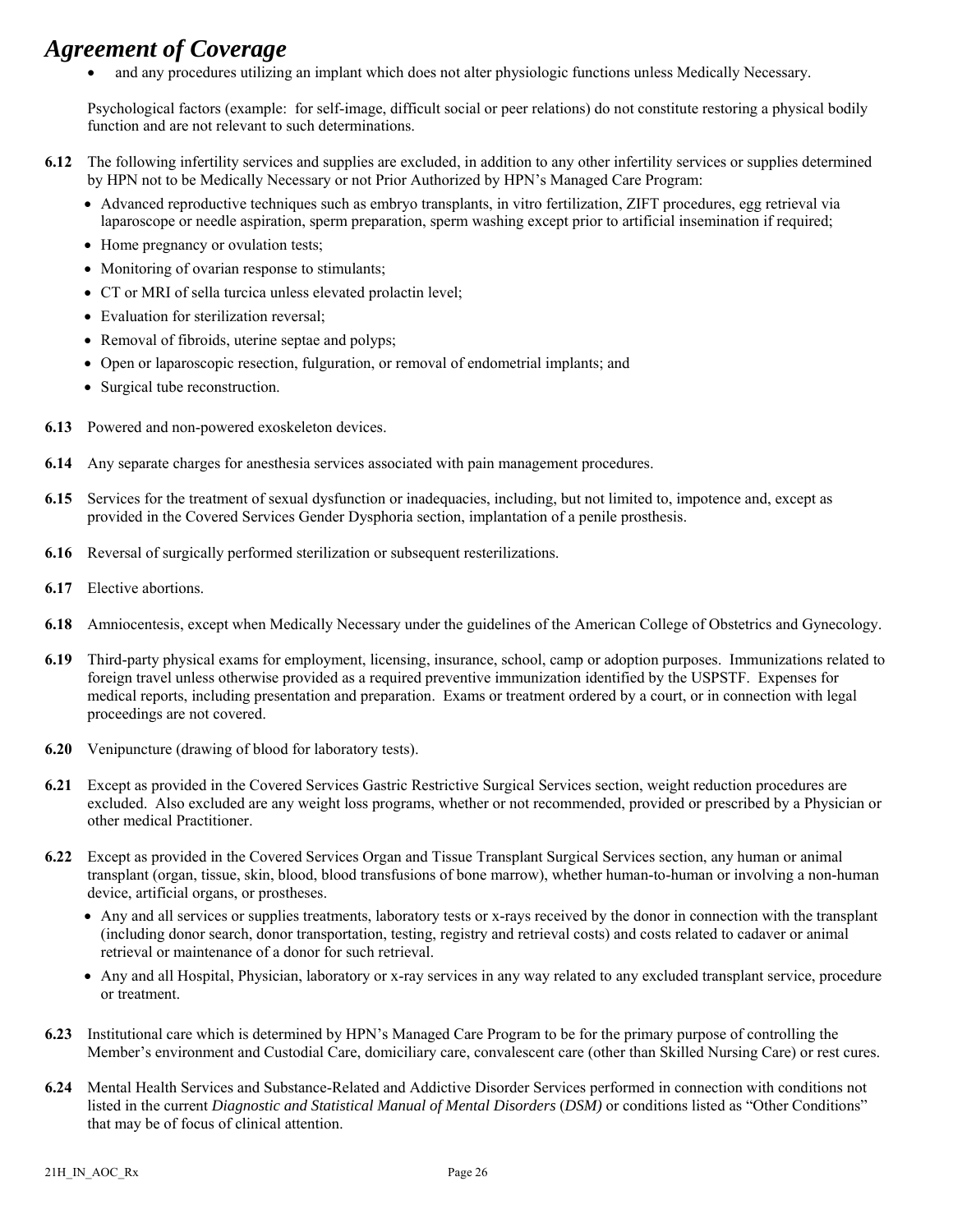- **6.25** Outside of an initial assessment, Mental Health and Substance-Related and Addictive Disorder Services as treatments for a primary diagnosis of conditions and problems that may be a focus of clinical attention, but are specifically noted not to be mental disorders within the current edition of the *Diagnostic and Statistical Manual of the American Psychiatric Association*.
- **6.26** Outside of an initial assessment, treatments for the primary diagnoses of learning disabilities, conduct and impulse control disorders, pyromania, kleptomania, personality disorders (with the exception of dialectical behavior therapy for borderline personality disorders) and paraphilic disorder.
- **6.27** Educational/behavioral services that are focused on primarily building skills and capabilities in communication, social interaction and learning.
- **6.28** Tuition for or services that are school-based for children and adolescents required to be provided by, or paid for by, the school under the *Individuals with Disabilities Education Act*.
- **6.29** Outside of an initial assessment, unspecified disorders for which the provider is not obligated to provide the clinical rationale as defined in the current edition of the *Diagnostic and Statistical Manual of the American Psychiatric Association.*
- **6.30** Neuropsychological testing when not required for the diagnosis of a Mental Illness, Substance-Related and Addictive Disorder Services or developmental disability.
- **6.31** Except as otherwise provided in the Attachment A Benefit Schedule, vision exams to determine refractive errors of vision and eyeglasses or contact lenses other than as specifically covered in this Plan. Coverage is provided for vision exams only when required to diagnose an Illness or Injury. Vision exams are not considered adult preventive vision services.
- **6.32** Except as otherwise provided in the Attachment A Benefit Schedule, any prescription corrective lenses (eyeglasses or contact lenses) or frames following Post-Cataract Surgical Service which include, but are not limited to the following:
	- Coated lenses:
	- Cosmetic contact lenses;
	- Costs for lenses and frames in excess of the Plan allowance;
	- No-line bifocal or trifocal lenses;
	- Oversize lenses:
	- Plastic multi-focal lenses;
	- Tinted or photochromic lenses;
	- Two (2) pairs of lenses and frames in lieu of bifocal lenses and frames; or
	- All prescription sunglasses.
- **6.33** Coverage is provided for hearing exams only when required to diagnose an Illness or Injury. Hearing exams are not considered adult preventive care services.
- **6.34** Bone anchored hearing aids are excluded except when both of the following applies:
	- The Member is not a candidate for an air-conduction hearing aid; and
	- The bone-anchored hearing aid is used according to FDA approved indications.

Repairs and/or replacements for a bone anchored hearing aid, other than for malfunctions, are excluded for Member's who meet the above coverage criteria.

- **6.35** Ecological or environmental medicine. Use of chelation, orthomolecular substances; use of substances of animal, vegetable, chemical or mineral origin not specifically approved by the FDA as effective for treatment; electrodiagnosis; Hahnemannian dilution and succussion; magnetically energized geometric patterns; replacement of metal dental fillings; laetrile or gerovital.
- **6.36** Pain management invasive procedures as defined by HPN's protocols for chronic, intractable pain unless Prior Authorized by HPN and provided by a Plan Provider who is a pain management Specialist. Any Prior Authorized pain management procedures will be subject to the applicable facility and professional Copayments and/or Coinsurance amount as set forth in Attachment A Benefit Schedule.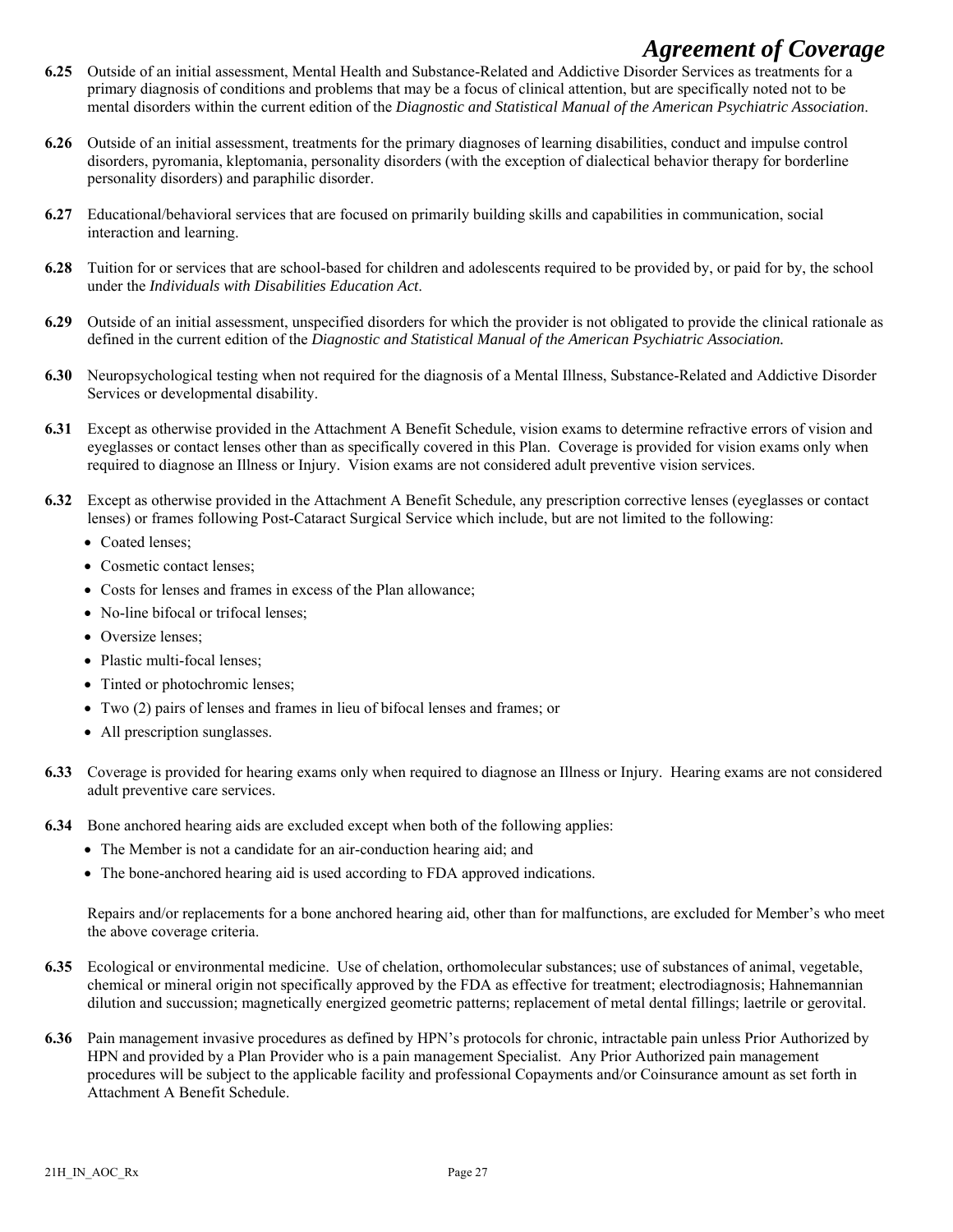- **6.37** Acupuncture or hypnosis.
- **6.38** Treatment of an Illness or Injury caused by or arising out of a riot, declared or undeclared war or act of war, insurrection, rebellion, armed invasion or aggression.
- **6.39** Treatment of an occupational Illness or Injury which is any Illness or Injury arising out of or in the course of employment for pay or profit.
- **6.40** Travel and accommodations, whether or not recommended or prescribed by a Provider, other than as specifically covered in this Plan.
- **6.41** Services provided at a Free Standing Facility or diagnostic Hospital-based Facility without Prior Authorization through the HPN Managed Care Program. Services, which are self-directed to a Free Standing Facility or diagnostic Hospital-based Facility. Services ordered by a Physician or other provider who is an employee or representative of a Free Standing Facility or diagnostic Hospital-based Facility, when that Physician or other provider:
	- Has not been involved in your medical care prior to ordering the service, or
	- Is not involved in your medical care after the service is received.

This exclusion does not apply to mammography.

- **6.42** Care for conditions that federal, state or local law requires to be treated in a public facility for which a charge is not normally made.
- **6.43** Any equipment or supplies that condition the air. Arch supports, support stockings, special shoe accessories or corrective shoes unless they are an integral part of a lower-body brace. Heating pads, hot water bottles, wigs and their care and other primarily nonmedical equipment. Incontinence supplies (diapers, pads, adult briefs) and bath aids (rails, shower chairs, bath benches).
- **6.44** Any service or supply in connection with routine foot care, including the removal of warts, corns, or calluses, the cutting and trimming of toenails, or foot care for flat feet, fallen arches and chronic foot strain in the absence of severe systemic disease.
- **6.45** Special formulas, orally administered formulas, nutritional supplements, food supplements other than as specifically covered in this Plan or special diets on an outpatient basis (except for the treatment of inherited metabolic disease).
- **6.46** Services, supplies or accommodations provided without cost to the Member or for which the Member is not legally required to pay.
- **6.47** Milieu therapy, biofeedback treatment, behavior modification, sensitivity training, hypnosis, hydrotherapy, electrohypnosis, electrosleep therapy, electronarcosis, narcosynthesis, rolffing, vocational rehabilitation and wilderness programs.
- **6.48** Experimental, investigational, or unproven treatment or devices as determined by HPN.
- **6.49** Sports medicine treatment plans intended to primarily improve athletic ability.
- **6.50** Radial keratotomy or any surgical procedure for the improvement of vision when vision can be made adequate through the use of glasses or contact lenses.
- **6.51** Services performed by a Provider who is a family member by birth or marriage. Examples include a spouse, brother, sister, parent or child. This includes any service the Provider may perform on him/herself. Services performed by a Provider with the same legal address as the Member.
- **6.52** Ambulance services when a Member could be safely transported by other means. Air Ambulance services when a Member could be safely transported by ground Ambulance or other means.
- **6.53** Late discharge billing and charges resulting from a canceled appointment or procedure.
- **6.54** Telemetry readings, EKG interpretations when billed separately from the EKG procedure.
- **6.55** Arterial blood gas interpretations when billed separately from the procedure.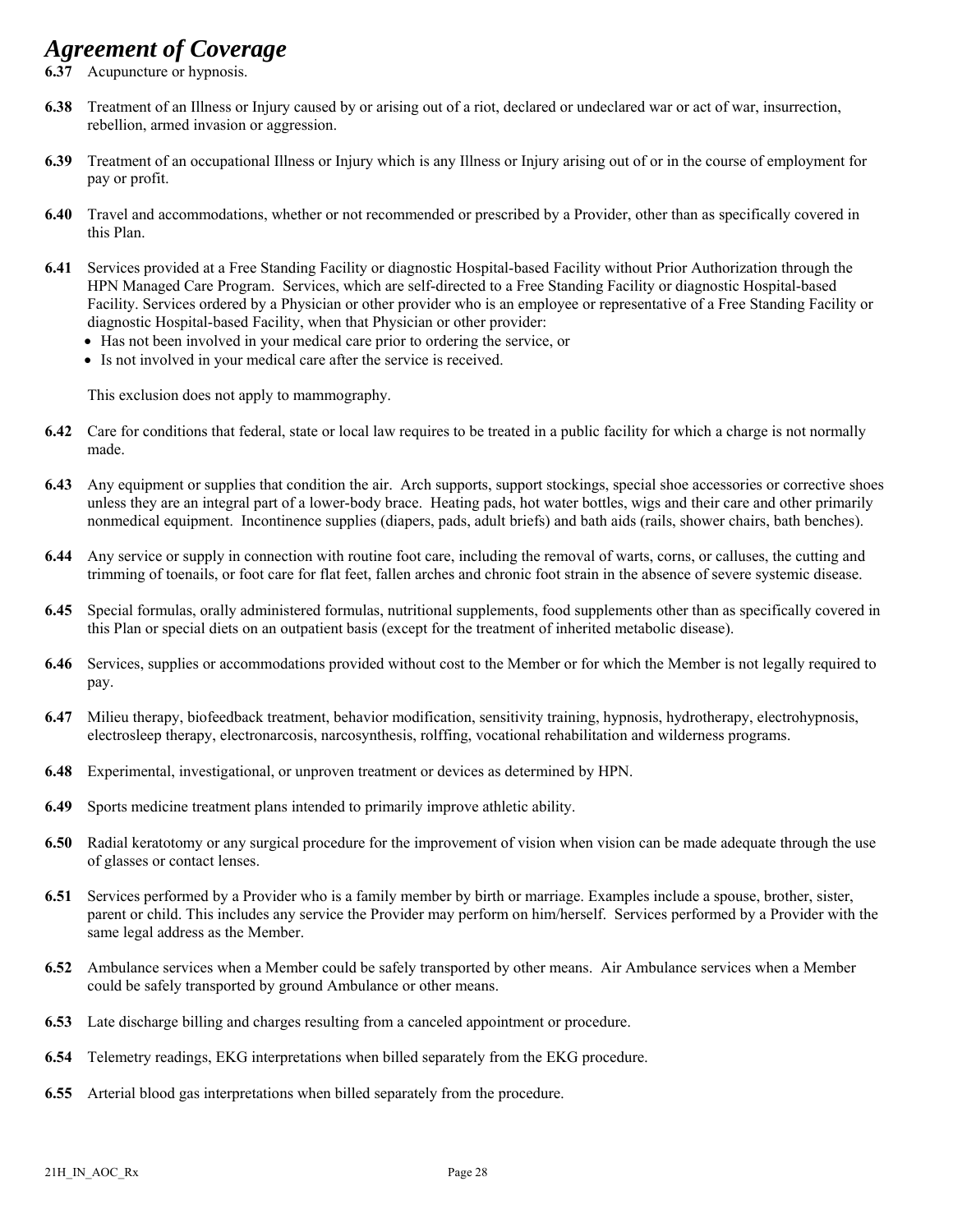- **6.56** Services of more than one (1) assistant surgeon at one (1) operative session, unless approved in advance by HPN or its Medical Director. Service of an assistant surgeon when the Hospital provides or makes available qualified staff personnel (including Physicians in training status) as surgical assistants. Services of an assistant surgeon provided solely to meet a Hospital's institutional requirements when the complexity of the surgery does not warrant an assistant surgeon.
- **6.57** Autologous blood donations.
- **6.58** Covered Services received in connection with a clinical trial or study which includes the following:
	- Any portion of the clinical trial or study that is customarily paid for by a government or a biotechnical, pharmaceutical or medical industry;
	- Healthcare services that are specifically excluded from coverage under this Plan regardless of whether such services are provided under the clinical trial or study;
	- Healthcare services that are customarily provided by the sponsors of the clinical trial or study free of charge to the Member in the clinical trial or study;
	- Extraneous expenses related to participation in the clinical trial or study including, but not limited to, travel, housing and other expenses that a Member may incur;
	- Any expenses incurred by a person who accompanies the Member during the clinical trial or study;
	- Any item or service that is provided solely to satisfy a need or desire for data collection or analysis that is not directly related to the clinical management of the Member; and
	- Any cost for the management of research relating to the clinical trial or study.
- **6.59** If you are eligible for Medicare, any services covered by Medicare under Parts A and B are excluded to the extent actually paid for by Medicare.
- **6.60** Services provided by non-participating vision care providers.
- **6.61** Charges for services by a vision Plan Provider to his or her Dependents.
- **6.62** Visual therapy.
- **6.63** Replacement of lost or stolen eyewear.
- **6.64** Two pairs of eyeglasses in lieu of bifocals.
- **6.65** Services or materials provided under Workers' Compensation or Employer's Liability laws.
- **6.66** Services provided or paid for by governmental agency or under any governmental program or law, except charges which the Member is legally obligated to pay.
- **6.67** Services performed for cosmetic purposes or to correct congenital malformations.
- **6.68** Any dental services and supplies not provided for in the Agreement of Coverage, not Medically Necessary as defined by the Agreement of Coverage or not required in accordance with the accepted standards of dental practice of the community including:
	- Services provided by non-participating dentists.
	- Charges for services by a dental Plan Provider to his or her Dependents.
	- Restorations using gold foil and any precious metal restoration when the tooth can be restored using other filling materials**.**
	- Bonding for cosmetic purposes.
	- Routine extractions for asymptomatic third  $(3<sup>rd</sup>)$  molar teeth.
	- Routine extraction of loose deciduous teeth.
- **6.69** Services received in connection with Gender Dysphoria, which includes the following
	- Abdominoplasty;
	- Blepharoplasty;
	- Body contouring, such as lipoplasty;
	- Breast enlargement, including augmentation mammoplasty and breast implants;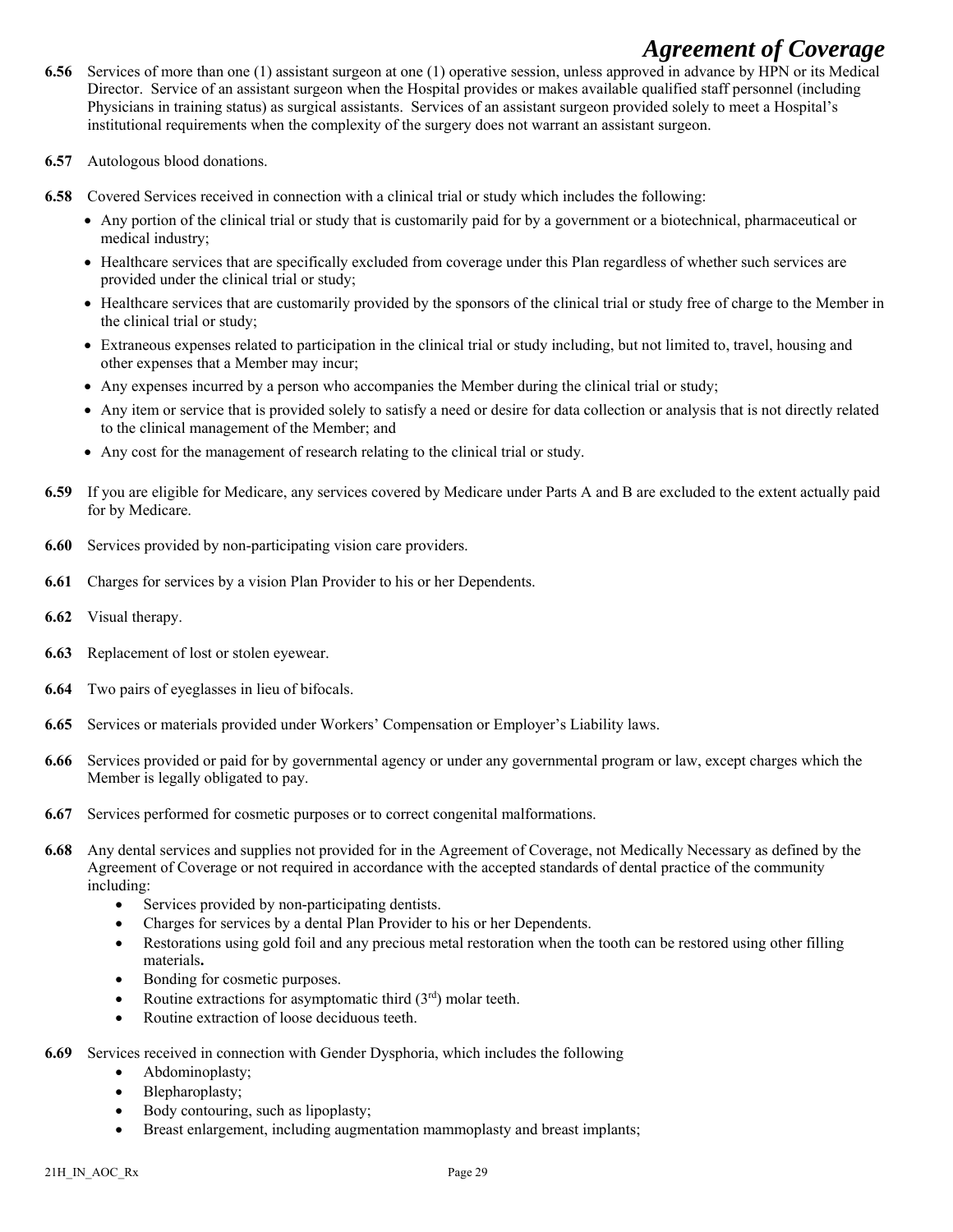- Brow lift;
- Calf implants;
- Cheek, chin, and nose implants;
- Cryopreservation of fertilized embryos;
- Drugs for hair loss or growth;
- Face lift, forehead lift, or neck tightening;
- Facial bone remodeling for facial feminizations;
- Hair removal;
- Hair transplantation;
- Injection of fillers or neurotoxins;
- Lip augmentation;
- Lip reduction;
- Liposuction;
- Mastopexy;
- Pectoral implants for chest masculinization;
- Reversal of genital surgery or reversal of surgery to revise secondary sex characteristics;
- Rhinoplasty;
- Skin resurfacing;
- Sperm preservation in advance of hormone treatment or gender surgery;
- Surgical or hormone treatment on Members under eighteen (18) years of age;
- Surgical treatment not Prior Authorized by HPN;
- Thyroid cartilage reduction; reduction thyroid chondroplasty; trachea shave (removal or reduction of the Adam's Apple);
- Transportation, meals, lodging or other similar expenses;
- Voice lessons and voice therapy; and
- Voice modification surgery.
- **6.70** Non-Medical 24-Hour Withdrawal Management.
- **6.71** Nutritional supplements, vitamins, herbal medicines, appetite suppressants, and over-the-counter drugs, except as specifically covered herein. Drugs and medicines approved by the FDA for experimental, investigational or unproven use except when prescribed for the treatment of cancer or chronic fatigue syndrome under a clinical trial or study approved by the Plan.
- **6.72** Drugs and medicine approved by the FDA for experimental or investigational use or any drug that has been approved by the FDA for less than one (1) year.

# **Pharmacy Specific Exclusions**

- **6.73** Prescription Drug furnished by the local, state or federal government. Any Prescription Drug to the extent payment or benefits are provided or available from the local, state or federal government (for example, Medicare) whether or not payment or benefits are received, except as otherwise provided by law.
- **6.74** Nutritional supplements, vitamins, herbal medicines, appetite suppressants, and over-the-counter drugs, except as specifically covered by this Plan. Drugs and medicines approved by the FDA for experimental, investigational or unproven use except when prescribed for the treatment of cancer or chronic fatigue syndrome under a clinical trial or study approved by the Plan. Any drug that has been approved by the FDA for less than one (1) year.
- **6.75** Prescription Drugs for any condition, Injury, Illness or Mental Illness arising out of, or in the course of, employment for which benefits are available under any workers' compensation law or other similar laws, whether or not a claim for such benefits is made or payment or benefits are received.
- **6.76** Any product dispensed for the purpose of appetite suppression or weight loss.
- **6.77** Medications used for cosmetic purposes.
- **6.78** Prescription Drug Products when prescribed to treat infertility.
- **6.79** Any medication that is used for the treatment of erectile dysfunction or sexual dysfunction.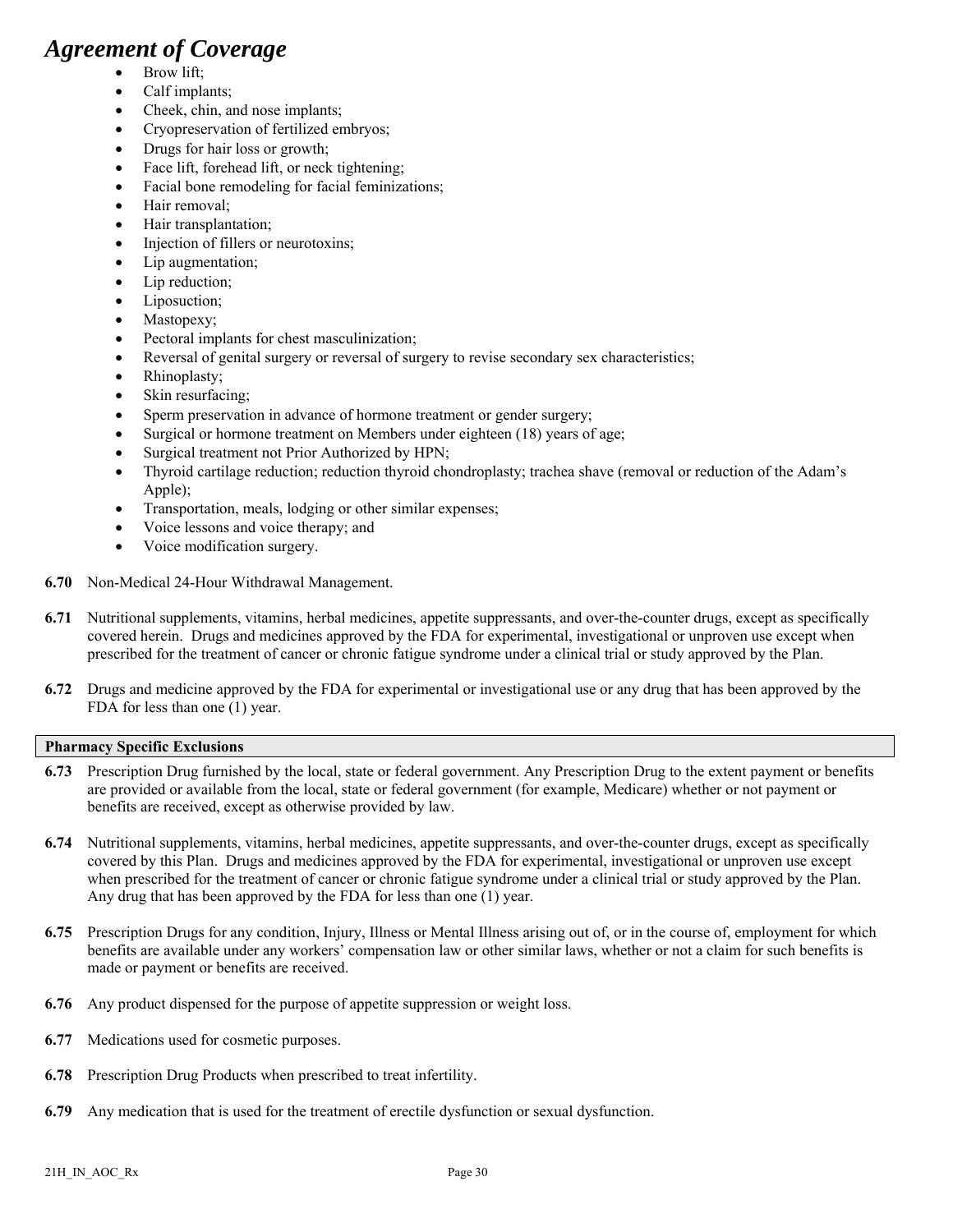- **6.80** Hypodermic needles, syringes, or similar devices used for any purpose other than the administration of Specialty Covered Drugs.
- **6.81** Except as otherwise specifically provided, Prescription Drugs related to medical services which are not covered under the HPN AOC.
- **6.82** Drugs for which prescriptions are written by a licensed Provider for use by the Provider or by his or her immediate family members.
- **6.83** Prescription Drugs, including Covered Drugs, dispensed by a Non-Plan Provider, except in the case of Emergency Services and Urgently Needed Services.
- **6.84** Drugs or supplies available over-the-counter that do not require a prescription order or refill by federal or state law before being dispensed, unless HPN has designated the over-the-counter medication as eligible for coverage as if it were a Prescription Drug and it is obtained with a Prescription Order or Refill from a Physician. Prescription Drugs that are available in over-the-counter form or comprised of components that are available in over-the-counter form or equivalent. Certain Prescription Drugs that HPN has determined are Therapeutically Equivalent to an over-the-counter drug. Such determinations may be made up to six times during a calendar year, and HPN may decide at any time to reinstate benefits for a Prescription Drug that was previously excluded under this provision.
- **6.85** General vitamins, except the following which require a prescription order or refill: prenatal vitamins; vitamins with fluoride; and single entity vitamins.
- **6.86** Any product for which the primary use is a source of nutrition, nutritional supplements, or dietary management of disease, even when used for the treatment of Illness or Injury except for Prescription Drug Products that are enteral formulas prescribed for the treatment of inherited metabolic diseases as defined by state law.
- **6.87** Certain Prescription Drugs that are FDA approved as a package with a device or application, including smart package sensors and/or embedded drug sensors. This exclusion does not apply to a device or application that assists you with the administration of a Prescription Drug.
- **6.88** Any Prescription Drug for which the actual charge to the Member is less than the amount due under this Plan.
- **6.89** Any refill dispensed more than one (1) year from the date of the latest prescription order or as permitted by applicable law of the jurisdiction in which the drug is dispensed.
- **6.90** Prescription Drugs as a replacement for a previously dispensed Prescription Drug that was lost, stolen, broken or destroyed.
- **6.91** Coverage for Prescription Drugs for the amount dispensed (days' supply, quantity limitation, dose, regimen, or frequency) which is less than or exceeds the supply limit.
- **6.92** Compounded drugs that do not contain at least one ingredient that has been approved by the U.S. Food and Drug Administration (FDA) and requires a Prescription Order or Refill. Compounded drugs that are available as a similar commercially available Prescription Drug. (Compounded drugs that contain at least one ingredient that requires a Prescription Order or Refill are assigned to tier III or IV).
- **6.93** Prescriptions for Covered Drugs for which Prior Authorization is required but not obtained.
- **6.94** Experimental or investigational or unproven services and medications; medication used for experimental indications and/or dosage regimens determined by the Plan to be experimental, investigational or unproven except when prescribed for the treatment of cancer or other life-threatening diseases or conditions, chronic fatigue syndrome, cardiovascular disease, surgical musculoskeletal disorder of the spine, hip and knees, and other diseases or disorders which are not life threatening or study approved by the Plan.
- **6.95** A Prescription Drug that contains an active ingredient(s) which is (are) a modified version of and/or Therapeutically Equivalent to a Covered Drug may be excluded as determined by the Plan.
- **6.96** Prescription Drugs dispensed outside the United States, except as required for emergency treatment.
- **6.97** Covered Drugs which are prescribed, dispensed or intended for use during an Inpatient admission.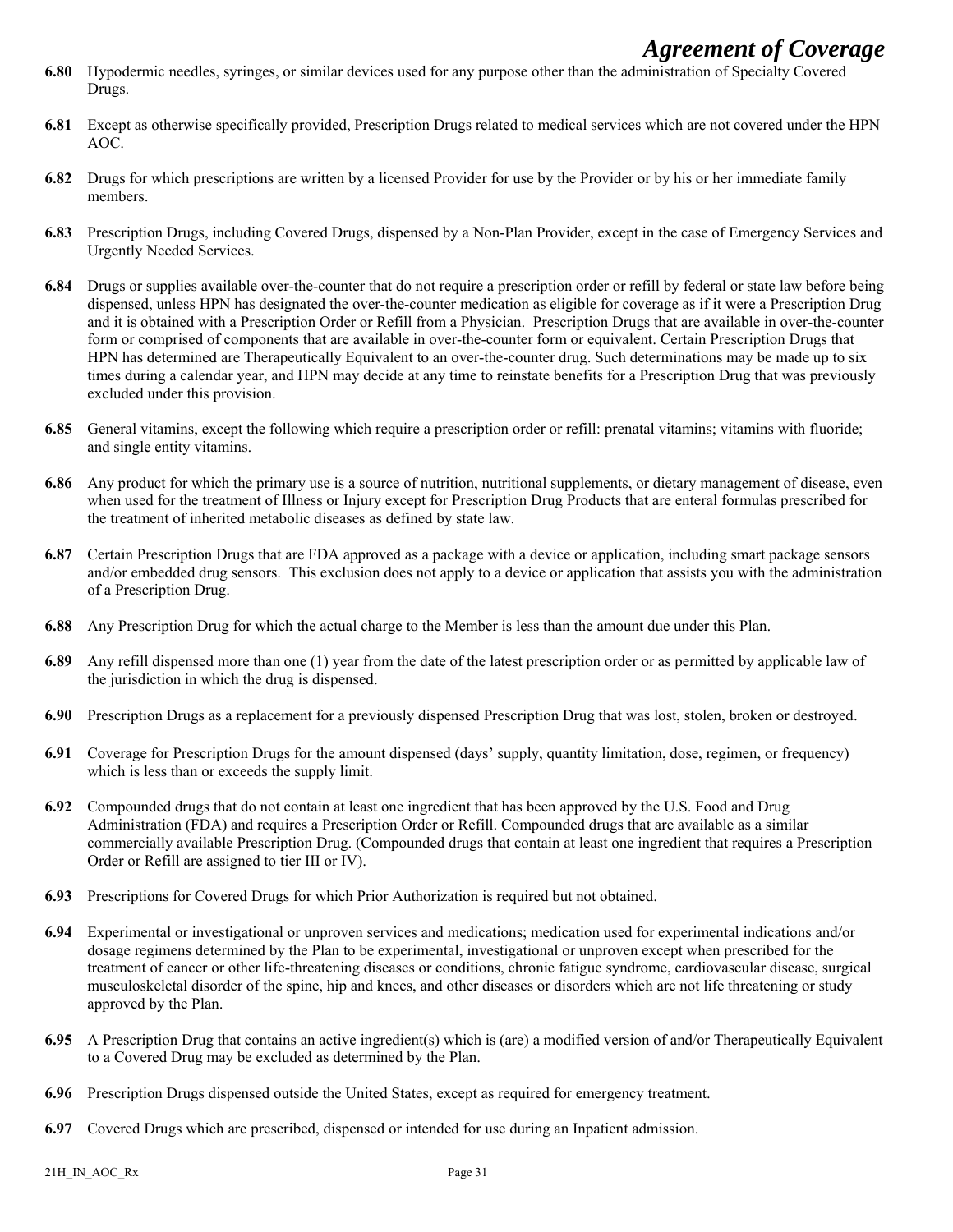- **6.98** Biosimilar Prescription Drugs.
- **6.99** Publicly available software applications and/or monitors that may be available with or without a Prescription Order or Refill.
- **6.100** Covered Drugs that are not FDA approved for a specific diagnosis.
- **6.101** Drugs and medicine approved by the FDA for experimental or investigational use or any drug that has been approved by the FDA for less than one (1) year.
- **6.102** Unit dose packaging and repackaging of Prescription Drugs.

# **SECTION 7. Limitations**

This section tells you when HPN's duty to provide or arrange for services is limited.

# **7.1 Liability**

HPN will not be liable for any delay or failure to provide or arrange for Covered Services if the delay or failure is caused by the following:

- Civil insurrection;
- Epidemic;
- Natural disaster;
- Riot;
- War;
- Or any other emergency beyond HPN's control.

In the event of one of these types of emergencies, HPN and its Plan Providers will provide the Covered Services shown in this AOC to the extent practical according to their best judgment.

#### **7.2 Calendar Year and Lifetime Maximum Benefit Limitations**

Please see the Attachment A Benefit Schedule for Calendar Year and/or lifetime maximums applicable to certain benefits.

# **7.3 Reimbursement**

Reimbursement for Covered Services approved by HPN and provided by a Non-Plan Provider outside HPN's Service Area shall be limited to the average payment which HPN makes to Plan Providers in HPN's Service Area.

## **SECTION 8. Coordination of Benefits (COB)**

This section tells you how other health insurance you may have affects your coverage under this Plan. NOTE: This plan is always secondary to a stand-alone dental plan for certain services pursuant to Nevada state regulations.

# **8.1 The Purpose of COB**

Coordination of Benefits (COB) is intended to help contain the cost of providing healthcare coverage. When an individual person has dual coverage through HPN and another healthcare plan, the COB guidelines outlined in this Section apply. The COB guidelines explain how, in a dual healthcare coverage situation, benefits are coordinated or shared by each plan.

## **8.2 Benefits Subject to COB**

All of the healthcare benefits provided under this AOC are subject to this Section. The Member agrees to permit HPN to coordinate its obligations under this AOC with payments under any other Health Benefit Plan that covers the Member.

### **8.3 Definitions**

Some words in this Section have a special meaning to meet the needs of this Section. These words and their meaning when used are:

(a) "**Plan**" will mean an entity providing healthcare benefits or services by any of the following methods: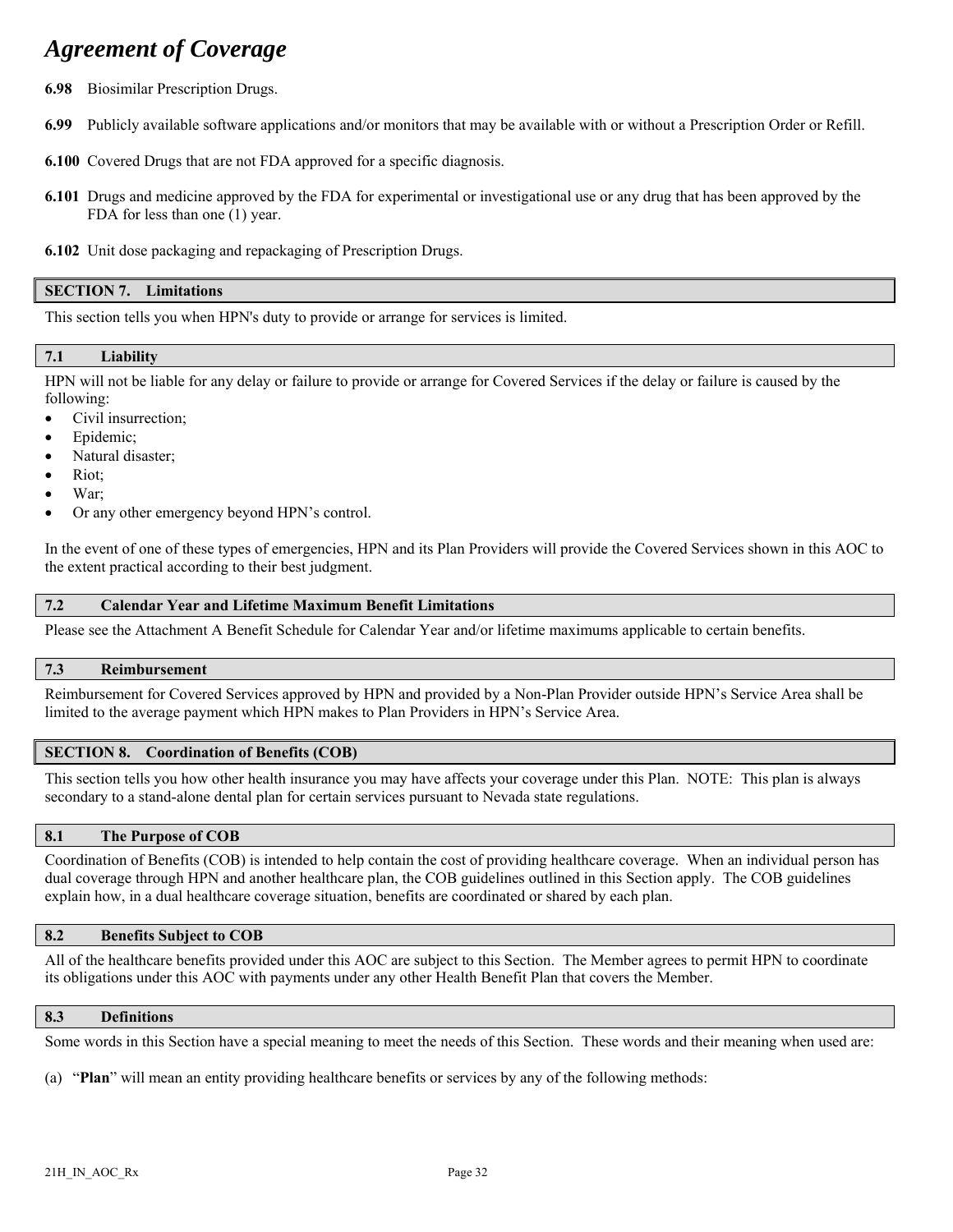- 1. Insurance or any other arrangement for coverage for individuals whether on an insured or uninsured basis, including the following:
	- a. Hospital indemnity benefits with regard to the amount in excess of \$30 per day.
	- b. Hospital reimbursement type plans which permit the insured person to elect indemnity benefits at the time of claim.
- 2. Service plan contracts, group practice, individual practice and other prepayment coverage.
- 3. Any coverage for students that is sponsored by, or provided through, school or other educational institutions, other than accident coverage for grammar school or high school students that the parent pays the entire premium.
- 4. Any coverage under labor management trusteed plans, union welfare plans, employer organization plans, employee benefit plans, or employee benefit organization plans.
- 5. Coverage under a governmental program, including Medicare and workers' compensation plans.

The term "Plan" will be construed separately with respect to each policy, contract or other arrangement for benefits or services and separately with respect to that portion of any such policy, contract or other arrangement which reserves the right to take the benefits or services of other Plans into consideration in determining its benefits and that portion which does not.

- (b) "**Allowable Expense**" means the Eligible Medical Expense for Medically Necessary Covered Services. When a Plan provides benefits in the form of services rather than cash payments, the reasonable cash value of each service rendered shall be an Allowable Expense and a benefit paid.
- (c) "**Claim Determination Period**" means the Calendar Year.
- (d) "**Primary Plan**" means a Plan that, in accordance with the rules regarding the order of benefits determination, provides benefits or benefit payments without considering any other Plan.
- (e) "**Secondary Plan**" means a Plan that in accordance with the rules regarding the order of benefit determination, may reduce its benefits or benefit payments and/or recover from the Primary Plan benefit payments.

## **8.4 When COB Applies**

COB applies when a Member covered under this Plan is also entitled to receive payment for or provision of some or all of the same Covered Services from another Plan.

# **8.5 Determination Rules**

The rules establishing the order of benefit determination are:

- (a) **Non-Dependent or Dependent**. A Plan that covers the person as a Subscriber is primary to a Plan that covers the person as a Dependent.
- (b) **Dependent Child of Parents Not Separated or Divorced**. Except as stated in 8.5(c) below, when this Plan and another Plan cover the same child as a Dependent of different parents:
	- 1. The Plan of the parent whose birthday falls earlier in the Calendar Year is primary to the Plan of the parent whose birthday falls later in the year.
	- 2. If both parents have the same birthday, the Plan that has covered a parent for a longer period of time is primary.
	- 3. If the other Plan does not have the rule described in (1) immediately above, but instead has a rule based on the gender of the parent, and if, as a result, the Plans do not agree on the order of benefits, the rule in the other Plan will determine the order of benefits.
- (c) **Dependent Child of Separated or Divorced Parents.** If two (2) or more Plans cover a person as a Dependent child of divorced or separated parents, benefits for the child are determined in this order:
	- 1. If there is a court decree that would establish financial responsibility for the medical, dental or other healthcare expenses with respect to the child, the benefits of a Plan that covers the child as a Dependent of the parent with such financial responsibility shall be determined before the benefits of any other Plan that covers the child as a Dependent child;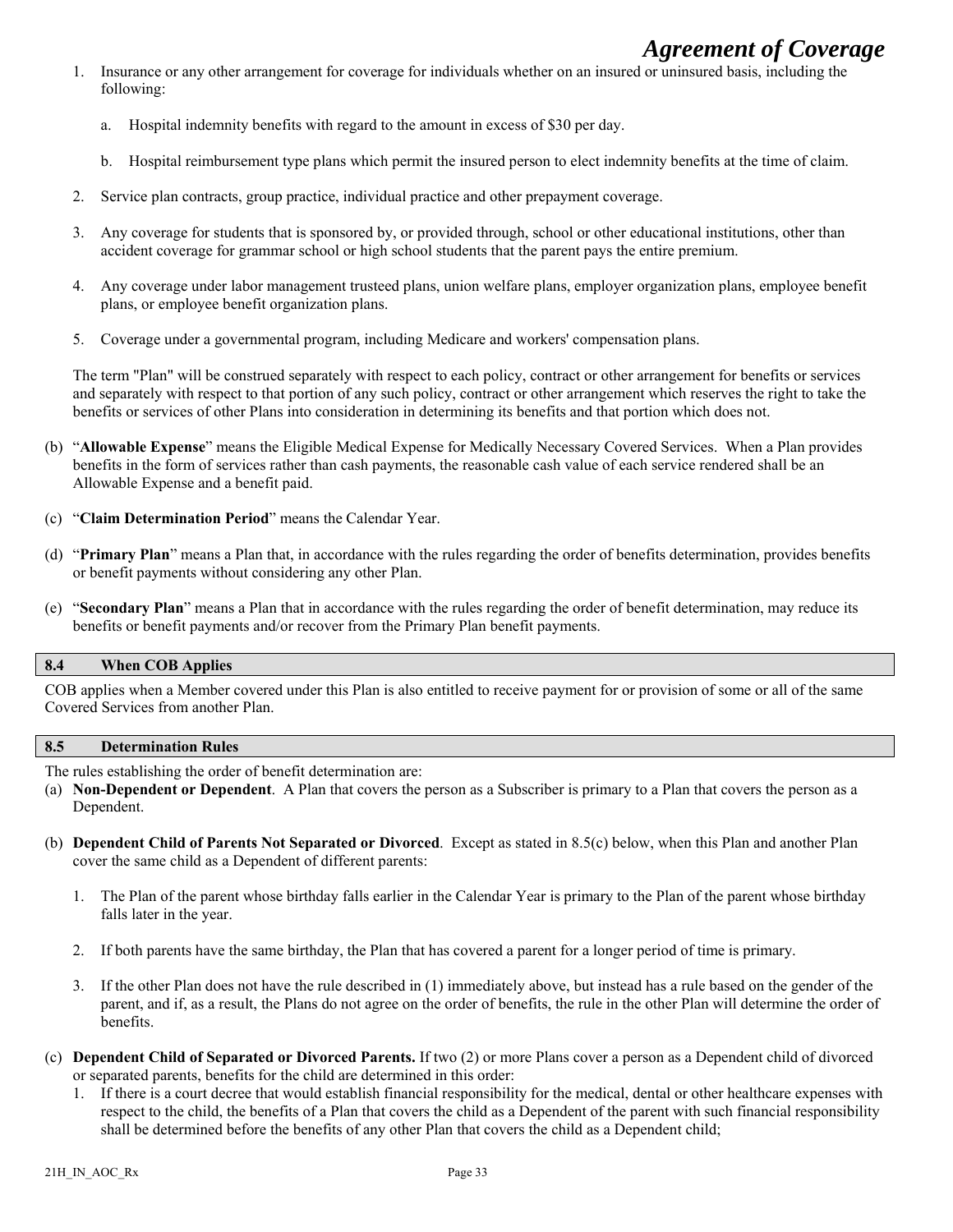- 2. Second, the Plan of the parent with custody of the child;
- 3. Third, the Plan of the spouse (stepparent) of the parent with custody of the child;
- 4. Finally, the Plan of the parent not having custody of the child.
- (d) **Active/Inactive Subscriber**. A Plan that covers a person as a Subscriber who is neither laid-off nor retired (or that Subscriber's Dependents) is primary to a Plan that covers that person as a laid-off or retired Subscriber (or that Subscriber's Dependents). If the other Plan does not have this rule, and if as a result, the Plans do not agree on the order of benefits, this rule (d) is ignored.
- (e) **Longer/Shorter Length of Coverage**. If none of the above rules determines the order of benefits, the Plan that covered the person for a longer period of time is primary to the Plan which covered that person for the shorter time period.

Two consecutive Plans shall be treated as one Plan if:

- 1. That person was eligible under the second Plan within 24 hours after the termination of the first Plan; and
- 2. There was a change in the amount or scope of a Plan's benefits or there was a change in the entity paying, providing or administering Plan benefits; or
- 3. There was a change from one type of Plan to another (e.g., single employer to multiple employer Plan).
- (f) **If No COB Provision**. If another Plan does not contain a provision coordinating its benefits with those of this Plan, the benefits of such other Plan will be considered primary.

## **8.6 How COB Works**

Plans use COB to decide which healthcare coverage programs should be the Primary Plan for the Covered Service. If the Primary Plan payment is less than the charge for the Covered Service, then the Secondary Plan will apply its Allowable Expense to the unpaid balance. Benefits payable under another Plan include the benefits that would have been payable if the Member had filed a claim for them.

### **8.7 Right to Receive and Release Information**

In order to decide if this COB Section (or any other Plan's COB Section) applies to a claim, HPN (without the consent of or notice to any person) has the right to the following:

- (a) Release to any person, insurance company or organization, the necessary claim information.
- (b) Receive from any person, insurance company or organization, the necessary claim information.
- (c) Require any person claiming benefits under this Plan to give HPN any information needed by HPN to coordinate those benefits.

#### **8.8 Facility of Payment**

If another Plan makes a payment that should have been made by HPN, then HPN has the right to pay the other Plan any amount necessary to satisfy HPN's obligation. Any amount paid shall be deemed to be benefits paid under this Plan, and to the extent of such payments, HPN shall be fully discharged from liability under this Plan.

#### **8.9 Right to Recover Payment**

If the amount of benefit payment exceeds the amount needed to satisfy HPN's obligation under this section, HPN has the right to recover the excess amount from one or more of the following:

- (a) Any persons to or for whom such payments were made;
- (b) Any insurance companies or service plans;
- (c) Any other organizations.

## **8.10 Failure to Cooperate**

If a Member fails to cooperate with HPN's administration of this section, the Member may be responsible for the expenses for the services rendered and if legal action is taken, a court could make the Member responsible for any legal expense incurred by HPN to enforce its rights under this section.

Member cooperation includes the completion of the necessary paperwork that would enable HPN to collect payment from the Primary Plan for services. Any benefits paid to the Member in excess of actual expenses must be refunded to HPN.

#### **SECTION 9. Premium Payments, Grace Period and Changes in Premium Rates**

This section tells you when premium payments are due, what happens when payments are not received and when premium rates can change.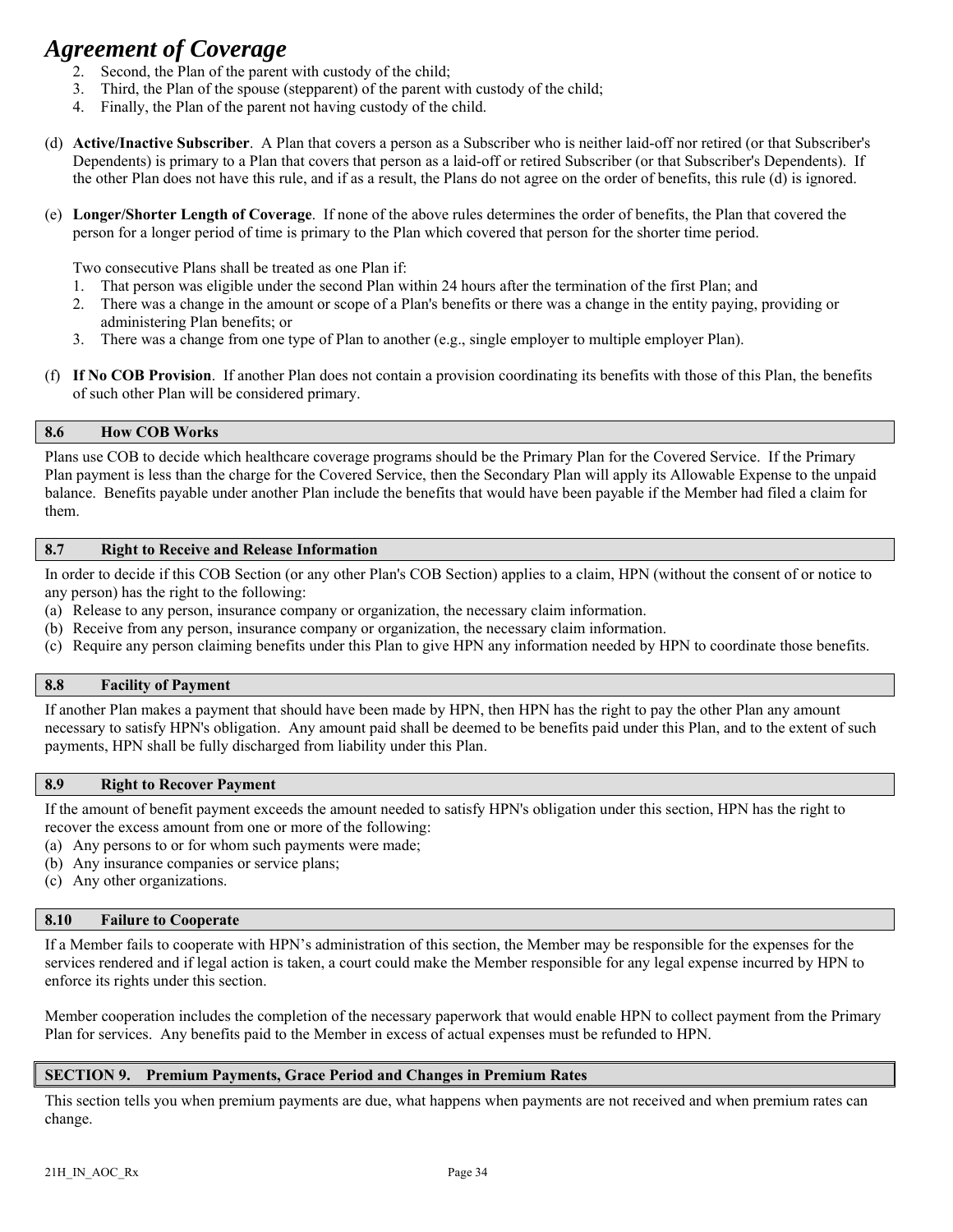# **9.1 Monthly Payments**

The first day of any calendar month is the premium due date. On or before the premium due date, the Subscriber shall remit to HPN, on behalf of the Subscriber and his covered Family Members the premium amount specified by HPN.

# **9.2 Grace Period**

Only Members for whom premium payment is actually received by HPN shall be entitled to Covered Services hereunder and then only for the period for which such payment is received. HPN shall not be liable for any healthcare services incurred by any Member beyond the period for which the premium payments shall have been paid, and HPN shall be entitled to receive reimbursement from the Subscriber for any claims paid by HPN for services provided after the date of termination.

# **9.3 Changes in Premium Payments**

HPN reserves the right to establish a revised schedule of premium payments provided it gives the Subscriber thirty (30) day notice prior to the Annual Open Enrollment as established by Federal guidelines.

# **9.4 Past Due Premiums**

To the extent permitted by applicable State law, HPN may assign any past-due premium amounts owed for coverage in the twelve (12) month period preceding the requested effective date of any new coverage when determining whether an individual or employer has made an initial premium payment to effectuate new coverage.

# **9.4 Third Party Payment of Premiums**

The following are the only acceptable third parties who may pay HPN premiums on the Member's behalf:

- Ryan White HIV/AIDS program under Title XXVI of the Public Health Service Act;
- Indian tribes, tribal organizations, or urban Indian organizations;
- Employer:
- State and Federal government programs; or
- Family members.

If payment from the Member is received and premium is determined to be from an non-acceptable third party, the Member will be informed that the payment will be returned and that the premium payment remains due by an acceptable party. If the premium payment is not received from an acceptable party within the premium grace period the policy will be terminated for nonpayment of premium.

#### **SECTION 10. General Provisions**

### **10.1 Relationship of Parties**

The relationship between HPN and Plan Providers is an independent contractor relationship. Plan Providers are not agents or employees of HPN; nor is HPN, or any employee of HPN, an employee or agent of a Plan Provider. HPN is not liable for any claim or demand on account of damages as a result of, or in any manner connected with, any Injury suffered by a Member while receiving care from any Plan Provider or in any Plan Provider's facility. HPN is not bound by statements or promises made by its Plan Providers.

#### **10.2 Entire Agreement**

This AOC, including the Attachment A Benefit Schedule and any other Attachments, Endorsements, Riders or Amendments to it, the Member's Enrollment Application Form, health statements, Member Identification Card, and all other applications received by HPN constitutes the entire agreement between the Member and HPN and as of its Effective Date, replaces all other agreements between the parties.

For the duration of time a Member's coverage is continuously effective under HPN, regardless of the occurrence of any specific Plan or product changes during such time, all benefits paid by HPN under any and all such Plans on behalf of such Member shall accumulate towards any applicable lifetime or other maximum benefit amounts as stated in the Member's most current Plan Attachment A Benefit Schedule to the AOC.

This policy, including the Endorsements and the attached papers, if any, constitutes the entire contract of insurance. No change in this policy shall be valid until approved by an executive officer of the insurer and unless such approval is endorsed hereon or attached hereto. No agent has authority to change this policy or to waive any of its provisions.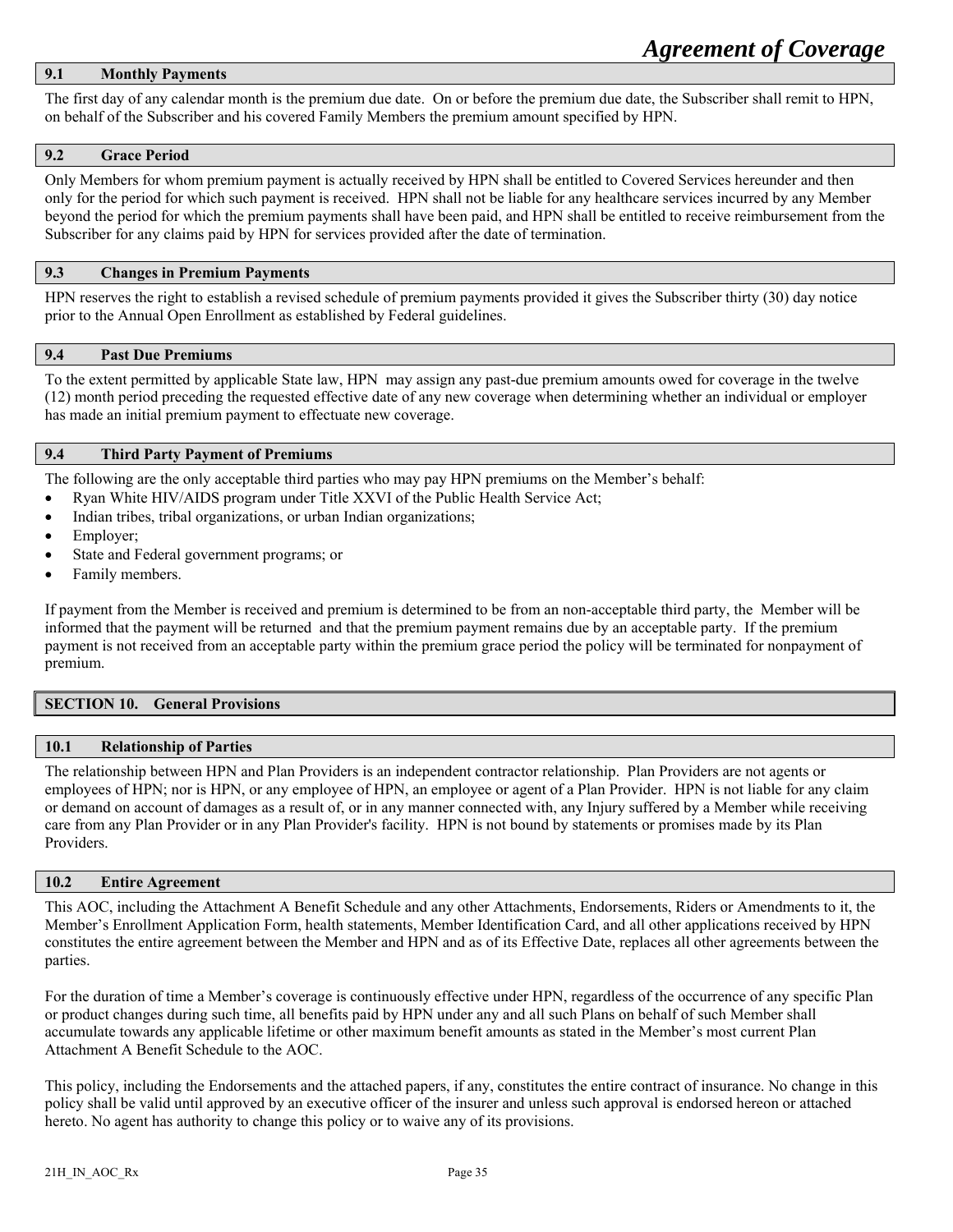In the event HPN decides to discontinue offering and renewing health benefit plans delivered or issued for delivery in this state, HPN will provide notice of its intention to all persons covered by the discontinued insurance at least ninety (90) days before the nonrenewal of any health benefit plan by HPN.

### **10.3 Payment of Benefits**

Payment of benefits by HPN shall be in cash or cash equivalents, or in a form of other consideration that HPN determines to be adequate. Where benefits are payable directly to a Provider, such adequate consideration includes the forgiveness in whole or in part of the amount the Provider owes to HPN, or to other Health Benefit Plans' for which HPN makes payments where HPN has taken an assignment of the other plans' recovery rights for value.

### **10.4 Contestability**

Any and all statements made to HPN by any Subscriber or Dependent, will, in the absence of fraud, be considered representations and not warranties. Also, no statement, unless it is contained in a written application for coverage, shall be used in defense to a claim under this agreement.

### **10.5 Authority to Change the Form or Content of AOC**

No agent or employee of HPN is authorized to change the agreement or waive any of its provisions. Such changes can be made only through an amendment authorized and signed by an officer of HPN.

## **10.6 Identification Card**

Cards issued by HPN to Members are for identification only. Possession of the HPN identification card does not give right to services or other benefits under this Plan.

To be entitled to such services or benefits, the holder of the card must in fact be a Member and all applicable premiums must actually have been paid. Any person not entitled to receive services or other benefits will be liable for the actual cost of such services or benefits.

#### **10.7 Notice**

Any notice under this Plan may be given by United States mail, first class, postage paid, addressed as follows:

Health Plan of Nevada, Inc. P.O. Box 15645 Las Vegas, Nevada 89114 5645

Notice to a Member will be sent to the Member's last known address.

# **10.8 Interpretation of AOC**

The laws of the jurisdiction of issue shall be applied to interpretation of this AOC. Where applicable, the interpretation of this AOC shall be guided by the direct-service nature of HPN's operation as opposed to a fee-for-service indemnity basis.

#### **10.9 Assignment**

This Plan is not assignable without the written consent of HPN. The coverage and any benefits under this Plan are not assignable by any Member without the written consent of HPN.

#### **10.10 Modifications**

This Plan is subject to amendment, modification and termination with sixty (60) days written notice to the Member. This Plan will automatically be modified to conform with any State or Federal law requirements. HPN reserves the right to establish a revised schedule of premium payments provided it gives the Subscriber thirty (30) day notice prior to the Annual Open Enrollment as established by Federal guidelines.

By electing medical coverage with HPN or accepting benefits under this Plan, all Members legally capable of contracting, and the legal representatives of all Members incapable of contracting, agree to all of the terms and provisions.

#### **10.11 Clerical Error**

Clerical error in keeping any record pertaining to the coverage will not invalidate coverage in force or continue coverage terminated.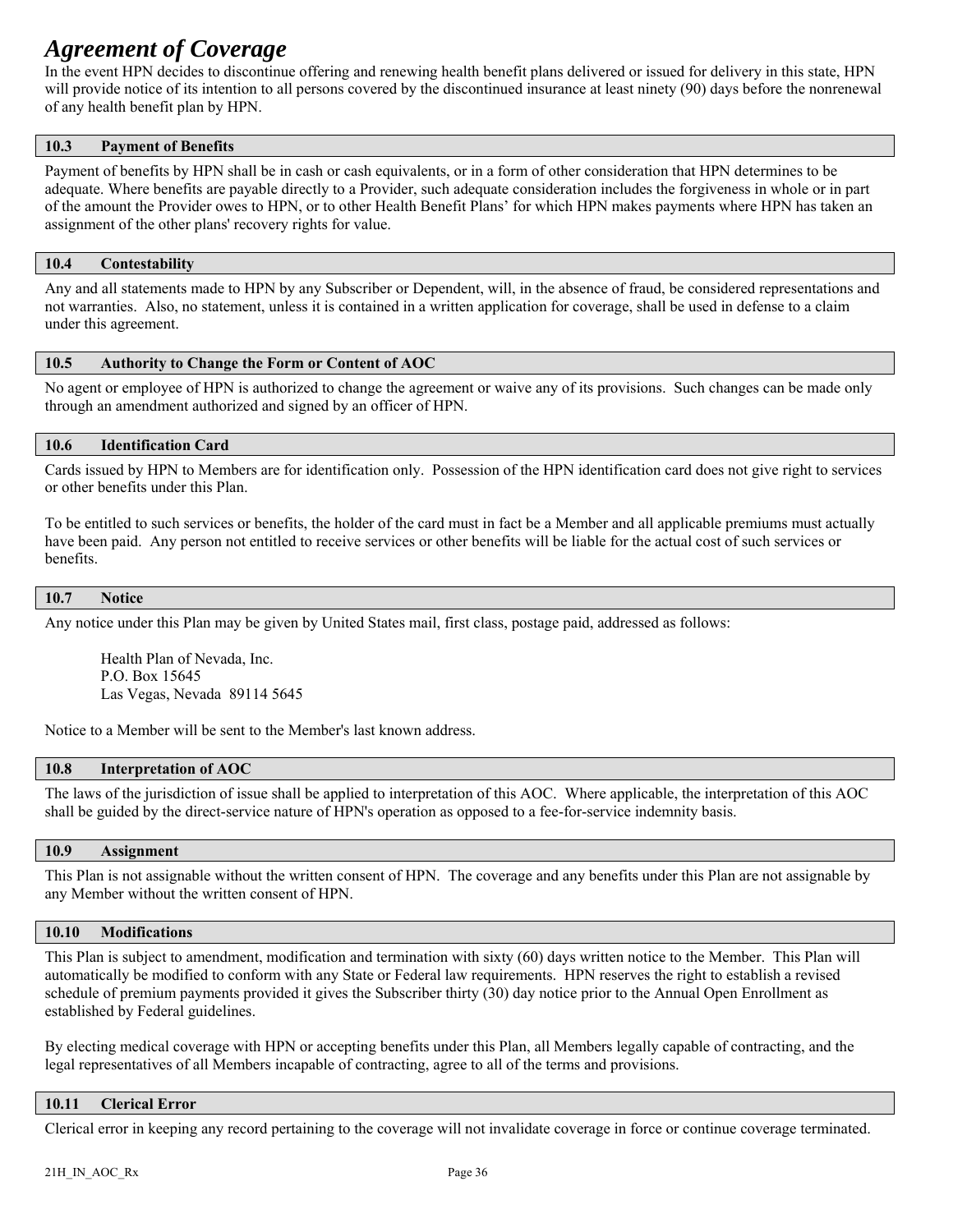#### **10.12 Policies and Procedures**

HPN may adopt reasonable policies, procedures, rules and interpretations to promote the orderly and efficient administration of this Plan with which Members shall comply. These policies and procedures are maintained by HPN at its offices. Such policies and procedures may have bearing on whether a medical service and/or supply is covered.

#### **10.13 Overpayments**

If HPN pays benefits for expenses incurred on account of an enrolled Member, that Member or any other person or organization that was paid, must make a refund to HPN if any of the following apply:

- If the refund is due from the Member and the Member does not promptly refund the full amount, HPN may recover the overpayment by reallocating the overpaid amount to pay, in whole or in part, future benefits for the Member that are payable under the policy. If the refund is due from a person or organization other than the Member, HPN may recover the overpayment by reallocating the overpaid amount to pay, in whole or in part:
	- o future benefits that are payable in connection with services provided to other Members under the policy; or
	- o future benefits that are payable in connection with services provided to persons under other plans for which we make payments, pursuant to a transaction in which HPNs overpayment recovery rights are assigned to such other Health Benefit Plan's in exchange for such Plans' remittance of the amount of the reallocated payment.

#### **10.14 Cost Containment Features**

This Plan contains at least the following cost containment provisions:

- Preventive healthcare benefits.
- HPN's Managed Care Program.
- Benefit limitations on certain services.
- Member Copayments.

### **10.15 Release of Records**

Each Member authorizes the Physician, Hospital, Skilled Nursing Facility or any other Provider of healthcare to permit the examination and copying of the Member's medical records, as requested by HPN.

Information from medical records and information received from Physicians or Hospitals incident to the Physician/Patient relationship or Hospital/Patient relationship shall be kept confidential and, except for use in connection with government requirements established by law or the administration of this Plan, records may not be disclosed to any unrelated third party without the Member's consent.

#### **10.16 Reimbursement for Claims**

Non-Plan Providers may require immediate payment for their services and supplies. When seeking reimbursement from HPN for expenses incurred in connection with services received from Non-Plan Providers, the Member must complete a Non-Plan Provider Claim Form and submit it to the HPN Claims Department with copies of all of the medical records, bills and/or receipts from the Provider. Non-Plan Provider Claim Forms can be obtained by calling the Member Services Department at 888-293-6831.

If the Member receives a bill for Covered Services from a Non-Plan Provider, the Member may request that HPN pay the Provider directly by sending the bill, with copies of all medical records and a completed Non-Plan Provider Claim Form to the HPN Claims Department.

HPN shall approve or deny a claim within thirty (30) days after receipt of the claim. If the claim is approved, the claim shall be paid within thirty (30) days from the date it was approved. If the approved claim is not paid within that thirty (30) day period, HPN shall pay interest on the claim at the rate set forth by applicable Nevada law. The interest will be calculated from thirty (30) days after the date on which the claim is approved until the date upon which the claim is paid.

HPN may request additional information to determine whether to approve or deny the claim. HPN shall notify the Provider of its request for additional information within twenty (20) days after receipt of the claim. HPN will notify the Provider of the healthcare services of all the specific reasons for the delay in approving or denying the claim. HPN shall approve or deny the claim within thirty (30) days after receiving the additional information. If the claim is approved, HPN shall pay the claim within thirty (30) days after it receives the additional information. If the approved claim is not paid within that time period, HPN shall pay interest on the claim in the manner set forth above.

If HPN denies the claim, notice to the Member will include the reasons for the rejection and the Member's right to file a written complaint as set forth in the Appeals Procedures section herein.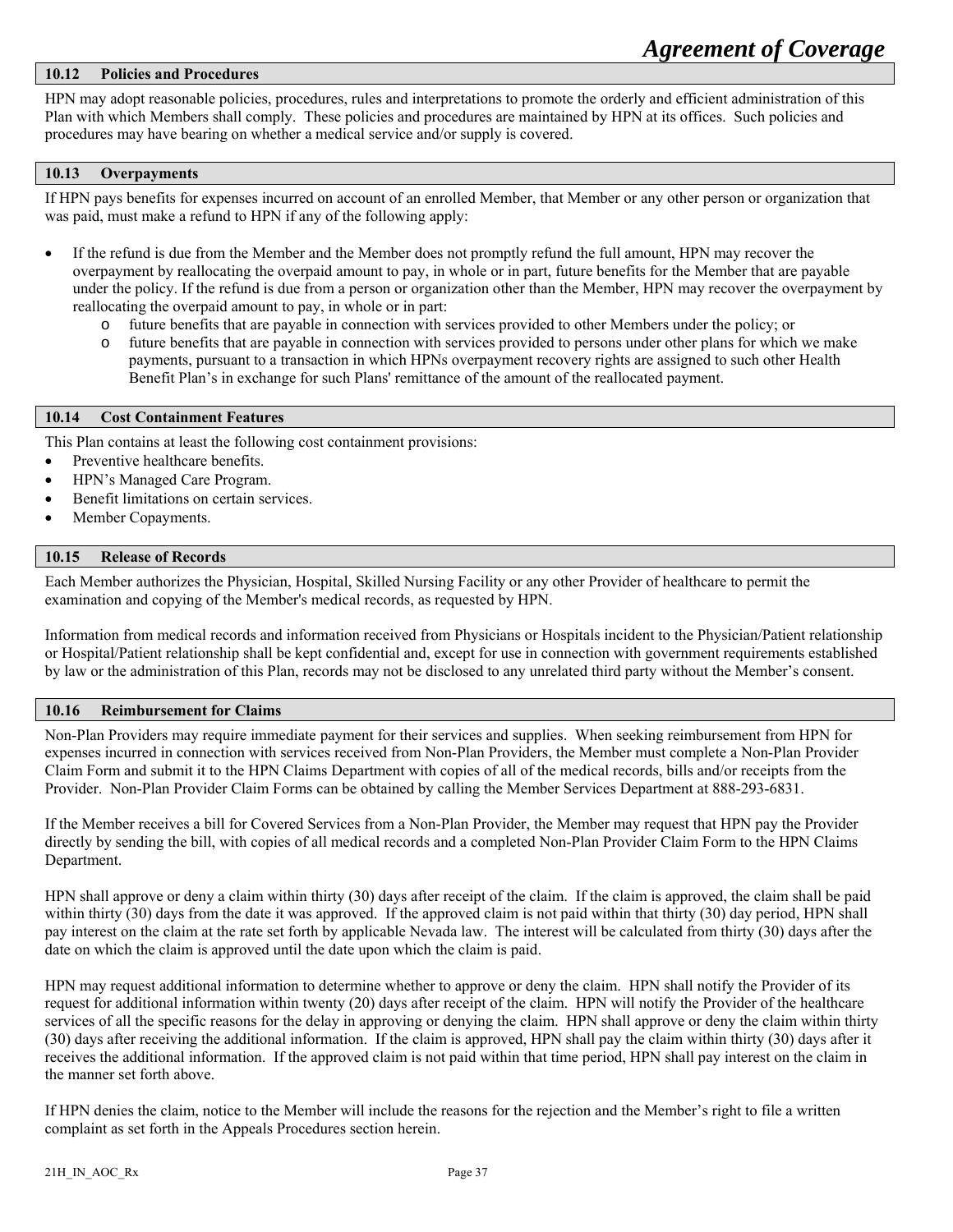# **10.17 Timely Filing Requirements**

All claims must be submitted to HPN within sixty (60) days from the date expenses were incurred, unless it shall be shown not to have been reasonably possible to give notice within the time limit, and that notice was furnished as soon as was reasonably possible. If Member authorizes payment directly to the Provider, a check will be mailed to that Provider. A check will be mailed to the Member directly if payment directly to the Provider is not authorized. Member will receive an explanation of how the payment was determined.

No payments shall be made under this Plan with respect to any claim, including additions or corrections to a claim which has already been submitted, that is not received by HPN within twelve (12) months after the date Covered Services were provided. In no event will HPN pay more than HPN's Eligible Medical Expense for such services.

### **10.18 Gender References**

Whenever a masculine pronoun is used in this AOC, it also includes the feminine pronoun.

#### **10.19 Legal Proceedings**

No action of law or equity shall be brought to recover on the Plan prior to the expiration of sixty (60) days after proof of claim has been filed according to the requirements of the Plan. No such action shall be brought at any time unless brought within the time limit allowed by the laws of the jurisdiction of issue.

If the laws of the jurisdiction of issue do not designate the maximum length of time in which such action may be brought, no action may be brought after the expiration of three (3) years from the time proof of loss is required by the Plan.

### **10.20 Availability of Providers**

HPN does not guarantee the continued availability of any Plan Provider.

#### **10.21 Physician Incentive Plan Disclosure**

You are entitled to ask if HPN has special financial arrangements with their contracted Physicians that may affect Referral services, such as lab tests and hospitalizations that you might need. To receive information regarding contracted Physician payment arrangements, please call the Member Services Department at 888-293-6831. This information will be sent to you within thirty (30) days of the date that you make your request.

HPN will provide information on the financial arrangements that they have with their contracted Physicians to any requesting Member. The following information is available upon request, to current, previous and potential Plan Members:

- Whether HPN's Managed Care Organization contracts or subcontracts include Physician incentive plans that affect the use of Referral services.
- Information on the type of arrangements used.
- Whether special insurance called stop-loss protection is required for Physicians or Physician's groups.

## **10.22 Authorized Representative**

A Member may elect to designate an "Authorized Representative" to act on their behalf to pursue a Claim for Benefits or the appeal of an Adverse Benefit Determination. The term Member also includes the Member's Authorized Representative, where applicable and appropriate. To designate an Authorized Representative, a written notice, signed and dated by the Member, is required. The notice must include the full name of the Authorized Representative and must indicate specifically for which Claim for Benefits or appeal the authorization is valid. The notice should be sent to:

> Health Plan of Nevada, Inc. Attn: Customer Response and Resolution Dept. P.O. Box 15645 Las Vegas, NV 89114-5645

Any correspondence from HPN regarding the specified Claim for Benefits or appeal will be provided to both the Member and his Authorized Representative.

In case of an Urgent Care Claim, a healthcare professional with knowledge of the Member's medical condition shall be permitted to act as an Authorized Representative of the Member without designation by the Member.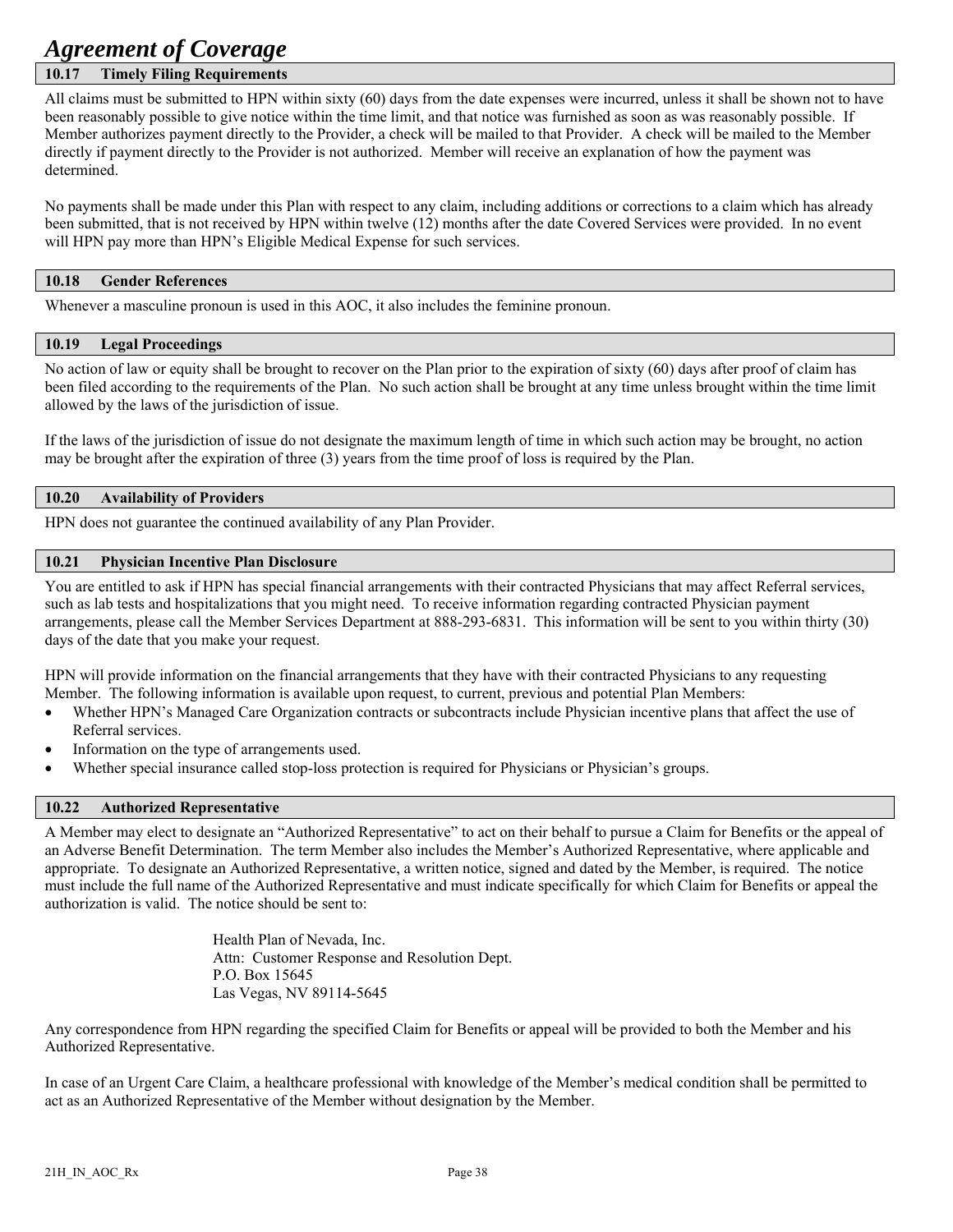#### **10.23 Failure to Obtain Prior Authorization**

The Member's Physician must initiate all requests for Prior Authorization. If a Physician or Member fails to follow the Plan's procedures for filing a request for Prior Authorization (Pre-Service Claim), the Member shall be notified of the failure and the proper procedures to be followed in order to obtain Prior Authorization. The Member's request for Prior Authorization must be received by an employee or by the department of the Plan customarily responsible for handling benefit matters. The original request must specifically name the Member, the specific medical condition or symptom and the specific treatment, service or product for which approval is requested. The Member notification of correct Prior Authorization procedures from the Plan shall be provided as soon as possible, but not later than five (5) days (twenty-four (24) hours in the case of an Urgent Care Claim) following the Plan's receipt of the Member's original request. Notification by HPN may be oral unless specifically requested in writing by the Member.

#### **10.24 Timing of Notification of Benefit Determination**

**Concurrent Care Decision:** If HPN has approved an ongoing course of treatment to be provided over a period of time or number of treatments and reduces or terminates coverage of such course of treatment (other than by Plan amendment or termination) before the end of such period of time or number of treatments, HPN will notify the Member at a time sufficiently in advance of the reduction or termination to allow the Member to appeal and obtain a determination before the benefit is reduced or terminated. Subject to the paragraph below, such request may be treated as a new Claim for Benefits and decided within the timeframes applicable to either a Pre-Service Claim or a Post-Service Claim as appropriate. Provided, however, any appeal of such a determination must be made within a reasonable time and may not be afforded the full 180 day period as described in the Appeals Procedures section herein.

Any request by a Member to extend the course of treatment beyond the period of time or number of treatments for an Urgent Care Claim shall be decided as soon as possible. HPN shall notify the Member within twenty-four (24) hours after receipt of the Claim for Benefits by the Plan, provided that the request is received at least twenty-four (24) hours prior to the expiration of the authorized period of time or number of treatments. If the request is not made at least twenty-four (24) hours prior to the expiration of the authorized period of time or number of treatments, the request will be treated as an Urgent Care Claim.

#### **10.25 Notification of an Adverse Benefit Determination**

If you receive an Adverse Benefit Determination, you will be informed in writing of the following:

- The specific reason or reasons for upholding the Adverse Benefit Determination;
- Reference to the specific Plan provisions on which the determination is based;
- A description of any additional material or information necessary for the Claim for Benefits to be approved, modified or reversed, and an explanation of why such material or information is necessary;
- A description of the review procedures and the time limits applicable to such procedures;
- For Member's whose coverage is subject to ERISA, a statement of the Member's right to bring a civil action under ERISA Section 502(a) following an appeal of an Adverse Benefit Determination, if applicable;
- A statement that any internal rule, guideline, protocol or other similar criteria that was relied on in making the determination is available free of charge upon the Member's request; and
- If the Adverse Benefit Determination is based on Medical Necessity or experimental, investigational or unproven treatment or similar exclusion or limit, either an explanation of the scientific or clinical judgment or a statement that such explanation will be provided free of charge.

### **10.26 Prior Healthcare Coverage**

If the Member has prior coverage that, as required by state law, extends benefits for a particular condition or a disability, HPN will not pay benefits for health care services for that condition or disability until the prior coverage ends. HPN will pay benefits as of the day coverage begins under the Plan for all other Covered Services that are not related to the condition or disability for which the Memberd has other coverage.

#### **SECTION 11. Pharmacy Provisions**

#### **11.1 Obtaining Covered Drugs**

Benefits for Covered Drugs are payable subject to the following conditions:

- A **Designated** Plan Pharmacy must dispense the Covered Drug, except as otherwise specifically provided herein.
- A Generic Covered Drug will be dispensed when available, subject to the prescribing Provider's "Dispense as written" requirements.
- Benefits for Specialty Covered Drugs as defined herein are payable subject to the applicable tier Copayment and/or Coinsurance for up to a thirty (30) day supply. If you require certain Covered Drugs, including, but not limited to, Specialty Drugs, HPN may direct you to a Designated Plan Pharmacy with whom HPN has an arrangement to provide those Covered Drugs. If you choose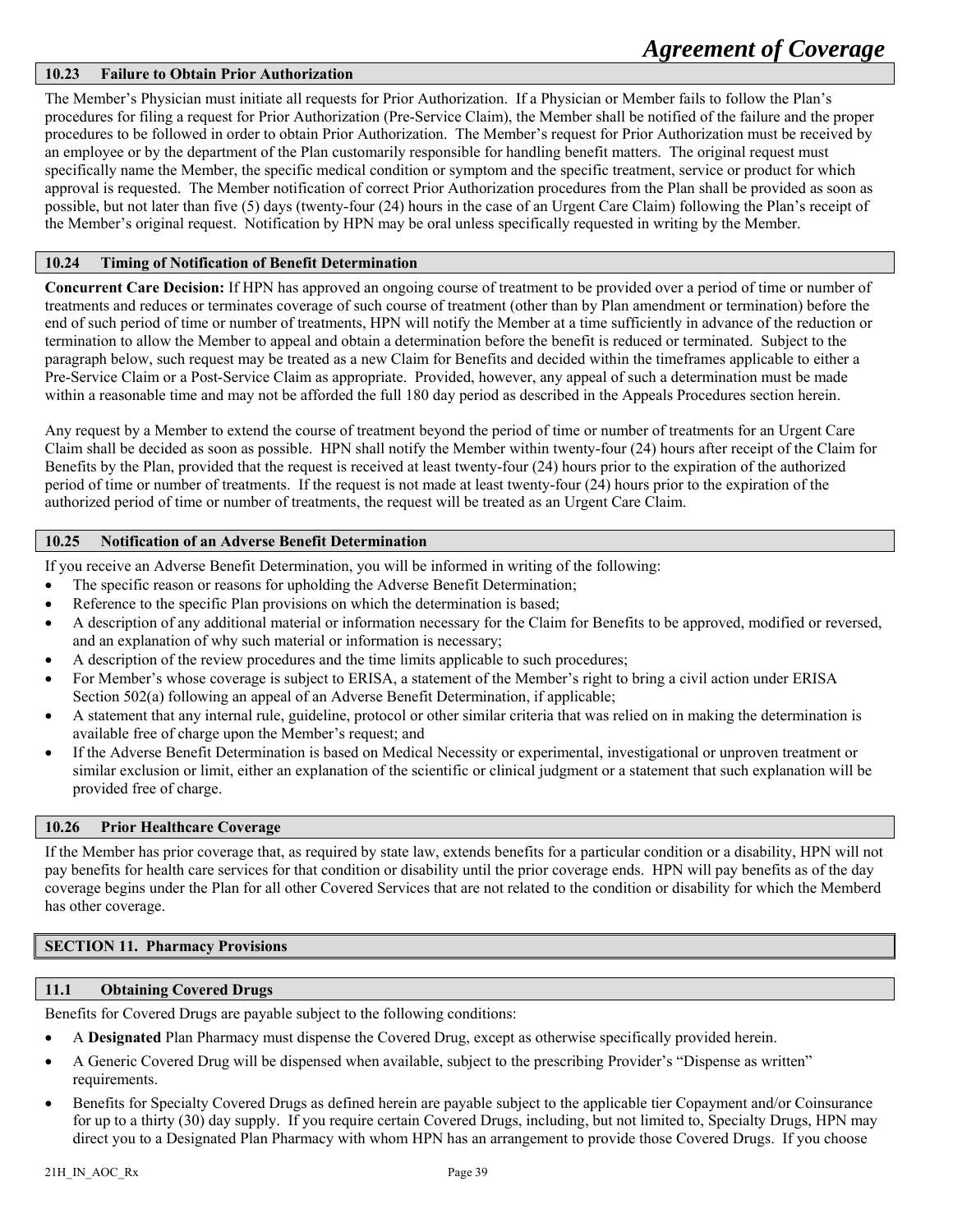not to use the Designated Plan Pharmacy and instead have the Specialty Covered Drugs dispensed by a non-Designated Plan Retail Pharmacy, you will be responsible for paying two times the amount of the Specialty Covered Drug Tier Copayment and/or Coinsurance as stated in the applicable plan Attachment A, Schedule of Benefits.

 When a Prescription Drug is packaged or designed to deliver in a manner that provides more than a consecutive thirty (30) day supply, the Cost-share that applies will reflect the number of days dispensed.

## **11.2 Designated Plan Pharmacy Benefit Payments**

Benefits for Covered Drugs obtained at a Designated Plan Pharmacy are payable according to the applicable benefit tiers described below, subject to the Member obtaining any required Prior Authorization or meeting any applicable Step Therapy requirement.

- **Tier I** is the low Cost-share option for Covered Drugs.
- **Tier II** is the midrange Cost-share option for Covered Drugs.
- **Tier III** is the high Cost-share option for Covered Drugs.
- **Tier IV** is the highest Cost-share option for Covered Drugs.
- **Mandatory Generic benefit provision applies when:** 
	- a Brand Name Covered Drug is dispensed and a Generic Covered Drug equivalent is available. After satisfying any applicable CYD, the Member will pay the applicable tier Copayment and/or Coinsurance plus the difference between the Eligible Medical Expenses ("EME") of the Generic Covered Drug and the EME of the Brand Name Covered Drug to the Designated Plan Pharmacy for each Therapeutic Supply. The difference in the amount between such Brand Name and Generic Covered Drug paid by the Member does not accumulate to any otherwise applicable plan Calendar Year Prescription Drug Deductible, overall plan CYD or annual Out of Pocket Maximum.

#### **11.3 Emergency or Urgently Needed Services Prescription Drugs**

**Dispensed by a Plan Pharmacy.** When a prescription is written by a Non-Plan Provider in connection with Emergency Services or Urgently Needed Services as defined in the HPN AOC, the Member will pay to the Plan Pharmacy at the time the Covered Drug is dispensed, the Copayment and/or Coinsurance amount subject to the applicable tier benefit.

**Dispensed by a Non-Plan Pharmacy.** When a prescription is written by a Non-Plan Provider in connection with Emergency Services or Urgently Needed Services as defined in the HPN AOC, the Member will pay to the Non-Plan Pharmacy at the time the Covered Drug is dispensed, the full cost of the Covered Drug subject to the Non-Plan Pharmacy Benefits Payment subsection.

### **11.4 Non-Plan Pharmacy Benefit Payments**

In order for claims for Covered Drugs obtained at a Non-Plan Pharmacy to be eligible for benefit payment, the Member must complete and submit a Pharmacy Reimbursement Claim Form with the prescription label and register receipt to HPN or its designee.

Benefit payments are subject to the limitations and exclusions set forth in the HPN AOC as follows:

- 1. When any Covered Drug is dispensed, the benefit payment will be subject to HPN's EME and any applicable tier Copayment and/or Coinsurance. The Member is responsible for any amounts exceeding HPN's benefit payment.
- 2. The Mandatory Generic benefit provision applies when any Brand Name Covered Drug is dispensed and a Generic Covered Drug equivalent is available. The benefit payment is subject to HPN's EME of the Generic Covered Drug less the applicable tier copayment. The Member is responsible for any amounts exceeding HPN's benefit payment.
- 3. No benefits are payable if HPN's EME of the Covered Drug is less than the applicable Copayment and/or Coinsurance.

# **11.5 90 Day Retail Plan Network (1) and Mail Order Plan Pharmacy Benefit Payments**

Benefits for Covered Drugs are available when dispensed by an HPN Retail**(1)** and Mail Order Plan Pharmacy subject to the applicable tier Copayment. Information on how to obtain Mail Order Drugs is provided in the Mail Order Brochure provided after enrollment with HPN.

 $<sup>(1)</sup>$  Applies to select retail pharmacies, please consult your Provider directory.</sup>

#### **11.6 Limitations**

- Prior Authorization or Step Therapy may be required for certain Covered Drugs.
- Benefits are available for refills of Covered Drugs, including prescription eye drops and opioids, only when dispensed as ordered by a duly licensed health care provider. Refills are provided once a given amount of the Covered Drug is used through the course of therapy; amounts vary by the type of Covered Drug. Refill dates of Covered Drugs can be aligned so that drugs that are refilled at the same frequency can be refilled concurrently.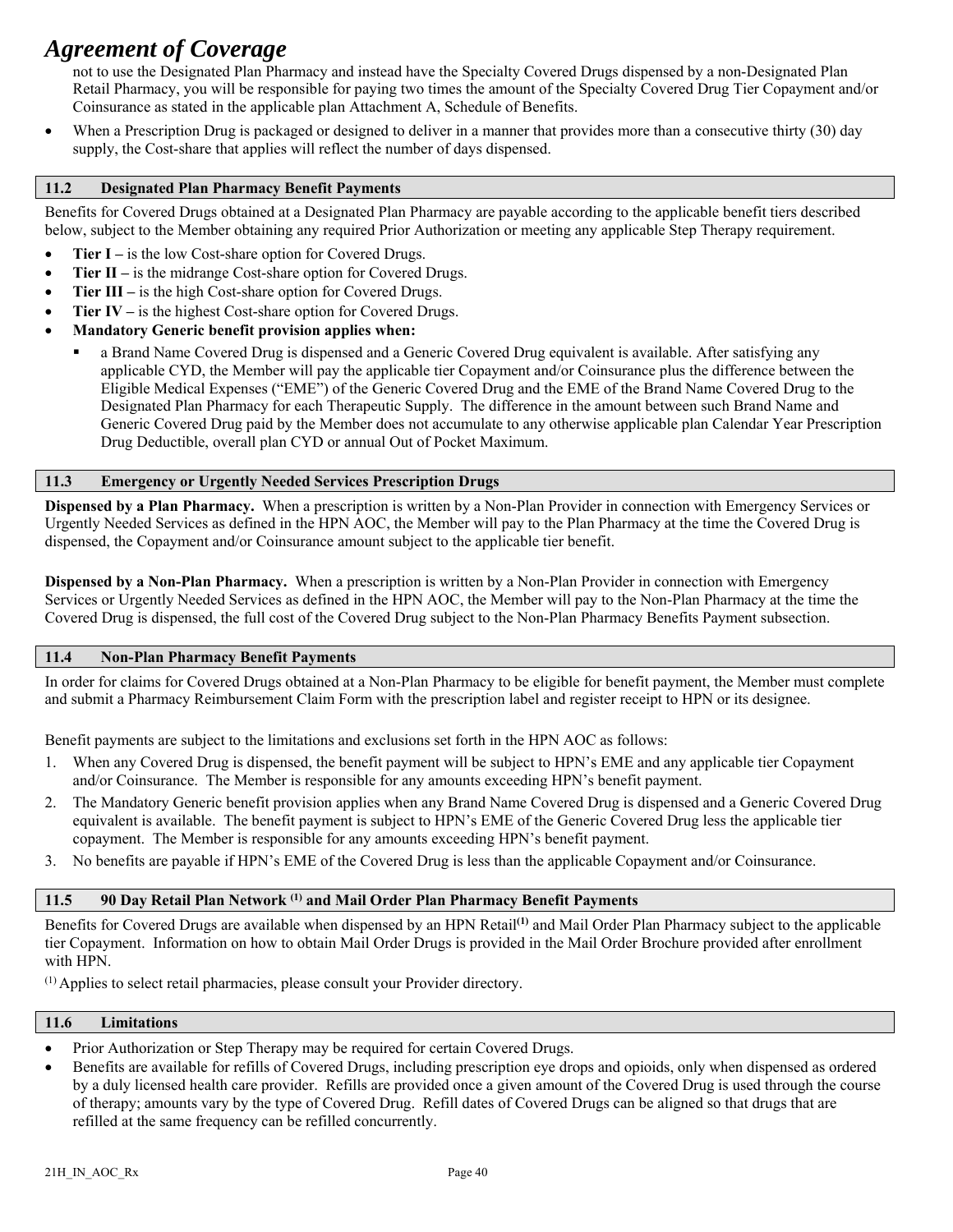- A pharmacy may refuse to fill or refill a prescription order when, in the professional judgment of the pharmacist, the prescription should not be filled.
- Benefits are not payable if the Member is directed to a Designated Plan Pharmacy and chooses not to obtain the Covered Drug from that Designated Plan Pharmacy.
- If HPN determines that the Member may be using Prescription Drugs in a harmful or abusive manner, or with harmful frequency, the Member's selection of Plan Pharmacies may be limited. If this happens, HPN may require the Member to select a single Plan Pharmacy that will provide and coordinate all future pharmacy services. Benefit coverage will be paid only if the Member uses the assigned single Plan Pharmacy. If a selection is not made by the Member within thirty-one (31) days of the date of notification, then HPN will select a single Plan Pharmacy for the Member.
- Certain Specialty Prescription Drugs may be dispensed by the Designated Pharmacy in fifteen (15) day supplies up to ninety (90) days and at a pro-rated Copayment or Coinsurance. The Member will receive a fifteen (15) day supply of the Specialty Prescription Drug Product to determine if the Member will tolerate the Specialty Prescription Drug Product prior to purchasing a full supply. The Designated Pharmacy will contact the Member each time prior to dispensing the fifteen (15) day supply to confirm if the Member is tolerating the Specialty Prescription Drug Product. The list of these certain Specialty Prescription Drugs is available through review of the HPN Prescription Drug List (PDL).
- If a Prescription Drug is excluded from coverage, the Member or representative may request an exception to gain access to the excluded Prescription Drug. Exceptions do not apply to drugs that are considered benefit exclusions, such as drugs for sexual dysfunction, cosmetic products and infertility.

To make a request, contact HPN in writing or call the toll-free number on your ID card. Please note, if the request for an exception is approved by HPN, the Member may incur the cost of the excepted Prescription Drug at the highest tier. If the request requires immediate action and a delay could significantly increase a health risk or the ability regain maximum function, call HPN as soon as possible. HPN will provide a written or electronic determination within twenty-four (24) hours. If the Member is not satisfied with HPN determination of the exclusion exception, they may request an External Review. Please refer to the *Appeals Procedure* section herein for further information.

 HPN may have certain programs in which the Member may receive an enhanced or reduced benefit based on their actions such as adherence/compliance to medication or treatment regimens, and/or taking part in health management programs. Questions about these programs can be directed to the Member Services telephone number on your ID card.

# **11.7 Coverage Policies and Guidelines**

HPNs Prescription Drug List (PDL) Management Committee is authorized to make tier placement changes on HPN's behalf. The PDL Management Committee makes the final classification of an FDA-approved Prescription Drug to a certain tier by considering a number of factors including, but not limited to, clinical and economic factors. Clinical factors may include, but are not limited to, evaluations of the place in therapy, relative safety or relative efficacy of the Prescription Drug, as well as whether certain supply limits or prior authorization requirements should apply. Economic factors may include, but are not limited to, the Prescription Drug's acquisition cost including, but not limited to, available rebates and assessments of the cost effectiveness of the Prescription Drug.

Some Prescription Drugs are more cost effective for specific indications as compared to others; therefore, a Prescription Drug may be listed on multiple tiers according to the indication for which the Prescription Drug was prescribed, or according to whether it was prescribed by a Specialist Physician.

When considering a Prescription Drug for tier placement, the PDL Management Committee reviews clinical and economic factors regarding covered persons as a general population. Whether a particular Prescription Drug is appropriate for an individual covered person is a determination that is made by the covered person and the prescribing Physician.

NOTE: the tier status of a Prescription Drug may change periodically based on the process described above but only at times specified by NRS 687B.4095 . As a result of such changes, you may be required to pay more or less for that Prescription Drug.

Questions about HPN's PDL should be directed to the Member Services Department at 888-293-6831 or the PDL and the Pharmacy Reimbursement Claim Form is available is available at http://healthplanofnevada.com/~/media/Files/HPN/pdf/Forms/OptumRx-Reimbursement.ashx?la=en.

## **Coupons**

HPN may not permit certain coupons or offers from pharmaceutical manufacturers or their affiliates to apply to the Member's annual CYD and/or Out of Pocket Maximum or to reduce the Member's Copayments and/or Coinsurance. Costs defrayed for the Member as a result of pharmaceutical coupons are not Eligible Expenses. Questions regarding which coupons or offers are available can be addressed at healthplanofnevada.com.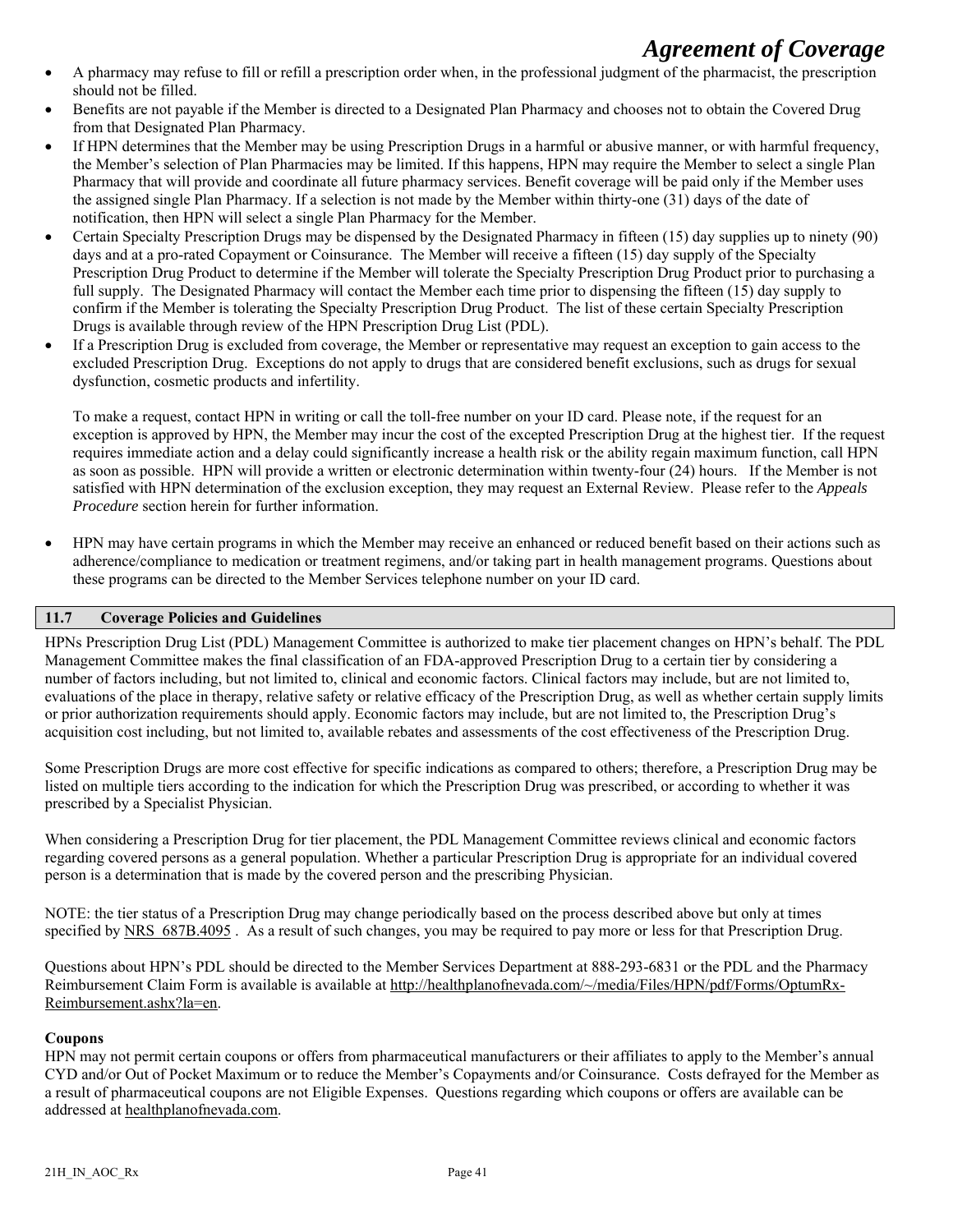# **Rebates and Other Payments**

HPN may receive rebates for certain drugs included on the Prescription Drug List, including those drugs that a Member purchased prior to meeting any applicable deductible. As determined by HPN, a portion of any rebates may be passed on to the Member and may be taken into account in determining any applicable Copayment and/or Cost-share.

HPN, and a number of our affiliated entities, conduct business with pharmaceutical manufacturers separate and apart from the Outpatient Prescription Drug benefit. Such business may include, but is not limited to, data collection, consulting, educational grants and research. Amounts received from pharmaceutical manufacturers pursuant to such arrangements are not related to this Outpatient Prescription Drug benefit and, therefore, such amounts do not pass on to the Member.

# **SECTION 12. Appeals Procedures**

The HPN Appeals Procedures are available to you in the event you are dissatisfied with some aspect of the Plan administration or you wish to appeal an Adverse Benefit Determination. This procedure does not apply to any problem of misunderstanding or misinformation that can be promptly resolved by the Plan supplying the Member with the appropriate information.

If a Member's Plan is governed by ERISA, the Member must exhaust the mandatory level of mandatory appeal before bringing a claim in court for a Claim of Benefits.

Concerns about medical services are best handled at the medical service site level before being brought to HPN. If a Member contacts HPN regarding an issue related to the medical service site and has not attempted to work with the site staff, the Member may be directed to that site to try to solve the problem there, if the issue is not a Claim for Benefits.

Please see the Glossary Terms Section herein for a description of the terms used in this section.

The following Appeals Procedures will be followed if the medical service site matter cannot be resolved at the site or if the concern involves the Adverse Benefit Determination of a Claim for Benefits. All Appeals will be adjudicated in a manner designed to ensure independence and impartiality on the part of the persons making the decision.

**Formal Appeal:** An appeal of an Adverse Benefit Determination filed either orally or in writing which HPN's Customer Response and Resolution Department investigates. If a Formal Appeal is resolved to the satisfaction of the Member, the appeal is closed. The Formal Appeal is **mandatory** if the Member is not satisfied with the initial determination and the Member wishes to appeal such determination.

**Member Services Representative:** An employee of HPN that is assigned to assist the Member or the Member's Authorized Representative in appealing an Adverse Benefit Determination.

# **12.1 Formal Appeal**

A Formal Appeal must be submitted orally or in writing to HPN's Customer Response and Resolution Department within 180 days of an Adverse Benefit Determination. Formal Appeals not filed in a timely manner will be deemed waived with respect to the Adverse Benefit Determination to which they relate.

A Formal Appeal shall contain at least the following information:

- The Member's name (or name of Member and Member's Authorized Representative), address, and telephone number;
- The Member's HPN membership number ; and
- A brief statement of the nature of the matter, the reason(s) for the appeal, and why the Member feels that the Adverse Benefit Determination was wrong.

Additionally, the Member may submit any supporting medical records, Physician's letters, or other information that explains why HPN should approve the Claim for Benefits. The Member can request the assistance of a Member Services Representative at any time during this process.

The Formal Appeals should be sent or faxed to the following:

Health Plan of Nevada, Inc. Attn: Customer Response and Resolution Department PO Box 14865 Las Vegas, NV 89114 Fax: 1-702-266-8813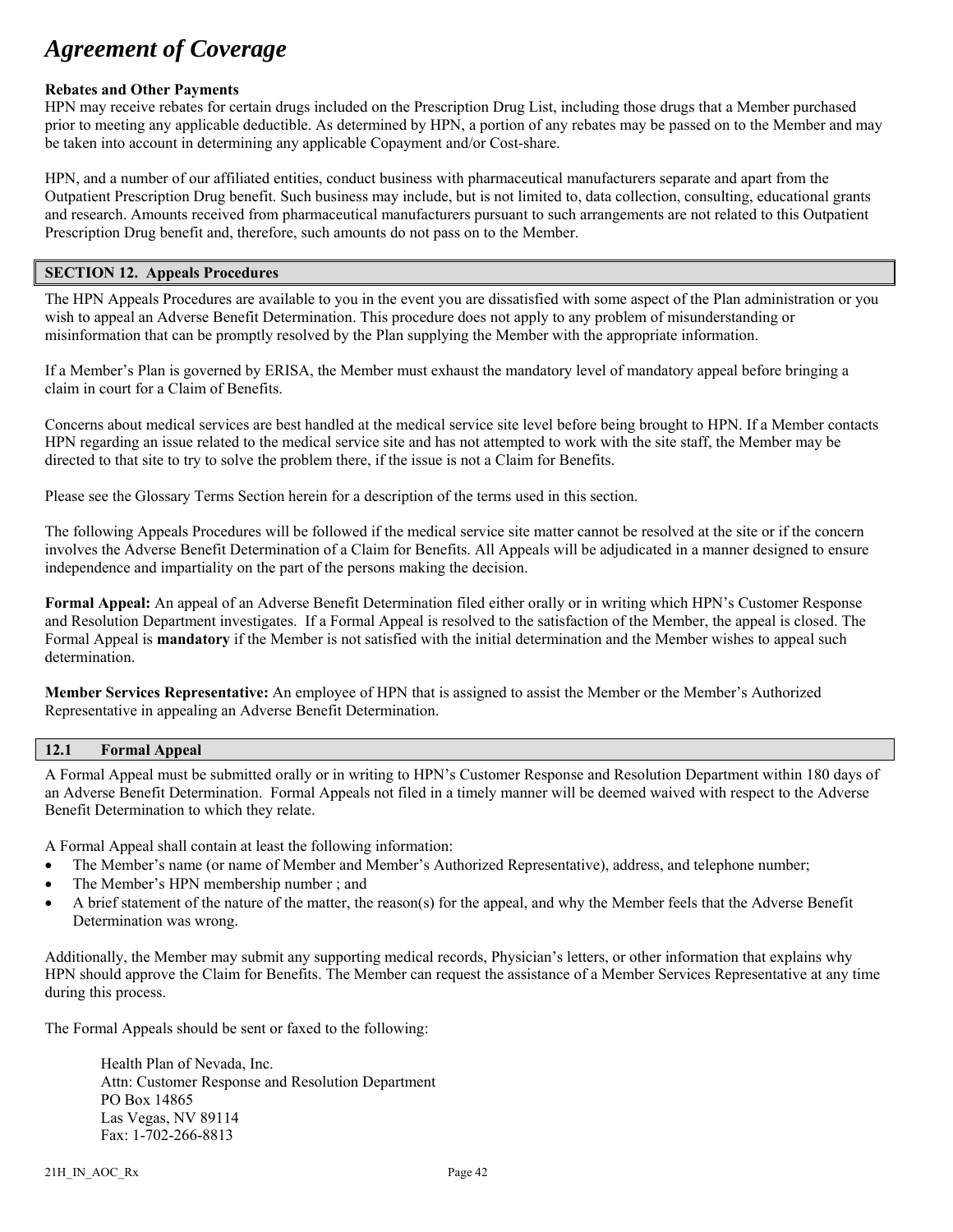HPN will investigate the appeal. When the investigation is complete, the Member will be informed, in writing, of the resolution within thirty (30) days of receipt of the request for the Formal Appeal. This period may be extended one (1) time by HPN for up to fifteen (15) days, provided that:

- the extension is necessary due to matters beyond the control of HPN and
- HPN notifies the Member, prior to the expiration of the initial thirty (30) day period, of the circumstances requiring the extension and the date by which HPN expects to render a decision.

If the extension is necessary due to a failure of the Member to submit the information necessary to decide the claim, the notice of extension shall specifically describe the required information and the Member shall be afforded at least forty-five (45) days from receipt of the notice to provide the information.

If the Formal Appeal results in an Adverse Benefit Determination, the Member will be informed in writing of the following:

- The specific reason or reasons for upholding the Adverse Benefit Determination;
- Reference to the specific Plan provisions on which the determination is based;
- A statement that the Member is entitled to receive, upon request and free of charge, reasonable access to, and copies of, all documents, records, and other information relevant to the Member's Claim for Benefits;
- A statement that any internal rule, guideline, protocol or other similar criteria that was relied on in making the determination is available free of charge upon the Member's request; and
- If the Adverse Benefit Determination is based on Medical Necessity or experimental, investigational or unproven treatment or similar exclusion or limit, either
	- o an explanation of the scientific or clinical judgment or
	- o a statement that such explanation will be provided free of charge as well as information regarding the Member's right to request an External Review by the State of Nevada's Office for Consumer Health Assistance (OCHA).

Limited extensions may be required if additional information is required in order for HPN to reach a resolution.

If HPN is unable to resolve the Member's appeal as additional information is required, HPN will contact the Member to obtain their permission to withdraw the appeal. The Member will receive written notification that the appeal has been withdrawn and advised of the ninety (90) day timeframe in which to reopen their appeal.

## **12.2 Expedited Appeal**

The Member can ask (either orally or in writing) for an Expedited Appeal of an Adverse Benefit Determination for a Pre-Service Claim that involves an Urgent Care Claim if the Member or his Physician believe that the health of the Member could be seriously harmed by waiting for a routine appeal decision. Expedited Appeals are not available for appeals regarding denied claims for benefit payment (Post-Service Claim) or for Pre-Service Claims that are not Urgent Care Claims. Expedited Appeals must be decided no later than seventy-two (72) hours after receipt of the appeal, provided all necessary information has been submitted to HPN. If the initial notification was oral, HPN shall provide a written or electronic explanation to the Member within seventy-two (72) hours after the expedited appeal being filed.

If insufficient information is received, HPN shall notify the Member as soon as possible, but no later than twenty-four (24) hours after receipt of the claim of the specific information necessary to complete the claim. The Member will be afforded a reasonable amount of time, taking into account the circumstances, but not less than forty-eight (48) hours, to provide the specified information. HPN shall notify the Member of the benefit determination as soon as possible, but in no case later than forty-eight (48) hours after the earlier of:

- HPN's receipt of the specified information, or
- The end of the period afforded the Member to provide the specified information.

If the Member's Physician

- requests an Expedited Appeal, or
- supports a Member's request for an Expedited Appeal, and indicates that waiting for a routine appeal could seriously harm the health of the Member or subject the Member to unmanageable severe pain that cannot be adequately managed without care or treatment that is the subject of the Claim for Benefits,

HPN will automatically grant an Expedited Appeal.

If a request for an Expedited Appeal is submitted without support of the Member's Physician, HPN shall decide whether the Member's health requires an Expedited Appeal. If an Expedited Appeal is not granted, HPN will provide a decision within thirty (30) days, subject to the routine appeals process for Pre-Service Claims.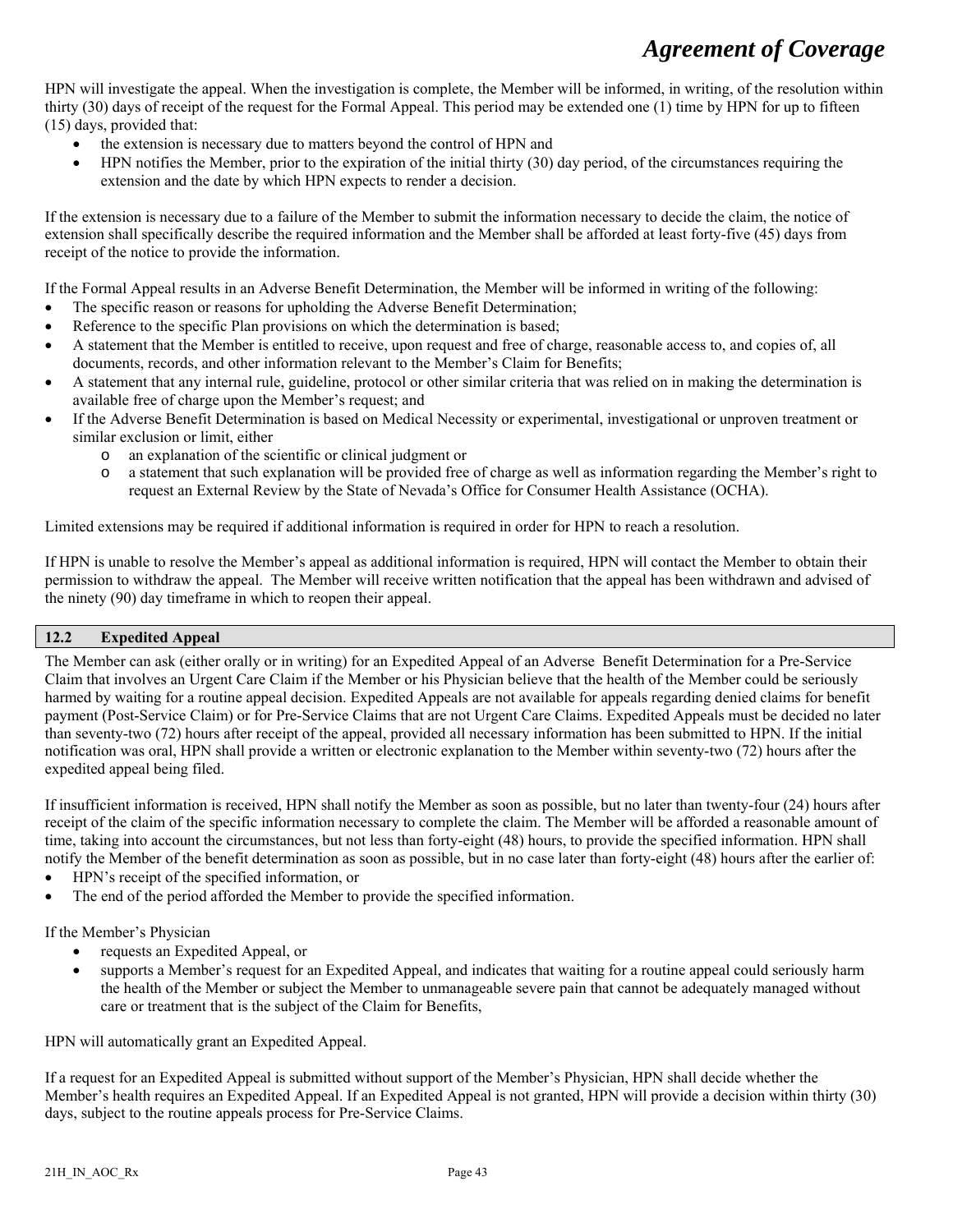# **12.3 External Review**

HPN offers to the Member or the Member's Authorized Representative the right to an External Review of an adverse determination. For the purposes of this section, a Member's Authorized Representative is a person:

- to whom a Member has given express written consent to represent the Member in an External Review of an adverse determination;
- or a person authorized by law to provide substituted consent for a Member;
- or a family member of a Member or the Member's treating provider only when the Member is unable to provide consent.

Adverse determinations eligible for External Review set forth in this section are only those relating to Medical Necessity, appropriateness of service, healthcare service, healthcare setting, or level of care or effectiveness of a healthcare service. HPN will provide the Member notice of such an adverse determination which will include the following statement:

*HPN has denied your request for the provision or payment of a requested healthcare service or course of treatment. You may have the right to have our decision reviewed by health care professionals who have no association with us if our decision involved making a judgment as to the Medical Necessity, appropriateness, health care setting, level of care or effectiveness of the health care service or treatment you requested, by submitting a request for External Review to the Office for Consumer Health Assistance.* 

Additionally, as per applicable law and regulations, the notice will provide the Member the information outlined herein as well as the following:

- The telephone number for the Office for Consumer Health Assistance for the state of jurisdiction of the health carrier and the state in which the Member resides.
- The right to receive correspondence in a culturally and linguistically appropriate manner.

The notice to the Member or the Member's Authorized Representative will also include

- a HIPAA compliant authorization form by which the Member or the Member's Authorized Representative can authorize HPN and the Member's Physician to disclose protected health information ("PHI"), including medical records, that are pertinent to the External Review,
- and any other forms as required by Nevada law or regulation.

The Member or the Member's Authorized Representative may submit a request directly to OCHA for an External Review of an adverse determination by an Independent Review Organization ("IRO") within four (4) months of the Member or the Member's Authorized Representative receiving notice of such determination. The IRO must be certified by the Nevada Division of Insurance. Requests for an External Review must be made in writing and submitted to OCHA at the address below and should include the signed HIPAA authorization form, authorizing the release of your medical records. The entire External Review process and any associated medical records are confidential.

| <b>Address</b>                        | Telephone Number(s)   | Website               |
|---------------------------------------|-----------------------|-----------------------|
| Office for Consumer Health Assistance | $(702)$ 486-3587      | www.CHA@govcha.nv.gov |
| 3320 W. Sahara Ave., Suite 100        | $(888)$ 333-1597      |                       |
| Las Vegas NV 89102                    | Fax: $(702)$ 486-3586 |                       |

The determination of an IRO concerning an External Review in favor of the Member of an adverse determination is final, conclusive and binding. Upon receipt of the notice of a decision by the IRO reversing an adverse determination, HPN shall immediately approve coverage of the recommended or requested health care service or treatment that was the subject of the adverse determination. The cost of conducting an External Review of an adverse determination will be paid by HPN.

#### **12.4 Standard External Review**

The Member may submit a request for an External Review of an adverse determination under this section only after

- the Member has exhausted the internal HPN Appeals Procedures provided under this Plan or
- if HPN fails to issue a written decision to the Member within thirty (30) days after the date the appeal was filed, and the Member or Member's Authorized Representative did not request or agree to a delay or,
- if HPN agrees to permit the Member to submit the adverse determination to OCHA without requiring the Member to exhaust all internal HPN appeals procedures.

In such event, the Member shall be considered to have exhausted the internal HPN appeals process.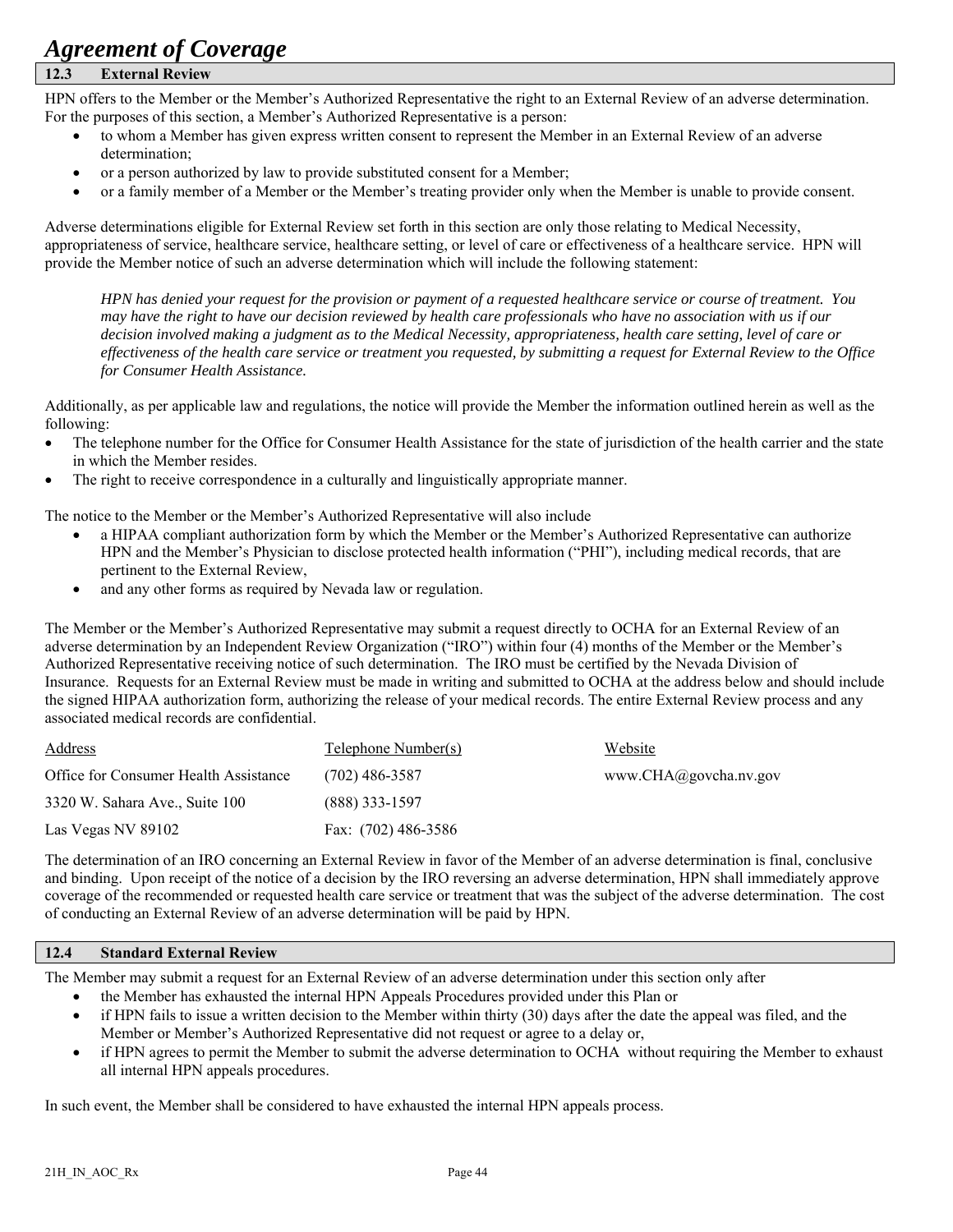Within five (5) days after OCHA receives a request for External Review, OCHA shall notify the Member, the Member's Authorized Representative and HPN that such request has been received and filed. As soon as practical, OCHA shall assign an IRO to review the case.

Within five (5) days after receiving notification specifying the assigned IRO from OCHA, HPN shall provide to the selected IRO all documents and materials relating to the adverse determination, including, without limitation:

- Any medical records of the Member relating to the adverse determination;
- A copy of the provisions of this Plan upon which the adverse determination was based;
- Any documents used and the reason(s) given by HPN's Managed Care Program for the adverse determination; and
- If applicable, a list that specifies each Provider who provided healthcare to the Member and the corresponding medical records from the Provider relating to the adverse determination.

Within five (5) days after the IRO receives the required documentation from HPN, they shall notify the Member or the Member's Authorized Representative, if any additional information is required to conduct the review. If additional information is required, it must be provided to the IRO within five (5) days after receiving the request. The IRO will forward a copy of the additional information to HPN within one (1) business day after receipt.

The IRO shall approve, modify, or reverse the adverse determination within fifteen (15) days after it receives the information required to make such a determination. The IRO shall submit a copy of its determination, including the basis thereof, to the:

- Member;
- Member's Physician;
- Member's Authorized Representative, if any; and
- HPN.

# **12.5 Expedited External Review**

A request for an Expedited External Review may be submitted to OCHA after it receives proof from the Member's Provider that the adverse determination concerns:

- An inpatient admission;
- availability of inpatient care;
- continued stay or health care service for Emergency Services while still admitted to an inpatient facility; or
- failure to proceed in an expedited manner may jeopardize the life or health of the Member.

The OCHA shall approve or deny this request for Expedited External Review within seventy-two (72) hours after receipt of the above required proof. If OCHA approves the request, it shall assign the request to an IRO no later than one (1) business day after approving the request. HPN will supply all relevant medical documents and information used to establish the adverse determination to the IRO within twenty-four (24) hours after receiving notice from the OCHA.

The IRO shall complete its Expedited External Review within forty-eight (48) hours after initially being assigned the case unless the Member or the Member's Authorized Representative and HPN agree to a longer time period.

The IRO shall notify the following parties no later than twenty-four (24) hours after completing its Expedited External Review:

- Member;
- Member's Physician;
- Member's Authorized Representative, if any; and
- HPN.

The IRO shall then submit a written copy of its determination within forty-eight (48) hours to the applicable parties listed above.

# **12.6 Request for an External Review Due to Denial of Experimental, Investigational or Unproven Healthcare Service or Treatment.**

A Standard or Expedited External Review of an adverse determination due to a requested or recommended healthcare service or treatment being deemed experimental, investigational or unproven, is available in limited circumstances as outlined in the following sections.

# **12.7 Standard External Review**

The Member or Member's Authorized Representative may within four (4) months after receiving notice of an adverse determination subject to this section, submit a request to the OCHA for an External Review.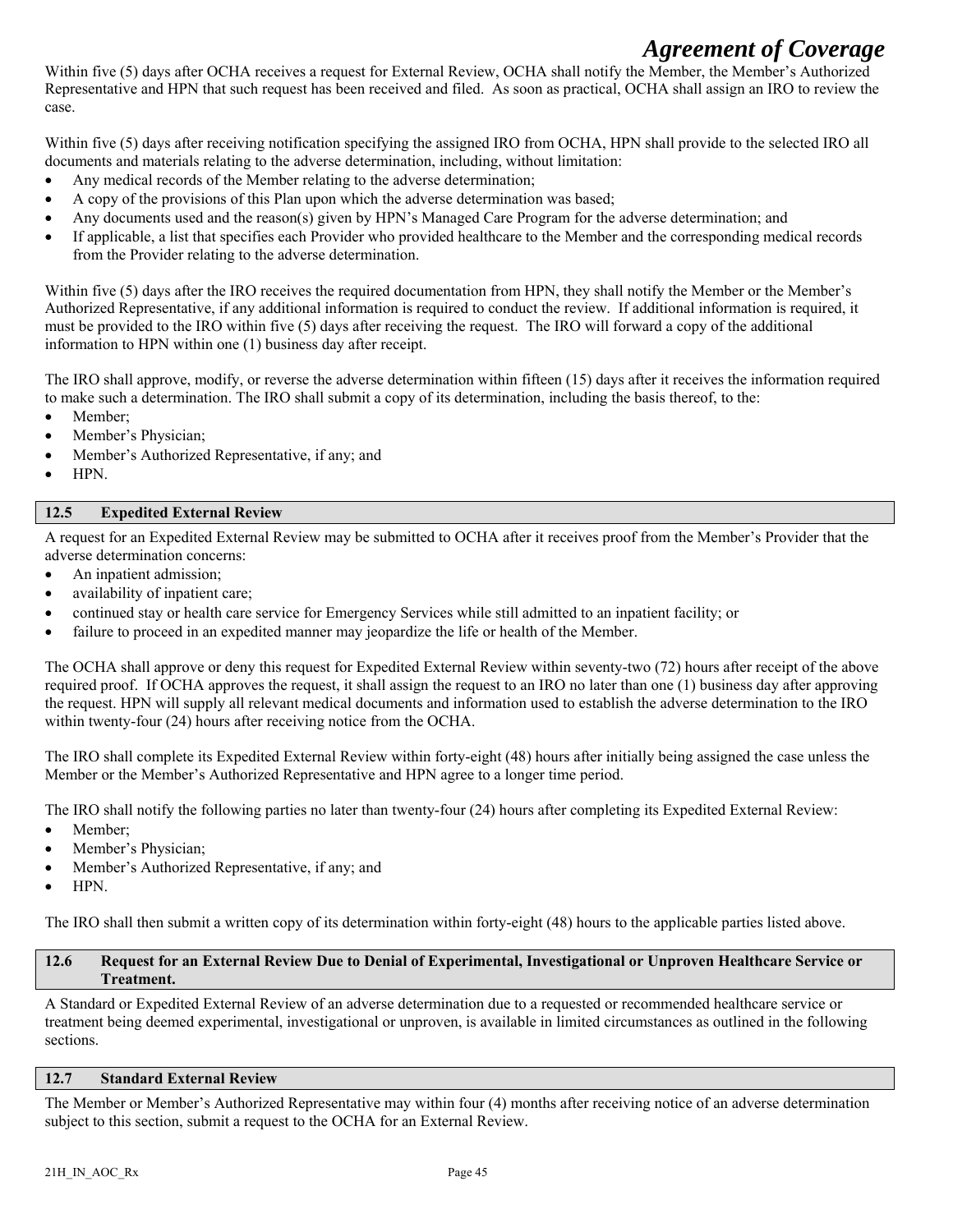OCHA will notify HPN and/or any other interested parties within one (1) business day after the receipt of the request for External Review. Within five (5) business days after HPN receives such notice and, subject to applicable Nevada law and regulation and pursuant to this section, HPN will make a preliminary determination of whether the case is complete and eligible for External Review according to Nevada law and regulations.

Within one (1) business day of making such a determination, HPN will notify, in writing, the Member or the Member's Authorized Representative and OCHA, accordingly. If HPN determines that the case is incomplete and/or ineligible, HPN will notify the Member in writing of such determination. Such notice shall include the required additional information or materials needed to make the request complete and, if applicable, state the reasons for ineligibility and also state that such determination may be appealed to OCHA. Upon appeal, OCHA may overturn HPN's determination that a request for External Review of an adverse determination is ineligible, and submit the request to External Review, subject to all of the terms and provisions of this Plan and applicable Nevada law and regulation.

Within one (1) business day after receiving the confirmation of eligibility for External Review from HPN, OCHA will assign the IRO accordingly and notify, in writing, the Member or the Member's Authorized Representative and HPN that the request is complete and eligible for External Review and provide the name of the assigned IRO. HPN, within five (5) days after receipt of such notice from the OCHA, will supply all relevant medical documents and information used to establish the adverse determination to the assigned IRO who will select and assign one or more clinical reviewers to the External Review.

The IRO shall approve, modify, or reverse the adverse determination pursuant to this section within twenty (20) days after it receives the information required to make such a determination.

The IRO shall submit a copy of its determination, including the basis thereof, to the:

- Member:
- Member's Physician;
- Member's Authorized Representative, if any; and
- HPN.

# **12.8 Expedited External Review**

The Member or the Member's Authorized Representative may request, in writing, an internal Expedited appeal by HPN and an Expedited External Review from OCHA simultaneously

- if the adverse determination of the requested or recommended service or treatment is determined by HPN to be experimental, investigational or unproven, and,
- if the treating Provider certifies, in writing, that such service or treatment would be less effective if not promptly initiated.

An oral request for an Expedited External Review may be submitted directly to the OCHA upon the written submission of proof from the Member's Provider to OCHA that such service or treatment would be significantly less effective if not promptly initiated. Upon receipt of such request and proof, the OCHA shall immediately notify HPN accordingly.

HPN will immediately determine if the request meets the requirements for Expedited External Review pursuant to this section and notify the Member or the Member's Authorized Representative and the OCHA of the determination. If HPN determines the request to be ineligible, the Member will be notified that the request may be appealed to OCHA.

If OCHA approves the request for Expedited External Review, it shall immediately assign the request to an IRO and notify HPN. The IRO has one (1) business day to select one or more clinical reviewers. HPN must submit the documentation used to support the adverse determination to the IRO within five (5) business days. If HPN fails to provide the information within the specified time, the IRO may terminate the External Review and reverse the adverse determination.

The Member or Member's Authorized Representative may, within five (5) business days after receiving notice of the assigned IRO, submit any additional information in writing to the IRO. Any information submitted by the Member or the Member's Authorized Representative after five (5) business days to the IRO may be considered as well. Any information received by the Member or the Member's Authorized Representative must be submitted to HPN by the IRO within one (1) business day.

The clinical reviewers have no more than five (5) days to provide an opinion to the IRO. The IRO has forty-eight (48) hours to review the opinion of the clinical reviewers and make a determination.

The IRO shall notify the following parties no later than twenty-four (24) hours after completing its External Review:

- Member:
- Member's Physician;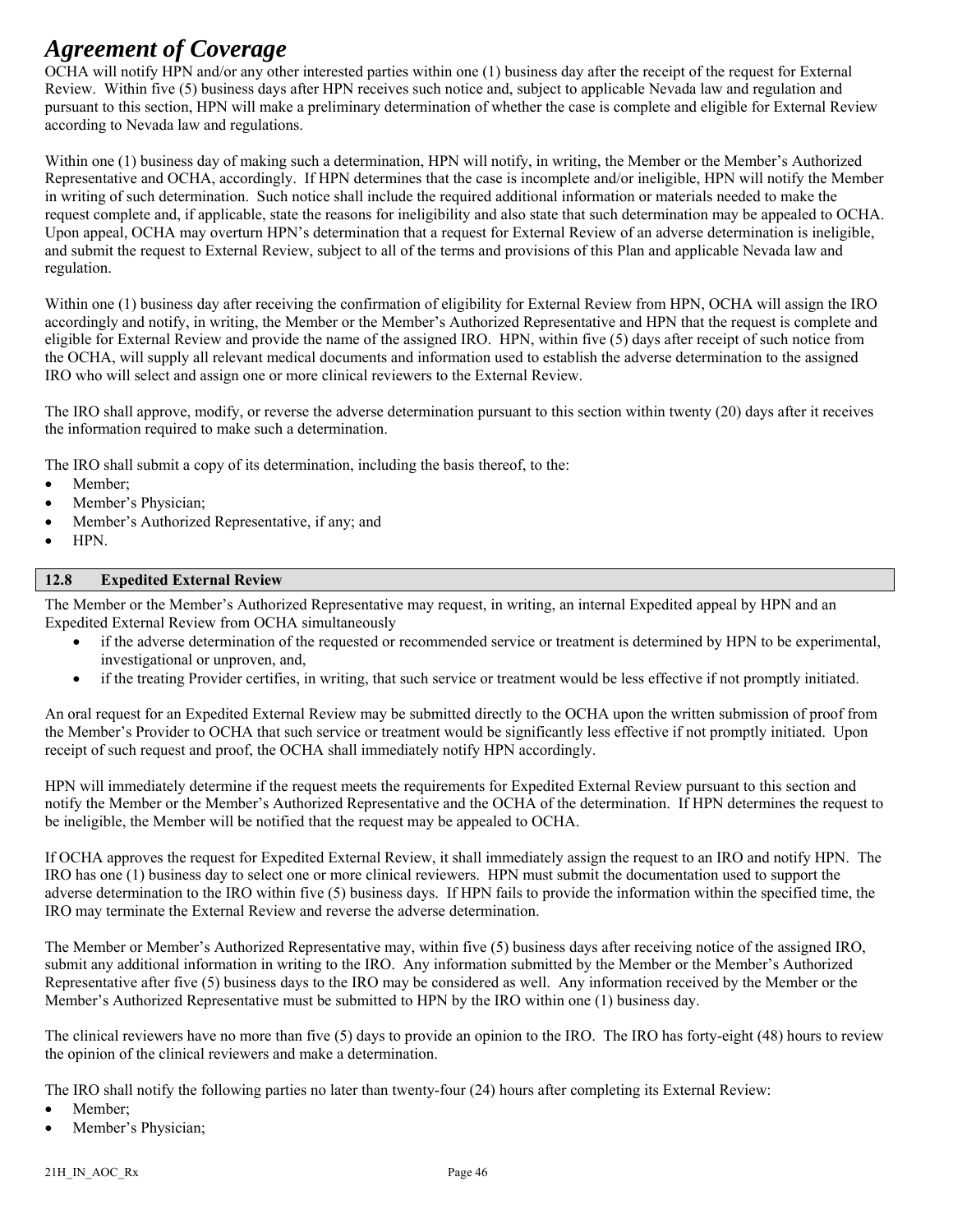- Member's Authorized Representative, if any; and
- HPN.

The IRO shall then submit a written copy of its determination within forty-eight (48) hours to the applicable parties listed above.

### **12.9 Office for Consumer Health Assistance**

- (702) 486-3587 in Las Vegas area
- 1-888-333-1597 outside of Las Vegas area (toll-free)

## **SECTION 13. Glossary**

- **"Adverse Benefit Determination"** means a rescission of coverage; a decision by HPN to deny, reduce, terminate, fail to provide, or make payment for a benefit, including a denial, reduction, termination, or failure to provide or make a payment for a benefit that is based on:
	- an individual's eligibility;
	- a determination that a benefit is not a Covered Service;
	- the imposition of a limitation on an otherwise Covered Service; or
	- a determination that a benefit is experimental, investigational or unproven, or not Medically Necessary or appropriate.

External Review is only available for a Final Adverse Benefit Determination based on Medical Necessity, appropriateness, health care setting, level of care, or effectiveness of a Covered Service. An Adverse Benefit Determination is final if the Member has exhausted all complaint and Appeal Procedures set forth herein for the review of such Adverse Benefit Determination.

- **"Agreement of Coverage" or "AOC"** means this document, including the Attachment A Benefit Schedule and any other Attachments, Endorsements, Riders or Amendments to it, the Member's Enrollment Form, health statements, Member Identification Card, and all other applications received by HPN.
- **"Ambulance"** means a ground or air vehicle licensed to provide Ambulance services.
- **"Ambulatory Surgical Facility"** means a facility that:
	- is licensed by the state where it is located.
	- is equipped and operated mainly to provide for surgeries or obstetrical deliveries.
	- allows patients to leave the facility the same day the surgery or delivery occurs.
- **"Application Review Period"** means the period of time that must pass before coverage for an individual or Eligible Family Member can become effective. The Application Review Period begins on the date the individual submits a substantially complete application for coverage and ends on the following:
	- the date coverage begins if the application results in coverage; or
	- the date on which the application is denied by HPN if the application does not result in coverage; or
	- the date on which the offer for coverage lapses if the application does not result in coverage.
- **"Applied Behavior Analysis"** or **"ABA"** means the design, implementation and evaluation of environmental modifications using behavioral stimuli and consequences to produce socially significant improvement in human behavior, including, but not limited to, the use of direct observation, measurement and functional analysis of the relations between environment and behavior.
- **"Authorized Representative"** means a person designated by the Member to act on his behalf in pursuing a Claim for Benefits, to file an appeal of an adverse determination or in obtaining an External Review of a final Adverse Benefit Determination. The designation must be in writing unless the claim or appeal involves an Urgent Care Claim and a healthcare professional with knowledge of the Member's medical condition is seeking to act on the Member's behalf as his Authorized Representative.
- **"Autism Spectrum Disorders"** means a condition that meets the diagnostic criteria for autism spectrum disorder published in the current edition of the *Diagnostic and Statistical Manual of Mental Disorders* published by the American Psychiatric Association or the edition thereof that was in effect at the time the condition was diagnosed or determined.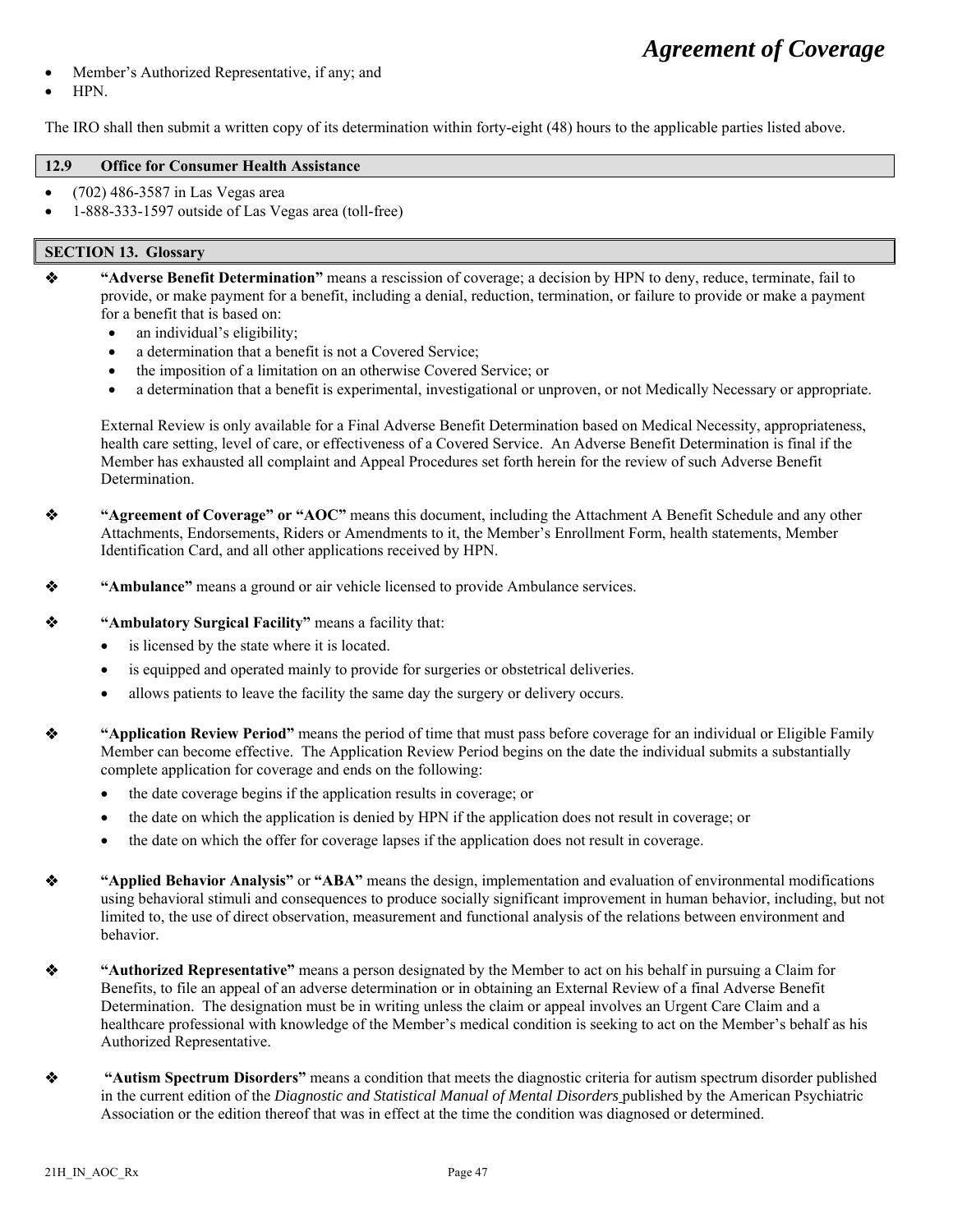- **"Benefit Schedule"** means the brief summary of benefits, limitations and Copayments given to the Subscriber by HPN. It is Attachment A to this AOC.
- "**Biosimilar Prescription Drug**" means a biological Prescription Drug approved based on showing that it is highly similar to a Reference Product, and has no clinically meaningful differences in terms of safety and effectiveness from the Reference Product.
- **"Blended Lenses"** means bifocals which do not have a visible dividing line.
- **" Brand Name Drug"** means a Prescription Drug which is marketed under or protected by:
	- a registered trademark; or
	- a registered trade name; or
	- a registered patent.
- **"Calendar Year"** means January 1 through December 31 of the same year.
- **"Calendar Year Out of Pocket Maximum**" means the maximum amount of Out of Pocket expenses a Member is required to pay for Covered Services in a Calendar Year, as outlined in the Attachment A, Schedule of Benefits. Once the Calendar Year Out of Pocket Maximum is met, no further cost share is required for the remainder of the Calendar Year.

The Out of Pocket Maximum does not include any amounts:

- resulting from the Member's failure to comply with HPN's Managed Care Program, including the inappropriate use of an emergency room facility for a condition which does not require Emergency Services;
- in excess of Eligible Medical Expenses;
- for services that are not Covered Services;
- for services that are not Prior Authorized through HPN's Managed Care Program; or
- in excess of the Calendar Year, per Illness or any other benefit maximums as set forth in Attachment A Benefit Schedule.
- **"Claim For Benefits"** means a request for a Plan benefit or benefits made by a Member in accordance with the Plan's Appeals Procedures, including any Pre-Service Claims (requests for Prior Authorization) and Post-Service Claims (requests for benefit payment).
- **"COBRA"** means the Consolidated Omnibus Budget Reconciliation Act of 1985, as amended.
- **"Coated Lenses"** means a substance which is added to a finished lens on one or both surfaces.
- **"Coinsurance"** means the percentage of the charges billed or the percentage of Eligible Medical Expenses, whichever is less, that a Member must pay a Provider for Covered Services. Coinsurance amounts are to be paid by the Member directly to the Provider who bills for the Covered Services. (See Attachment A, Benefit Schedule.)

## **"Complications of Pregnancy"** means:

- conditions with diagnoses which are distinct from pregnancy but adversely affected by pregnancy or caused by pregnancy. Such conditions include: acute nephritis, nephrosis, cardiac decompensation, hyperemesis gravidarum, puerperal infection, toxemia, eclampsia, and missed abortion;
- a non-elective cesarean section;
- terminated ectopic pregnancy; or
- spontaneous termination of pregnancy which occurs during a period of gestation in which a viable birth is not possible.

Complications of Pregnancy does NOT include (1) false or premature labor; (2) occasional spotting; (3) prescribed rest during the period of pregnancy; or (4) similar conditions associated with the management of a difficult or high risk pregnancy not constituting a distinct Complication of Pregnancy.

 **"Compound"** means to form or create a Medically Necessary customized composite product by combining two (2) or more different ingredients according to a Physician's specifications to meet an individual patient's need.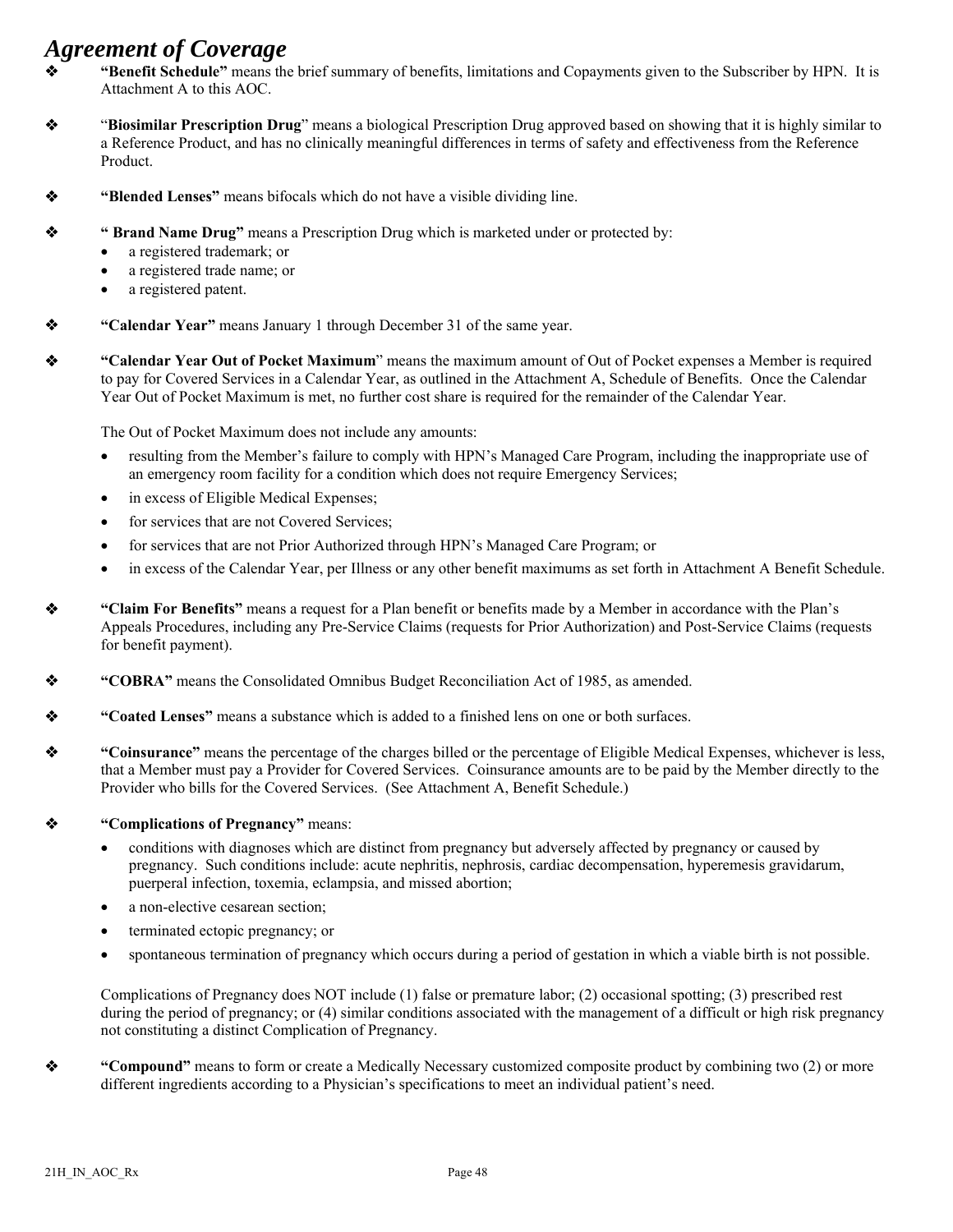- "**Contact Lenses"** means ophthalmic corrective Lenses, either glass or plastic, ground or molded as prescribed by a Plan Provider to be fitted directly to the patient's eyes.
- **"Convenient Care Facility"** means a facility that provides services for Medically Necessary, non-urgent or non-emergent injuries or illnesses. Examples of such conditions include:
	- blood pressure checks;
	- diagnostic laboratory services;
	- general health screenings;
	- minor illnesses (cold/flu);
	- minor wound treatment and repair;
	- treatment of burns and sprains.
- **"Copayment"** or **"Cost-share"** means the amount the Member pays at the time a Covered Service is received.
- **"Covered Drug"** means a Brand Name or Generic Prescription Drug or diabetic supply or equipment which:
	- can only be obtained with a prescription;
	- has been approved by the Food and Drug Administration ("FDA") for general marketing;
	- is dispensed by a licensed pharmacist; is prescribed by a Plan Provider, except in the case of Emergency Services and Urgently Needed Services;
	- is a Prescription Drug that does not have an over-the-counter Therapeutic Equivalent available;
	- and is not specifically excluded herein.
- **"Covered Services"** means the health services supplies and accomodations, for which HPN pays benefits under this Plan.
- **"Covered Transplant Procedures"** means any Medically Necessary, human-to-human, organ or tissue transplants performed upon a Member who satisfies medical criteria developed by HPN for receiving transplant services. It includes any transplant procedures for which coverage is required by federal regulation.
- **"Custodial Care"** means care that mainly provides room and board (meals) for a physically or mentally disabled person. Such care does not reduce the disability so that the person can live outside a Hospital or nursing home. Examples of Custodial Care include:
	- Non-Skilled Nursing Care.
	- Supervisory care by a Physician in a custodial facility to meet regulatory requirements.
	- Training or assistance in personal hygiene.
	- Other forms of self-care.
- **"Deductible"** means the portion of Eligible Medical Expenses, excluding Copayments, that a Member must pay, either in the aggregate or for a particular service, before HPN will make any benefit payments for Covered Services. (See Attachment A Benefit Schedule.)
- **"Dentist"** means anyone qualified and licensed to practice dentistry who has a degree of Doctor or Dental Surgery (D.D.S.) or Doctor of Medical Dentistry (D.M.D.).
- **"Dental Director"** means a Dentist designated by HPN to review the utilization of dental services by Members.
- **"Dependent"** means an Eligible Family Member of the Subscriber's family who:
	- meets the eligibility requirements of the Plan as set forth in Section 1 of this AOC;
	- is enrolled under this Plan; and
	- for whom premiums have been received and accepted by HPN.
- **"Designated Plan Pharmacy"** means a pharmacy that has entered into an agreement with HPN to provide specific Covered Drugs and/or supplies to Members. The fact that a pharmacy is a Plan Pharmacy does not mean that it is a Designated Plan Pharmacy. For the purposes of the Prescription Drug Benefit, please refer to the HPN PDL on the website or contact Member Services for the specific Designated Plan Pharmacy for your Covered Drug and/or supply/equipment.
- **"Dispensing Period"** as established by HPN means 1) a predetermined period of time; or 2) a period of time up to a predetermined age attained by the Member that a specific Covered Drug is recommended by the FDA to be an appropriate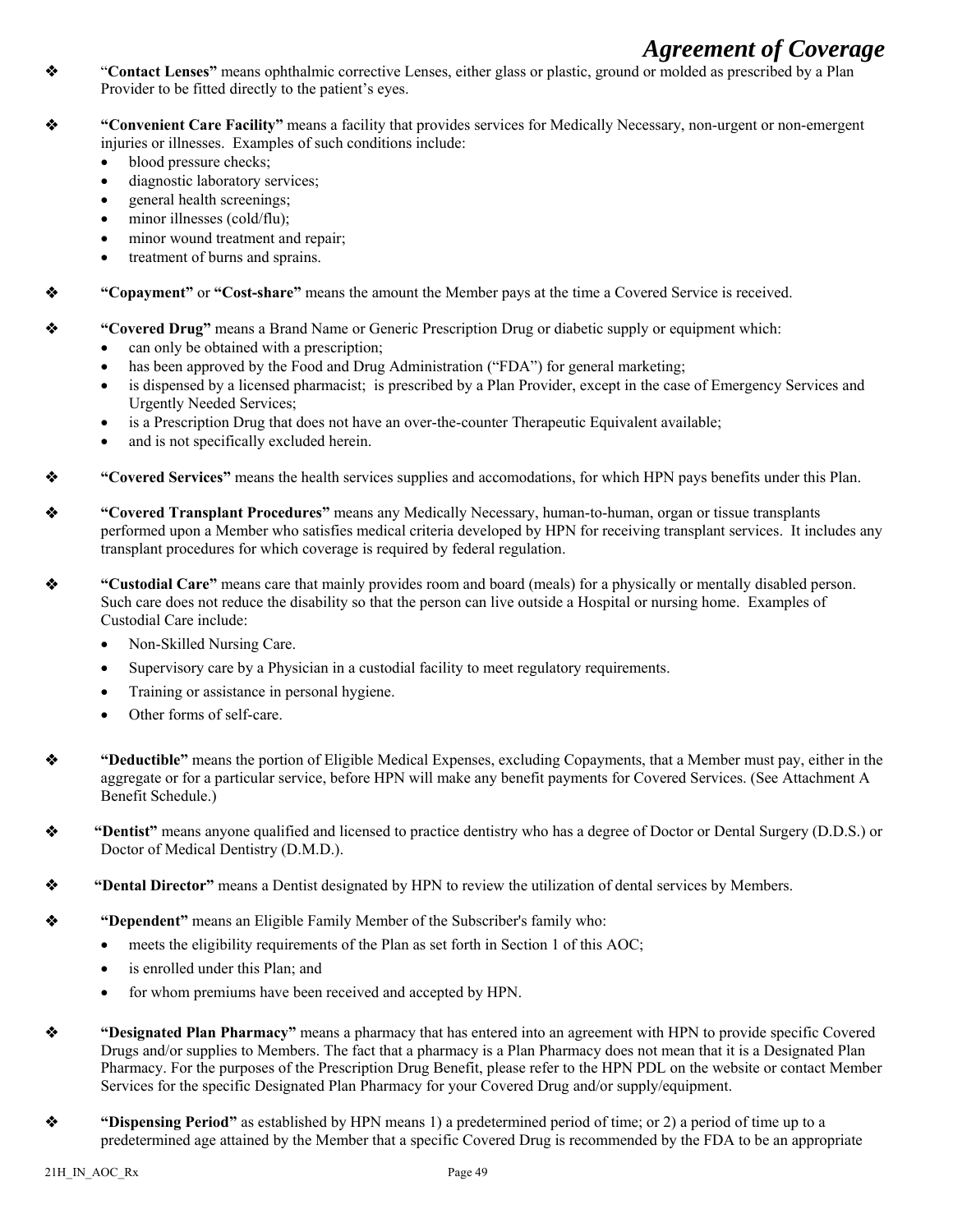course of treatment when prescribed in connection with a particular condition.

- **"Durable Medical Equipment" or "DME"** means medical equipment that:
	- can withstand repeated use;
	- is used primarily and customarily for a medical purpose rather than convenience or comfort;
	- generally is not useful to a person in the absence of an Illness or Injury;
	- is appropriate for use in the home; and
	- is prescribed by a Physician.
- **"Effective Date"** means the initial date on which Members are covered for services under this Plan provided any applicable premiums have been received and accepted by HPN.
- **"Eligible Dental Expenses" ("EDE")** means the maximum amount HPN will pay for a particular Covered Service as determined by HPN in accordance with HPN Reimbursement Schedule. Dental Plan Providers have agreed to accept HPN's reimbursement as payment in full for Covered Services, less any applicable Copayment. Deductible or Coinsurance. In no event will HPN pay more than the maximum payment allowance established in the HPN Reimbursement Schedule.
- **"Eligible Family Member"** means a member of a Subscriber's family that is or becomes eligible to enroll for coverage under this Plan as a Dependent.
- **"Eligible Medical Expenses" or "EME"** means the maximum amount HPN will pay for a particular Covered Service as determined by HPN in accordance with HPN's Reimbursement Schedule.
- **"Eligible Vision Expenses" (EVE)** means the maximum allowable amount the Company will pay for a particular Covered Service as determined by the Company in accordance with the HPN Reimbursement Schedule. Vision Plan Providers have agreed to accept the HPN Reimbursement Schedule as payment in full for Covered Services, less any applicable Copayment. In no event will HPN pay more than the maximum payment allowance established in the HPN Reimbursement Schedule.
- **"Emergency Dental Services"** means Covered Services provided after the sudden onset of a dental condition involving the teeth and supporting tissues with symptoms severe enough to cause a prudent person to believe that there is an immediate need to be treated by a relevant professional.
- **"Emergency Services"** means Covered Services provided after the sudden onset of a medical condition with symptoms severe enough to cause a prudent person to believe that lack of immediate medical attention could result in serious:
	- jeopardy to his health;
	- jeopardy to the health of an unborn child;
	- impairment of a bodily function; or
	- dysfunction of any bodily organ or part.
- **"Enrollment Date"** means the first day of coverage under this Plan or, if there is a Waiting Period, the first day of the Waiting Period.
- **"ERISA"** means Employee Retirement Income Security Act of 1974, as amended, including regulations implementing the Act.
- **"Essential Benefits"** include the following: ambulatory services; Emergency Services; hospitalization; maternity and newborn care; mental health and substance abuse disorder services (including behavioral health treatment); prescription drugs; rehabilitative and Habilitative Services and devices; laboratory services; preventive and wellness services and chronic disease management; and pediatric services; including oral and vision care.

Such benefits shall be consistent with those set forth under the Patient Protection and Affordable Care Act of 2010 and any regulations issued pursuant thereto.

 **"Expedited Appeal"** means a Member appeals a decision regarding a denied request for Prior Authorization (Pre-Service Claim) for an Urgent Care Claim, the Member or Member's Authorized Representative can request an Expedited Appeal, either orally or in writing. Decisions regarding an Expedited Appeal are generally made within seventy-two (72) hours from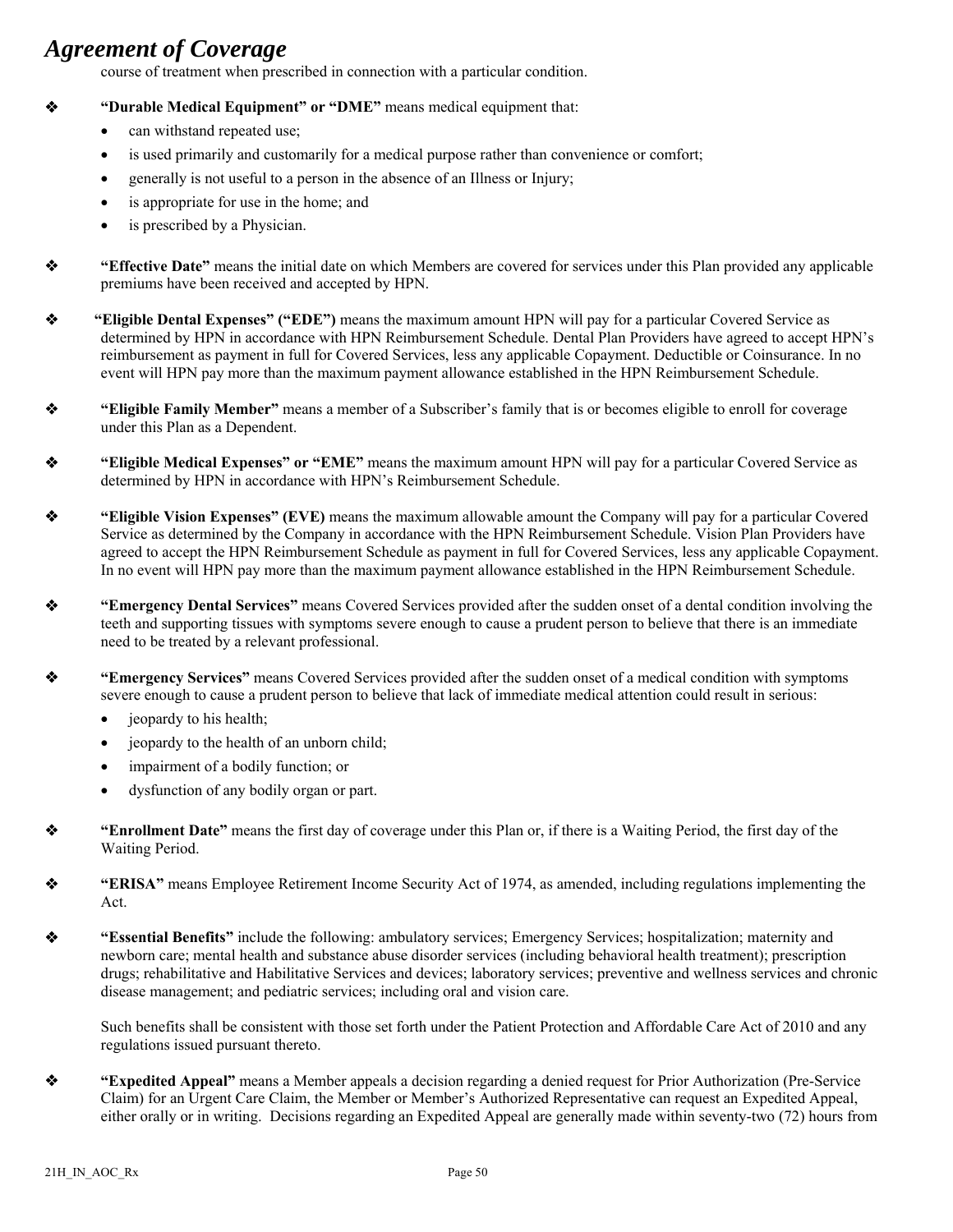the Plan's receipt of the request.

- **"External Review"** means an independent review of an Adverse Benefit Determination conducted by an External Review Organization.
- **"Family Members"** means members of the Subscriber's family who meet the eligibility requirements of the Agreement and are enrolled according to the terms of the Agreement and for whom premiums have been received by HPN. For the purposes of this Agreement, Family Members may also be referred to as "Dependents".
- **"Final Adverse Benefit Determination"** means the upholding of an Adverse Benefit Determination at the conclusion of the internal appeals process or an Adverse Benefit Determination in which the internal appeals process has been deemed exhausted.

External Review is only available for a Final Adverse Benefit Determination based on Medical Necessity, appropriateness, health care setting, level of care, or effectiveness of a Covered Service.

- **"Frames"** means standard eyeglass Frames adequate to hold two Lenses.
- **"Free Standing Diagnostic Center"** means a licensed establishment which has permanent facilities that are equipped and operated primarily for the purpose of performing outpatient diagnostic services.
- **"Free Standing Emergency Facility"** means a facility, structurally separate and distinct from a hospital, which provides limited services for the treatment of a medical emergency and licensed as ascribed in NAC 449.61032 – NAC 449.61384.
- **"Gender Dysphoria"** means a disorder characterized by diagnostic criteria classified in the current edition of the *Diagnostic and Statistical Manual of the American Psychiatric Association.*
- **"Generic Drug"** means an FDA-approved Prescription Drug which does not meet the definition of a Brand Name Drug as defined herein.
- **"Genetic Disease Testing"** means the analysis of human DNA, chromosomes, proteins or other gene products to determine the presence of disease related genotypes, mutations, phenotypes or karyotypes for clinical purposes. Such purposes include those tests meeting criteria for the medically accepted standard of care for the prediction of disease risks, identification of carriers, monitoring, diagnosis or prognosis, but do not include tests conducted purely for research.
- **"Health Benefit Plan"** means a policy, contract, certificate or agreement offered by a carrier, or similar agreement offered by an employer or other legal entity, to provide for, arrange for payment of, pay for or reimburse any of the costs of healthcare services. This term includes Short-Term and catastrophic health insurance policies, and a policy that pays on a cost-incurred basis. Health Benefit Plans do not include:
	- Coverage for accident only, dental only, vision only, disability income insurance, long-term care only insurance, hospital indemnity coverage or other fixed indemnity coverage, limited benefit coverage, specific disease/Illness coverage, creditonly insurance;
	- Coverage issued as a supplement to liability insurance;
	- Liability insurance, including general liability insurance and automobile liability insurance;
	- Workers' compensation insurance;
	- Coverage for medical payments under a policy of automobile insurance;
	- Coverage for on-site medical clinics; or
	- Medicare supplemental health insurance.
- **"Health Maintenance Organization" or "HMO"** means an organization that is formed in accordance with state law to provide managed healthcare services.
- **"Health Plan of Nevada" or "HPN"** means Health Plan of Nevada, Inc., a Nevada corporation licensed by the Nevada Insurance Commissioner under Nevada law. HPN is a federally qualified Health Maintenance Organization.
- **"HPN Reimbursement Schedule"** means the schedule showing the amount HPN will pay for Eligible Medical Expenses (EME) to Providers. EME will be applicable to Non-Plan Providers including Non-Plan Facilities. HPN Reimbursement Schedule is based on: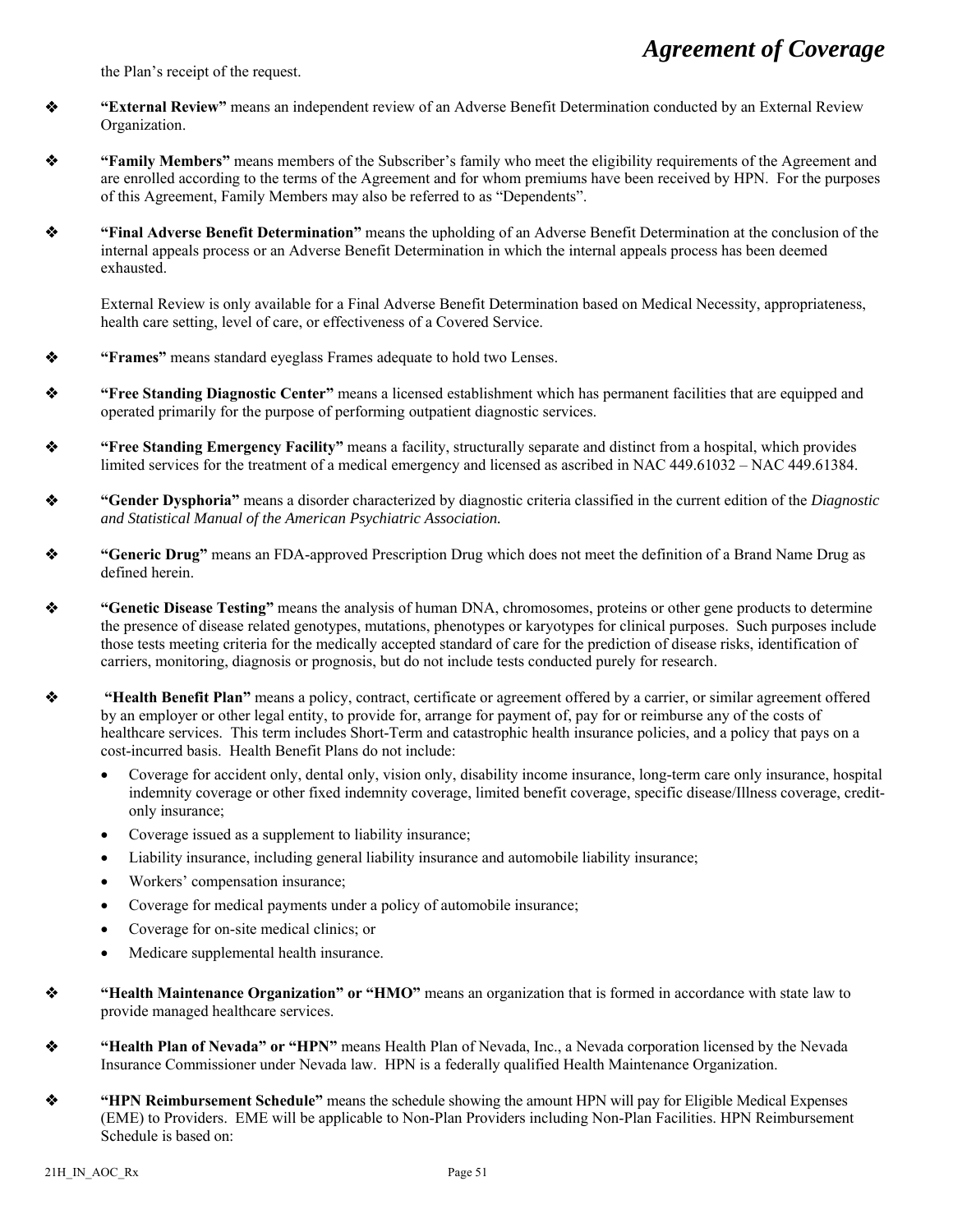- the amount most consistently paid to the Provider; or
- the amount paid to other Providers with the same or similar qualifications; or
- the relative value and worth of the service compared to other services which HPN determines to be similar in complexity and nature with reference to other industry and governmental sources, examples of these sources include published rates allowed by the Centers for Medicare and Medicaid Services (CMS) for Medicare for the same or similar services within the geographic market, a gap methodology, or Eligible Medical Expense could be based on a percentage of the provider's billed charge.

For Non-Plan Provider Emergency Services, HPN will pay the greater of:

- the amount we have negotiated with Plan Providers for the Emergency Services received (and if there is more than one amount, the median of the amounts); or
- 100% of the Eligible Medical Expense for Emergency Services provided by a Non-Plan Provider under your Plan; or
- the amount that would be paid for the Emergency Services under Medicare.
- **"Home Healthcare"** means healthcare services given by a Home Healthcare agency, under a Physician's orders in the person's home. It is care given to persons who are homebound for medical reasons and physically not able to obtain necessary medical care on an outpatient basis. A Home Healthcare agency must be licensed by the state where it is located.
- **"Hospice"** means an establishment licensed by the state where it is located that furnishes a centrally administered program of palliative and supportive services. Such services are provided by a team of healthcare Providers and directed by a Physician. Services include physical, psychological, custodial and spiritual care for patients who are terminally ill and their families. For the purposes of this benefit only, "family" includes the immediate family, the person who primarily cared for the patient and other persons with significant personal ties to the patient, whether or not related by blood.
- **"Hospice Care Services"** means acute care provided by a Hospice if the Member has less than six (6) months to live as certified by the treating Physician, and the Member is not receiving or intending to receive any curative treatment. Care may be provided in the home, at a residential facility or at a medical facility at any time of the day or night. These services include bereavement care provided to the patient's family after the patient dies.
- **"Hospital"** means a facility that:
	- is licensed by the state where it is located and is Medicare-certified;
	- provides 24-hour nursing services by registered nurses (RNs) on duty or call; and
	- provides services under the supervision of a staff of one or more Physicians to diagnose and treat ill or injured bed patients hospitalized for surgical, medical or psychiatric conditions.

Hospital does not include:

- Ambulatory Surgical Facilities
- Christian Science sanataria;
- Free Standing Emergency Facilities;
- health resorts;
- institutions for exceptional children;
- nursing homes;
- Residential Treatment Centers;
- Physician offices;
- private homes; or
- Skilled Nursing Facilities, places that are primarily for the care of convalescents.
- **"Illness"** means an abnormal state of health resulting from disease, sickness or malfunction of the body; or a congenital malformation which causes functional impairment. For purposes of this AOC, Illness also includes sterilization or circumcision. Illness does not include any state of mental health or mental disorder other than Mental Illness as it is defined in this AOC.
- **"Independent Review Organization"** means an entity that: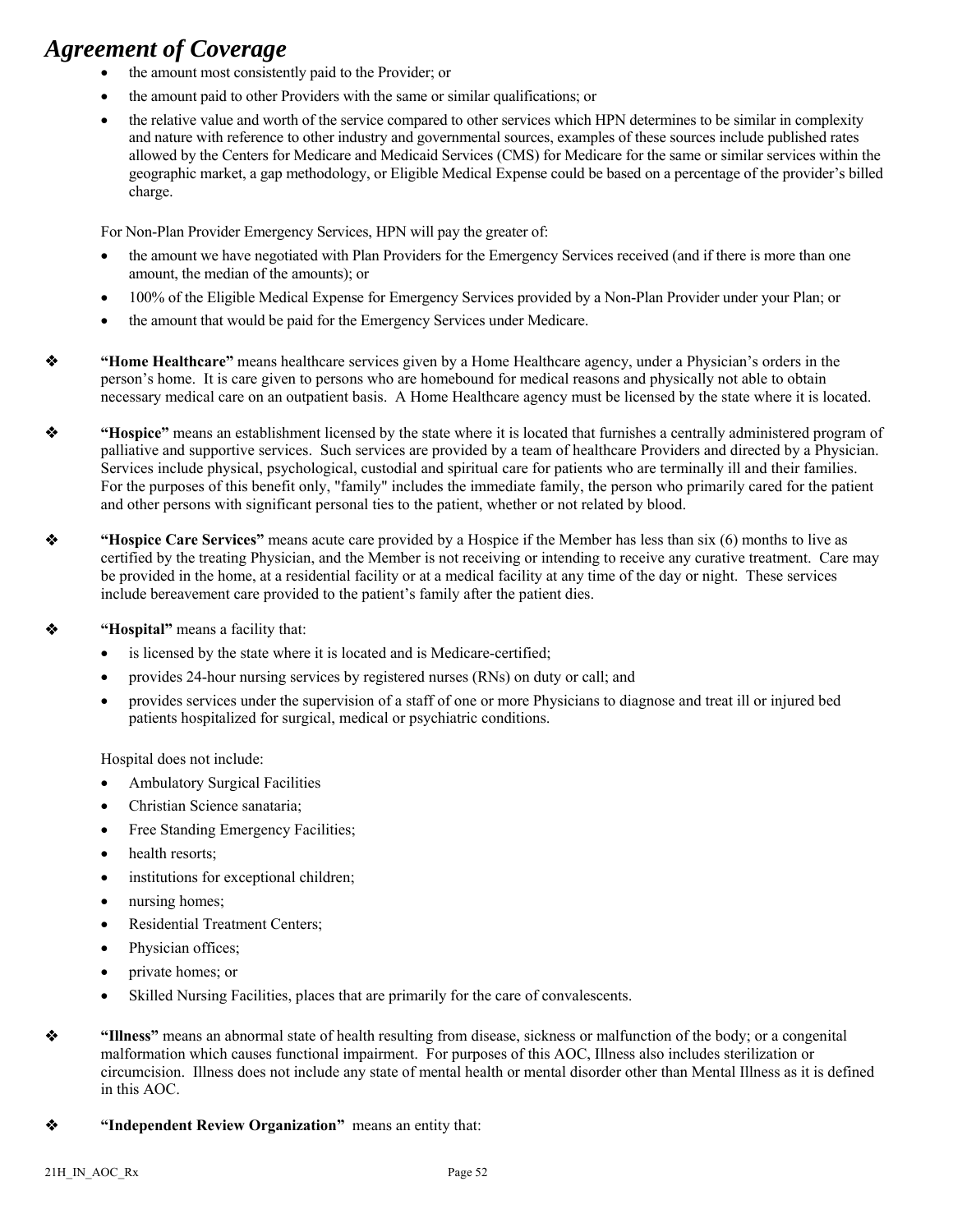- Conducts an independent External Review of an adverse determination; and
- Is certified by the Nevada Commissioner of Insurance
- **"Initial Enrollment Period"** means the period of time during which an eligible person may enroll under this Plan.
- **"Injury"** means physical damage to the body inflicted by a foreign object, force, temperature, or corrosive chemical.
- **"Inpatient"** means being confined in a Hospital, Skilled Nursing Facility or Residential Treatment Center as a registered bed patient under a Physician's order.
- **"Lenses"** mean ophthalmic corrective Lenses, either glass or plastic, ground or molded as prescribed by a Vision Plan Provider to be fitted into frames.
- **"Licensed Assistant Behavior Analyst"** means a person who holds current certification as a Board Certified Assistant Behavior Analyst issued by the Behavior Analyst Certification Board, Inc., or any successor in interest to that organization, who is licensed as an assistant behavior analyst by the Aging and Disability Services Division of the Department of Health and Human Services and who provides behavioral therapy under the supervision of a licensed behavior analyst or psychologist.
- **"Licensed Behavior Analyst"** means a person who holds current certification as a Board Certified Behavior Analyst issued by the Behavior Analyst Certification Board, Inc., or any successor in interest to that organization and is licensed as a behavior analyst by the Aging and Disability Services Division of the Department of Health and Human Services.
- Low Vision" means a significant loss of vision but not total blindness.
- **"Mail Order Plan Pharmacy"** means a duly licensed pharmacy that has an independent contractor agreement with HPN to provide certain Covered Drugs to Members by mail.
- **"Managed Care Program"** means the process that determines Medical Necessity and directs care to the most appropriate setting to provide quality care in a cost-effective manner, including Prior Authorization of certain services.
- **"Manual Manipulation"** means the diagnosis, treatment or maintenance by a Practitioner for the treatment of:
	- musculoskeletal strain surrounding vertebra, spine, broken neck; or
	- subluxation of verterbra.

Manual Manipulation does not include diagnosis or treatment requiring general anesthesia, surgery or Hospital confinement.

- **"Medical Director"** means a Physician named by HPN to review use of health services by Members.
- **"Medically Necessary"** means a service needed to improve a specific health condition or to preserve the Member's health and which, as determined by HPN is:
	- consistent with the diagnosis and treatment of the Member's Illness or Injury;
	- the most appropriate level of service which can be safely provided to the Member; and
	- not solely for the convenience of the Member, the Provider(s) or Hospital.

In determining whether a service or supply is Medically Necessary, HPN may give consideration to any or all of the following:

- the likelihood of a certain service or supply producing a significant positive outcome;
- reports in peer-review literature;
- evidence based reports and guidelines published by nationally recognized professional organizations that include supporting scientific date;
- professional standards of safety and effectiveness that are generally recognized in the United States for diagnosis, care or treatment;
- the opinions of independent expert Physicians in the health specialty involved when such opinions are based on broad professional consensus; or
- other relevant information obtained by HPN.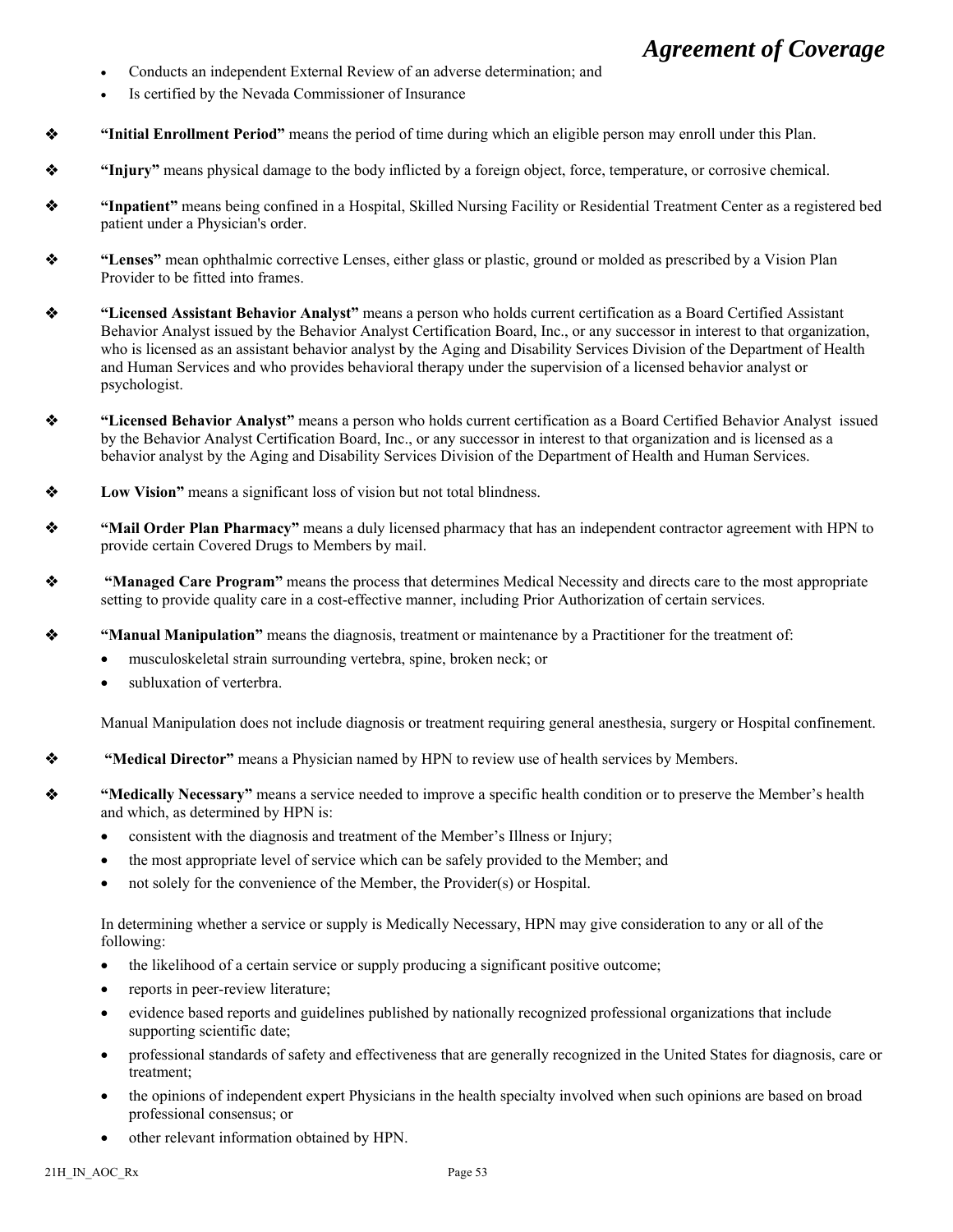When applied to Inpatient services, "Medically Necessary" further means that the Member's condition requires treatment in a Hospital rather than in any other setting. Services and accommodations will not automatically be considered Medically Necessary simply because they were prescribed by a Physician.

- **"Medically Necessary for External Review"** means healthcare services or products that a prudent Physician would provide to a patient to prevent, diagnose or treat an Illness, Injury or disease or any symptoms thereof that are necessary and:
	- provided in accordance with generally accepted standards of medical practice;
	- clinically appropriate with regard to type, frequency, extent, location and duration;
	- not primarily provided for the convenience of the patient, Physician or other Provider of healthcare;
	- required to improve a specific health condition of a Member or to preserve his existing state of health; and
	- the most clinically appropriate level of healthcare that may be safely provided to the Member.
- **"Medicare"** means Medicare Part A or Medicare Part B healthcare benefits that a Member is receiving under Title XVIII of the Social Security Act of 1965 as amended.
- **"Member"** means a person who meets the eligibility requirements of Section 1, who has enrolled under this Plan and for whom premiums have been received and accepted by HPN.
- **"Mental Health Professional"** means any person qualified and licensed to provide assessments, diagnosis and therapy for mental health conditions or substance use disorders.
- **"Mental Illness"** means a pathological state of mind producing clinically significant psychological or physiological symptoms together with impairment in one or more major areas of functioning where improvement can reasonably be anticipated with therapy. Mental Illness does not include any Severe Mental Illness as defined in the AOC and otherwise covered under the Severe Mental Illness Covered Services section, or any of the following when they represent the primary need for therapy:
	- behavior disorders;
	- chronic organic brain syndrome;
	- learning disabilities;
	- impulse control disorders
	- marital or family problems;
	- intellectual disability;
	- personality disorder; or
	- social, occupational, or religious maladjustment.
- **"Minimum Essential Coverage (MEC)"** means any insurance plan that meets the Affordable Care Act requirement for having health coverage. Examples of plans that qualify include:
	- job-based plans;
	- Marketplace plans;
	- Medicare; and
	- Medicaid & CHIP.
- **"Non-Medical 24-Hour Withdrawal Management"** means sn organized residential service, including those defined in American Society of Addiction Medicine (ASAM) criteria, providing 24-hour supervision, observation, and support for patients who are intoxicated or experiencing withdrawal, using peer and social support rather than medical and nursing care.
- **"Non-Plan Pharmacy"** means a duly licensed pharmacy that does not have an independent contractor agreement with HPN to provide Covered Drugs to Members.
- **"Non-Plan Provider"** means a Provider who does not have an independent contractor agreement with HPN.
- **"Occupational"** with respect to any Illness or Injury means any Illness or Injury arising out of or in the course of employment for pay or profit.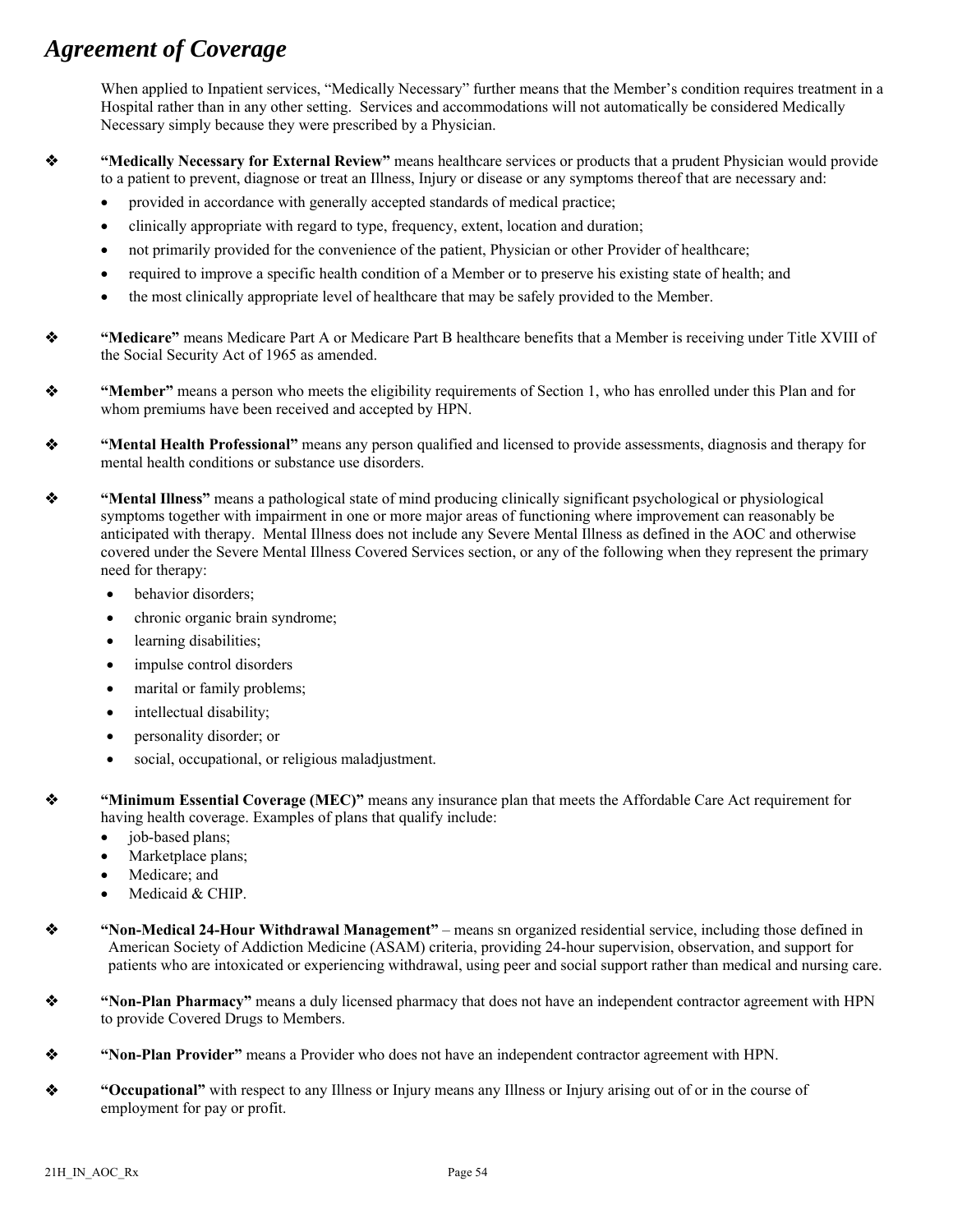- **"Orthoptics"** means the teaching and training process for the improvement of visual perception and coordination of the two eyes for efficient and comfortable binoncular vision.
- **"Orthotic Device"** means an apparatus used to support, align, prevent or correct deformities or to improve the function of movable parts of the body.
- **"Oversize Lenses"** means large than standard lens blank, to accommodate prescriptions.
- **"Photochromic Lenses"** means lenses which change color with intensity of sunlight.
- **"Physician"** means anyone qualified and licensed to practice medicine and surgery by the state where the practice is located who has the degree of Doctor of Medicine (MD) or Doctor of Osteopathy (DO). Physician also means doctors of Dentistry and Podiatric Medicine or a Chiropractor when they are acting within the scope of their license.
- **"Physician Extender/Physician Assistant"** means a healthcare provider who is not a physician (MD/DO) but who performs medical activities typically performed by a physician. It is most commonly a nurse practitioner or physician assistant.
- **"Placed (or Placement) for Adoption"** means the assumption and retention of a legal obligation for total or partial support of a child by a person with whom the child has been placed in anticipation of the child's adoption. The child's Placement for Adoption with such person ends upon the termination of such legal obligation.
- **"Plan"** means this Agreement of Coverage (AOC), including the Attachment A Benefit Schedule and any other Attachments, Endorsements, Riders or Amendments to it, the Member's Enrollment Form, health statements, the Member Identification Card, and all other applications received by HPN.
- **"Plano Lenses"** means lenses which have no refractive power.
- **"Plan Pharmacy"** means a duly licensed pharmacy that has an independent contractor agreement with HPN to provide Covered Drugs to Members. Plan Pharmacy services are retail services only.
- **"Plan Provider"** means a Provider who has an independent contractor agreement with HPN to provide certain Covered Services to Members. A Plan Provider's agreement with HPN may terminate, and a Member will be required to select another Plan Provider.
- **"Post-Service Claim"** means any Claim for Benefits under a Health Benefit Plan regarding payment of benefits that is not considered a Pre-Service Claim or an Urgent Care Claim.
- **"Practitioner"** means any person(s) qualified and licensed to practice the healing arts when they are acting within the scope of their license.
- **"Prescription Drug"** means a Federal legend drug or medicine that can only be obtained by a prescription order or that is restricted to prescription dispensing by state law. It also includes insulin and glucagon.
- **"Prescription Drug List (PDL)"** means a list of FDA approved Generic and Brand Name Prescription Drugs established, maintained, and recommended for use by HPN.
- **"Pre-Service Claim"** means any Claim for Benefits under a Health Benefit Plan with respect to which the terms of the Plan condition receipt of the benefit, in whole or in part, on approval of the benefit in advance of obtaining medical care.
- **"Primary Care Physician"** or **"PCP"** means a Plan Provider who has an independent contractor agreement with HPN to assume responsibility for arranging and coordinating the delivery of Covered Services to Members. A Primary Care Physician's agreement with HPN may terminate. In the event that a Member's Primary Care Physician's agreement terminates, the Member will be required to select another Primary Care Physician.
- **"Prior Authorization" or "Prior Authorized"** means a system that requires a Provider to get approval from HPN before providing non-emergency healthcare services to a Member in order for those services to be considered Covered Services. Prior Authorization is not an agreement to pay for a service.
- **"Procurement"** means obtaining Medically Necessary human organs or tissue for a Covered Transplant Procedure as determined by HPN and includes donor search, testing, removal, preservation and transportation of the donated organ or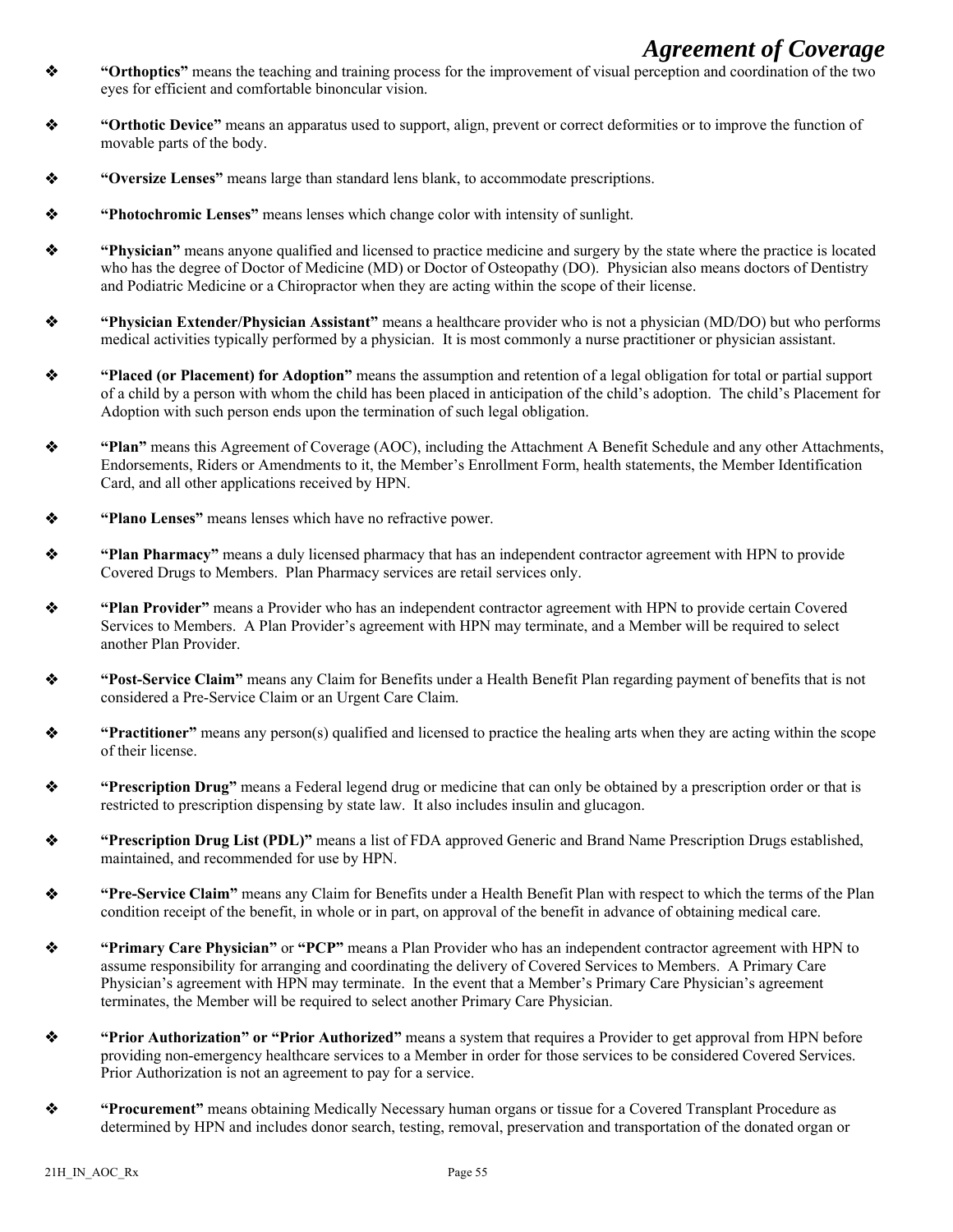tissue. Procurement will also apply to medically appropriate donor testing services including, but not limited to, HLA typing, subject to any maximum procurement benefit amount. Procurement does not include maintenance of a donor while the Member is awaiting the transplant.

**"Professional Vision Services"** means examination, material selection, fitting of glasses, related adjustments, etc.

 **"Prosthetic Device"** means a non-experimental device that replaces all or part of an internal or external body organ or replaces all or part of the function of a permanently inoperative or malfunctioning internal or external organ.

## **"Provider"** means a:

- Ambulatory Surgical Facility;
- Dentist;
- Hospital;
- Physician;
- Practitioner;
- Podiatrist;
- Skilled Nursing Facility;
- Urgent Care Facility, or
- other person or organization licensed by the state where his/the practice is located to provide medical or surgical services, supplies, and accommodations acting within the scope of his/the license.
- **"Reference Product"** means a biological Prescription Drug.
- **"Referral"** means a recommendation for a Member to receive a service or care from another Provider or facility.
- **"Residential Treatment Center"** means a sub-acute facility or acute care facility which delivers twenty-four (24) hours, seven (7) days a week assessment, diagnostic services and active behavioral health treatment to Members. The level of care and length of stay, in a facility with the appropriate licensure level, is authorized through the HPN Managed Care program.
- **"Retrospective"** or **"Retrospectively"** means a review of an event after it has taken place.
- **"Rider"** means a provision added to the agreement or the AOC to expand benefits or coverage.
- **"Service Area"** means the geographical area where HPN is licensed to operate. It is shown in Attachment B. Subscribers must physically live in the Service Area to be covered under this Plan. Dependent children that are covered under this Plan, due to a court order, do not have to reside within the Service Area.
- **"Severe Mental Illness"** means any of the following Mental Illnesses that are biologically based and for which diagnostic criteria are prescribed in the Diagnostic and Statistical Manual of Mental Disorder (DSM), fourth edition, published by the American Psychiatric Association:
	- Bipolar disorder;
	- Major depressive disorders;
	- Obsessive-compulsive disorder;
	- Panic disorder;
	- Schizoaffective disorder; and
	- Schizophrenia.
- **"Short-Term"** means the time required for treatment of a condition that, in the judgment of the Member's PCP and HPN, is subject to significant improvement within sixty (60) consecutive calendar days from the first day of treatment.
- **"Short Term Habilitation Services"** means occupational therapy, physical therapy and speech therapy prescribed by the Member's treating Physician pursuant to a treatment plan to develop a function not currently present as a result of a congenital, genetic, or early acquired disorder.
	- A "congenital or genetic disorder" includes, but is not limited to, hereditary disorders.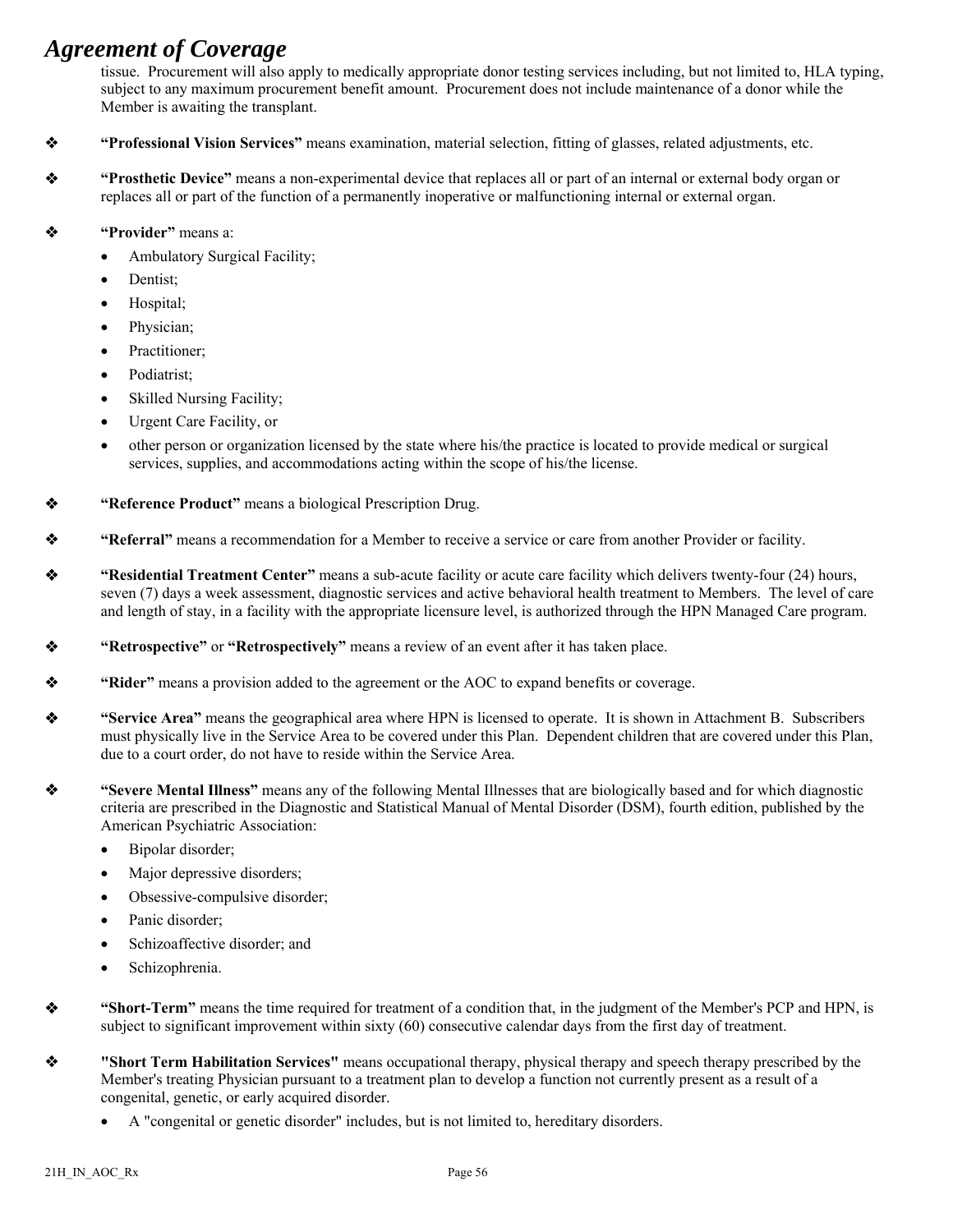- An "early acquired disorder" refers to a disorder resulting from Sickness, Injury, trauma or some other event or condition suffered by a Member prior to that Member developing functional life skills such as, but not limited to, walking, talking, or self-help skills.
- **"Short-Term Rehabilitation"** means Inpatient or outpatient rehabilitation services which are provided within the applicable number of visits as set forth in the Plan's Attachment A Benefit Schedule. This includes speech therapy, occupational therapy and physical therapy.
- **"Skilled Nursing Care"** means services requiring the skill, training or supervision of licensed nursing personnel.
- **"Skilled Nursing Facility"** means a facility or distinct part of a facility that is licensed by the state where it is located to provide Skilled Nursing Care instead of hospitalization and that has an attending medical staff consisting of one or more Physicians.
- **"Specialist Physician"** or **"Specialist"** means a Plan Provider who has an independent contractor agreement with HPN to assume responsibility for the delivery of specialty medical services to Members. These specialty medical services include any Physician services not related to the ongoing primary care of a patient. A Specialist Physician's agreement with HPN may terminate. In the event that a Member's Specialist Physician's agreement terminates, another Specialist Physician will be selected for the Member if those services are still required.
- **"Specialty Drugs"** are high-cost oral, injectable, infused or inhaled Covered Drugs as identified by HPN's P&T Committee that are either self-administered or administered by a healthcare Provider and used or obtained in either an outpatient or home setting.
- **"Step Therapy"** is a program for Members who take Prescription Drugs for an ongoing medical condition, such as arthritis, asthma or high blood pressure, which ensures the Member receives the most appropriate and cost-effective drug therapy for their condition. The Step Therapy program requires that before benefits are payable for a high cost Covered Drug that may have initially been prescribed, the Member try a lower cost first-step Covered Drug. If the prescribing Physician has documented with HPN why the Member's condition cannot be stabilized with the first-step Covered Drug, HPN will review a request for Prior Authorization to move the Member to a second-step drug, and so on, until it is determined by HPN that the prescribed Covered Drug is Medically Necessary and eligible for benefit payment.
- **"Subscriber"** means an individual who meets the eligibility requirements of this Plan, and who has enrolled under the Plan, and for whom premiums have been received and accepted by HPN.
- **"Substance-Related and Addictive Disorder"** as defined in the Diagnostic and Statistical Manual of Mental Disorder (DSM), fifth edition, is a cluster of cognitive, behavioral, and physiological symptoms indicating that the individual continues using the substance despite significant substance-related problems. Substance-Related and Addictive Disorder treatment:
	- must be provided as a part of a treatment plan with clearly defined goals that are realistic and measurable. The plan must address significant impairment or deterioration in the member's occupational or scholastic function, social function, or ability to provide self-care.
	- must be provided by state licensed professionals who are practicing within the scope of this licensure.
- **"Summary of Benefits" ("SBC")** means a concise document detailing, in plain language, simple and consistent information about health plan benefits and coverage. The SBC helps consumers better understand the coverage they have and allow them to easily compare different coverage options. It will summarize the key features of the plan or coverage, such as the covered benefits, cost-sharing provisions and coverage limitations and exceptions. Members will receive the summary when shopping for coverage, enrolling in coverage, at each new plan year and within seven business days of requesting a copy from their insurance issuer or group health plan.
- **"Telemedicine"** means certain Covered Services for diagnosis and treatment of medical conditions delivered to HPN Members through the use of interactive audio, video, or other telecommunications or electronic technology by a contracted HPN at a site other than the site at which the patient is located. Telemedicine is available in all states where HPN contracted Providers offer services. Telemedicine does not include the use of standard telephone calls, facsimile transactions or e-mail messaging.
- **"Therapeutic Equivalent"** means that a Covered Drug can be expected to produce essentially the same therapeutic outcome and toxicity.